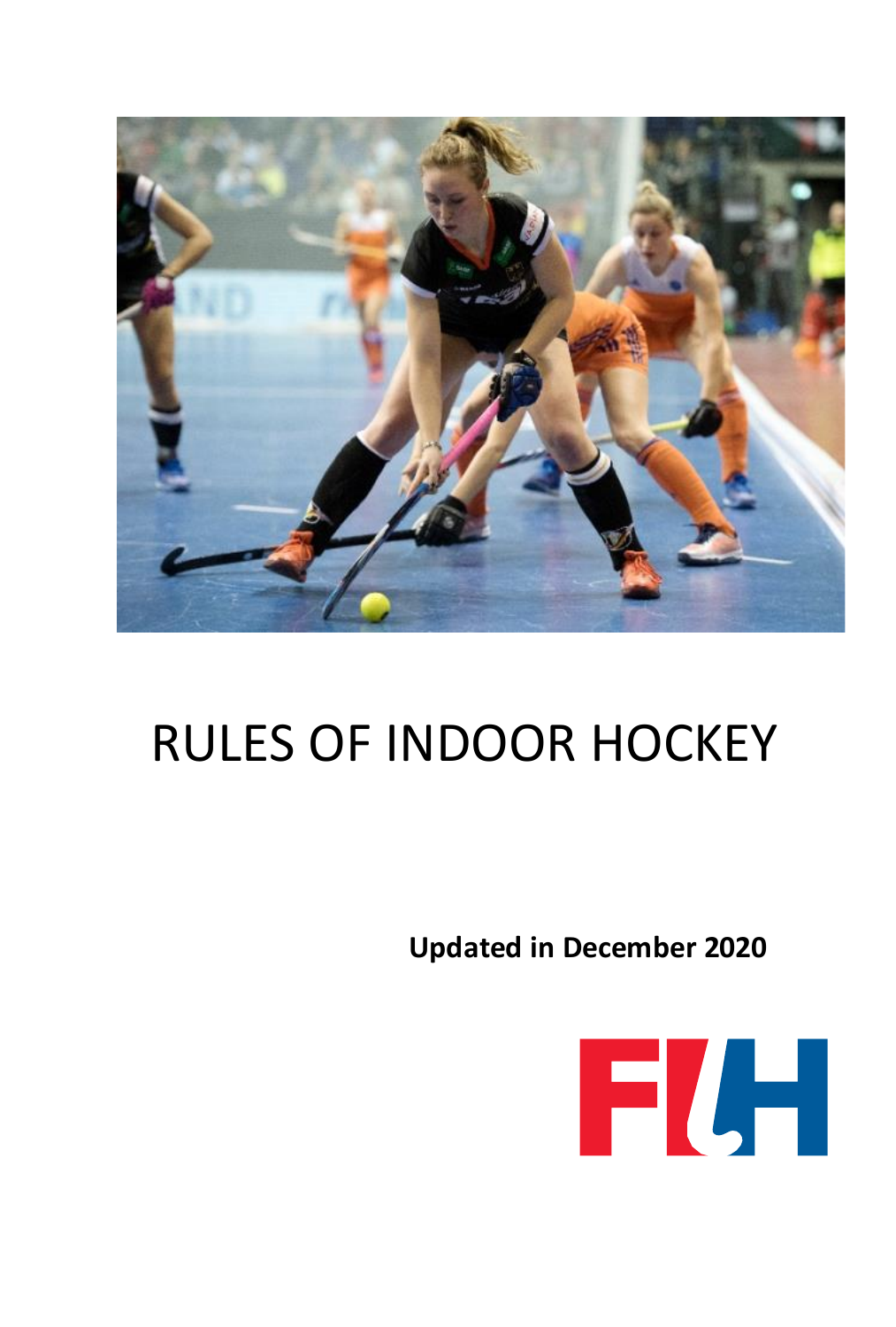# FLH

## Rules of Indoor Hockey including explanations

# Effective from 1 March 2021 Updated in December 2020

Copyright © FIH 2020 The International Hockey Federation Rue du Valentin 61 CH – 1004 Lausanne **Switzerland** 

> Tel.: + 41 21 641 0606 Fax: + 41 21 641 0607 E-mail[: info@fih.ch](mailto:info@fih.ch) Internet: www.fih.ch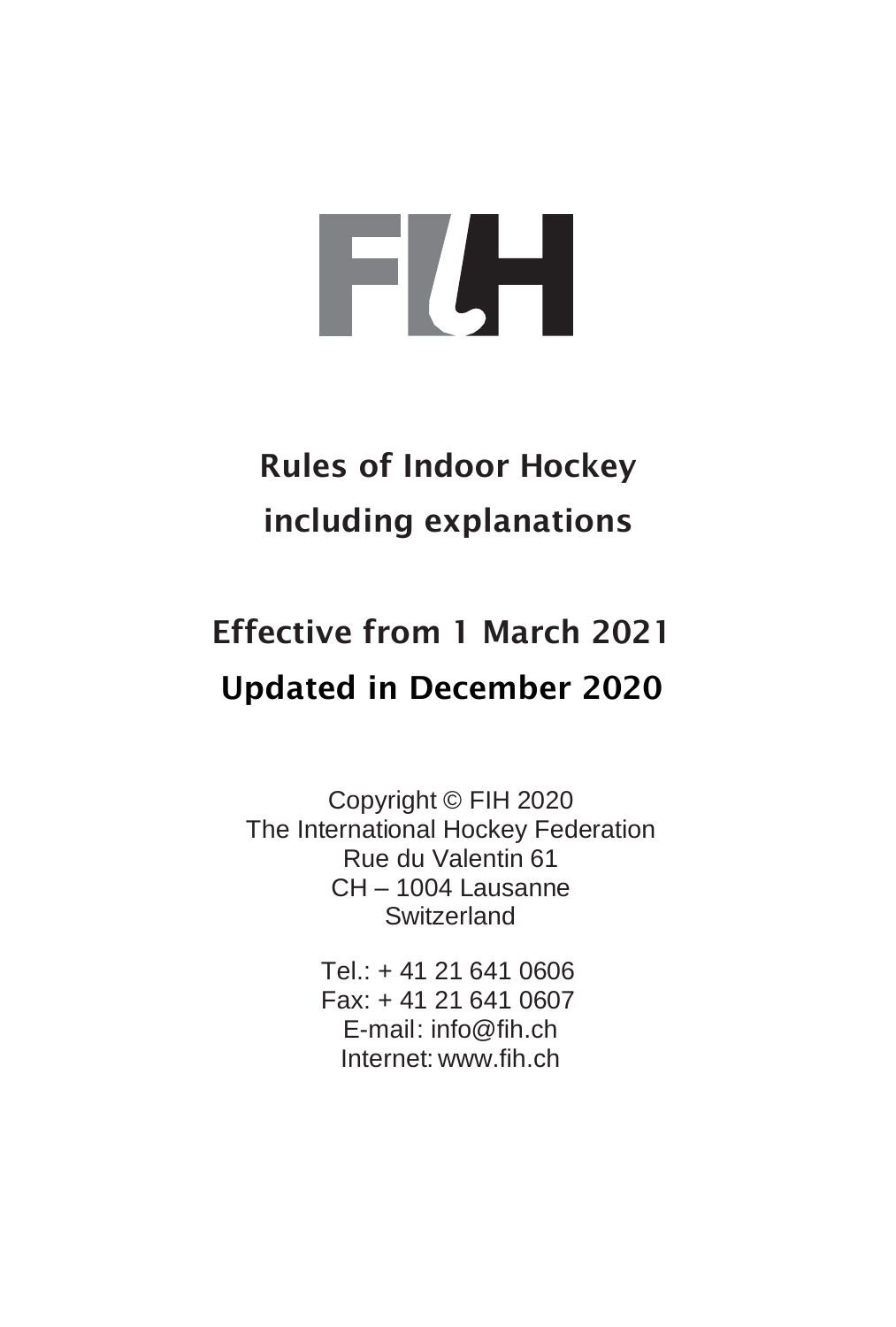## Responsibility and Liability

Participants in Indoor Hockey must be aware of the Rules of Indoor Hockey and of other information in this publication. They are expected to perform according to the Rules.

Emphasis is placed on safety. Everyone involved in the game must act with consideration for the safety of others. Relevant national legislation must be observed. Players must ensure that their equipment does not constitute a danger to themselves or to others by virtue of its quality, materials or design.

The International Hockey Federation (FIH) does not accept responsibility for any defects or non-compliance of facilities and is not liable for any consequences resulting from their use. Any verification of facilities or equipment conducted before a match is limited to ensuring an overall appearance of compliance and sporting requirements.

Umpires exercise an important role controlling the game and ensuring fair play.

## Implementation and Authority

The Rules of Indoor Hockey apply to all Indoor Hockey players and officials. National Associations have discretion to decide the date of implementation at national level provide that this be no later than 30 June 2020. The date of implementation for international competition is 1 October 2019.

The Rules of Indoor Hockey are issued by the FIH Rules Committee under the authority of the International Hockey Federation. Copyright is held by the International Hockey Federation.

## **Availability of the Rules**

A copy of the Indoor Rules is available on the FIH website [www.fih.ch](http://www.fih.ch/)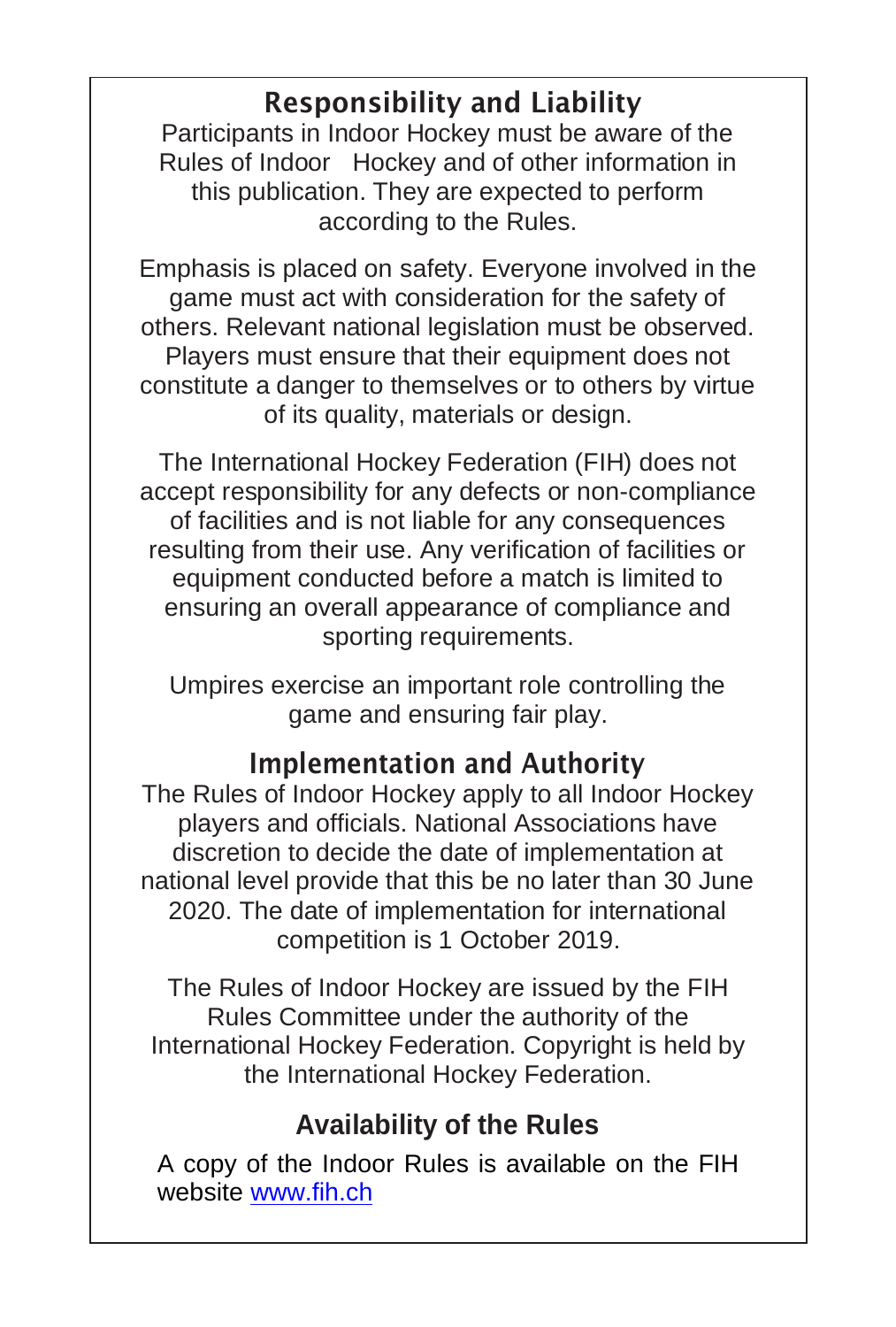## **CONTENTS**

| <b>PLAYING THE GAME</b>                               |  |  |  |  |  |
|-------------------------------------------------------|--|--|--|--|--|
| 1                                                     |  |  |  |  |  |
| $\overline{2}$                                        |  |  |  |  |  |
| 3                                                     |  |  |  |  |  |
| Players' clothing and equipment  17<br>$\overline{4}$ |  |  |  |  |  |
| 5                                                     |  |  |  |  |  |
| 6                                                     |  |  |  |  |  |
| $\overline{7}$                                        |  |  |  |  |  |
| 8                                                     |  |  |  |  |  |
| 9                                                     |  |  |  |  |  |
| 10                                                    |  |  |  |  |  |
| 11                                                    |  |  |  |  |  |
| 12                                                    |  |  |  |  |  |
| 13                                                    |  |  |  |  |  |
| 14                                                    |  |  |  |  |  |
| <b>UMPIRING</b>                                       |  |  |  |  |  |
| 1                                                     |  |  |  |  |  |
| $\overline{2}$                                        |  |  |  |  |  |
| 3                                                     |  |  |  |  |  |
| $\boldsymbol{\Delta}$                                 |  |  |  |  |  |
| PITCH AND EQUIPMENT SPECIFICATIONS                    |  |  |  |  |  |
| 1                                                     |  |  |  |  |  |
| $\overline{2}$                                        |  |  |  |  |  |
| 3                                                     |  |  |  |  |  |
| $\overline{\mathcal{A}}$                              |  |  |  |  |  |
|                                                       |  |  |  |  |  |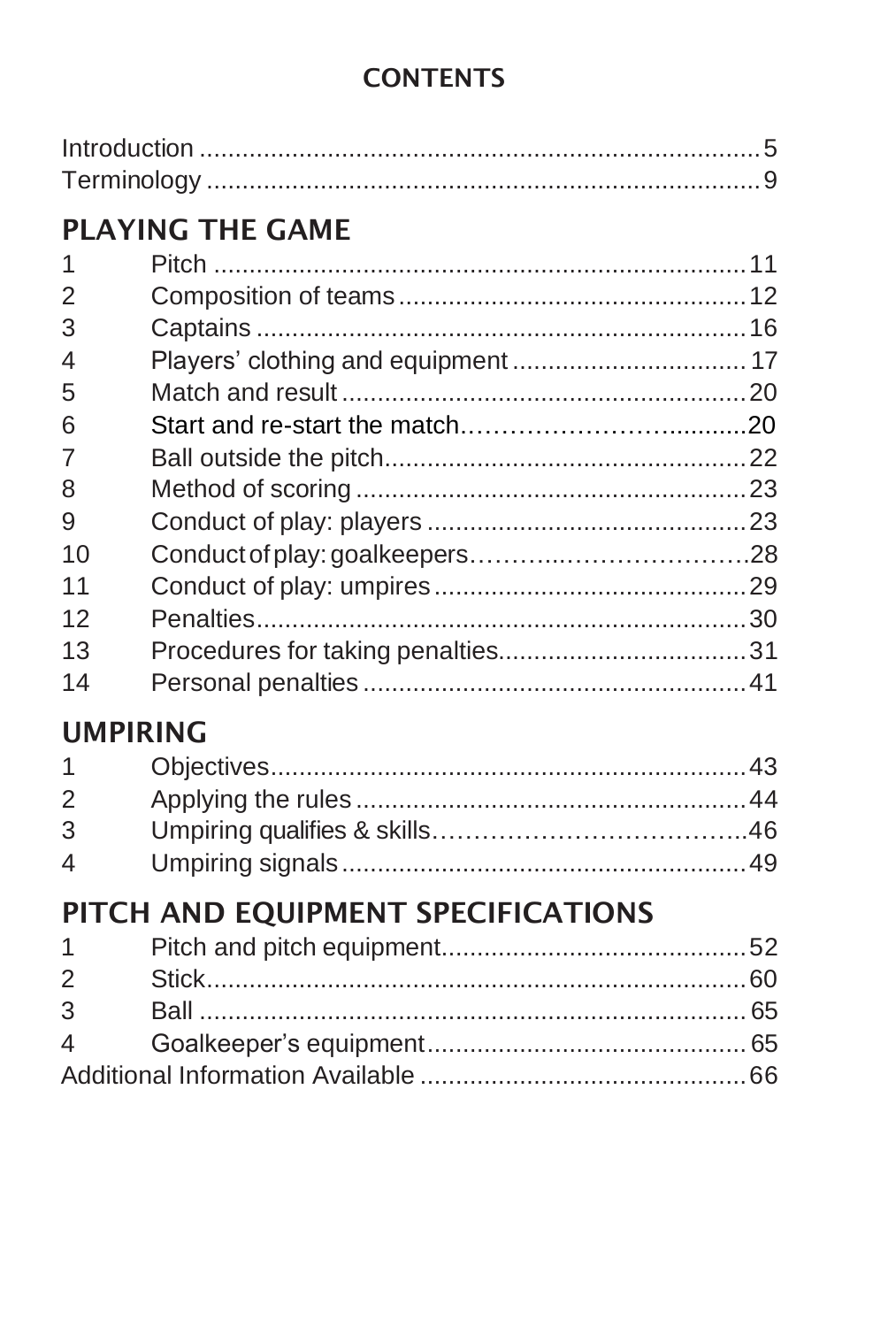## INTRODUCTION

#### <span id="page-4-0"></span>THE RULES CYCLE

The Rules of Indoor Hockey in this new publication are effective from 1 March 2021 at international level. National Associations have discretion to decide the date of implementation at national level which must be no later than 30 September 2021. Additionally, National Associations may apply to FIH to opt out of particular Rules at levels below their top domestic leagues and/or particular age groups should they so wish.

The procedure for National Associations and Continental Federations to apply to FIH to opt out of particular Rules or Regulations which vary the Rules of Indoor Hockey continues to be available in the respective workrooms on the FIH website.

As usual, a starting date is specified but not an end date. In exceptional circumstances the International Hockey Federation  $(FIH)$  retains the right to make changes which will be notified to National Associations and published on the FIH website: www.fih.ch

#### RULES REVIEW

The FIH Rules Committee regularly reviews all the Rules of Indoor Hockey. It takes account of information and observations from a wide variety of sources including National Associations, players, coaches, officials, media and spectators together with match and competition reports, video analysis and Rules trials. The main review of the Indoor Rules occurs in the year following the Men's and Women's World Cups. Due to COVID-19 the Indoor World Cups scheduled in 2021 have been postponed and therefore, in these exceptional circumstances, the Rules Committee has considered the information and observations received in December 2020. Ideas which have already been trialed with the FIH Rules Committee's approval in local or limited circumstances are especially valuable. Rules changes can then be based on practical experience.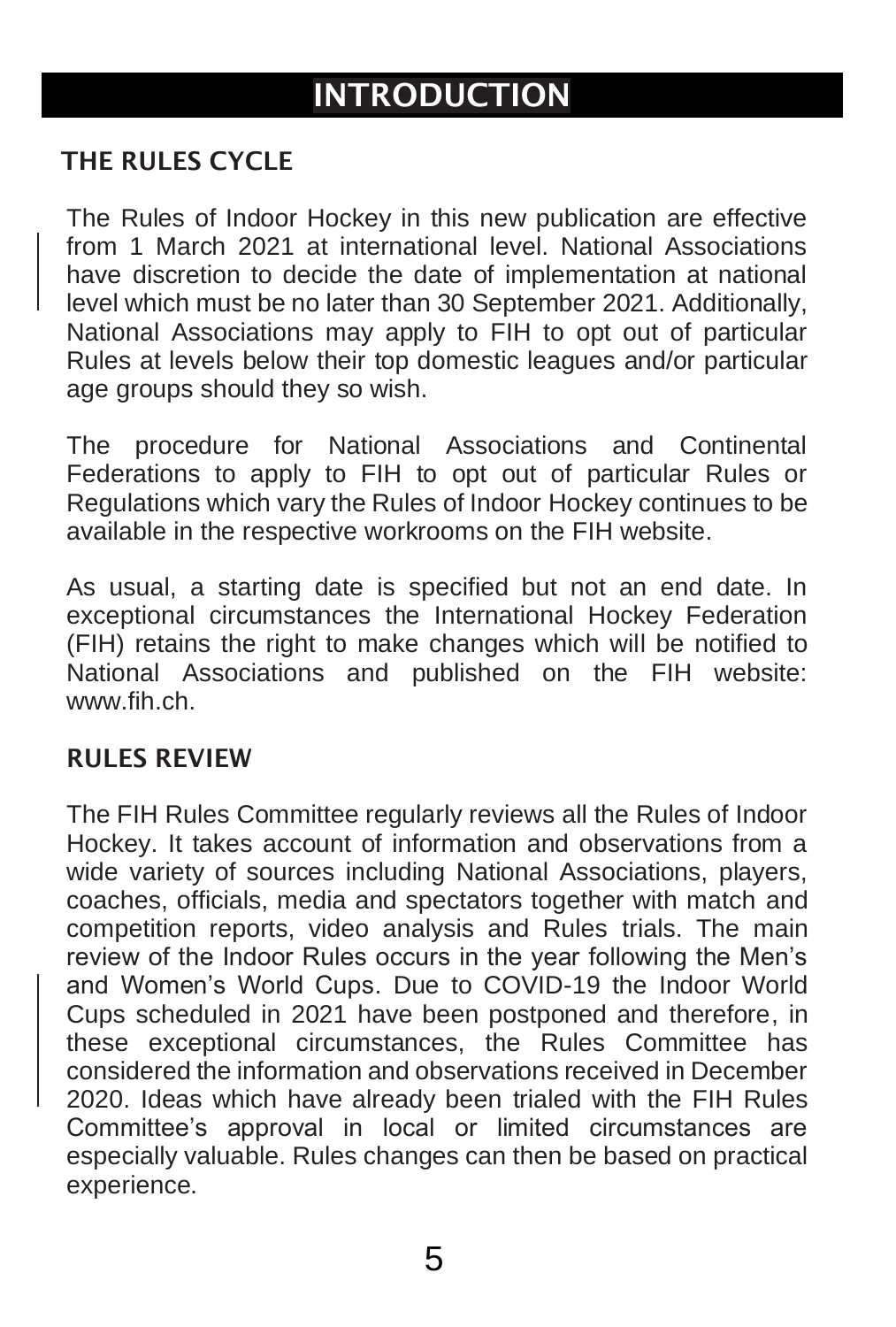The Indoor Rules of Hockey and FIH Tournament Regulations apply to all International Indoor Hockey. The FIH Executive Board has agreed that the same Indoor Rules and FIH Tournament Regulations which vary the Rules of Indoor Hockey also apply to the top domestic league level of National Association Hockey. This is mandatory at top domestic league level unless a National Association wishes to opt out of particular Rules or Regulations which vary the Rules of Indoor Hockey by applying to FIH and receiving sanction from the FIH Executive Board to do so.

#### RULES CHANGES

The main changes in this edition of the Indoor Rules result from Continental Federations and National Associations. It is FIH's objective wherever possible to bring a consistent approach to the Rules of Outdoor and Indoor Hockey and this edition further progresses that objective.

The Rules changes made following the 2018 World Cups have been well received but points of clarification have arisen which are incorporated into these amendments.

In common with many sports injuries which could involve concussion have been the subject of considerable attention by FIH. In respect of the Rules there is an important amendment to Rule 2.7 to ensure teams complete an assessment of all such injuries before a player is allowed to return to play. This will be trialled initially as an experimental mandatory rule and will be assessed in conjunction with the Medical Committee.

The Rules Committee is grateful to all National Associations, Continental Federations, players, officials and coaches for their positive feedback and support in enhancing the Indoor Rules.

#### REGULATIONS IN INTERNATIONAL MATCHES

There will remain some differences between the Rules of Indoor Hockey and the conduct of international matches where some Rules may be varied by the Tournament Regulations. These recognise that these matches are played under the control of a technical table, with experienced players and officials. Some other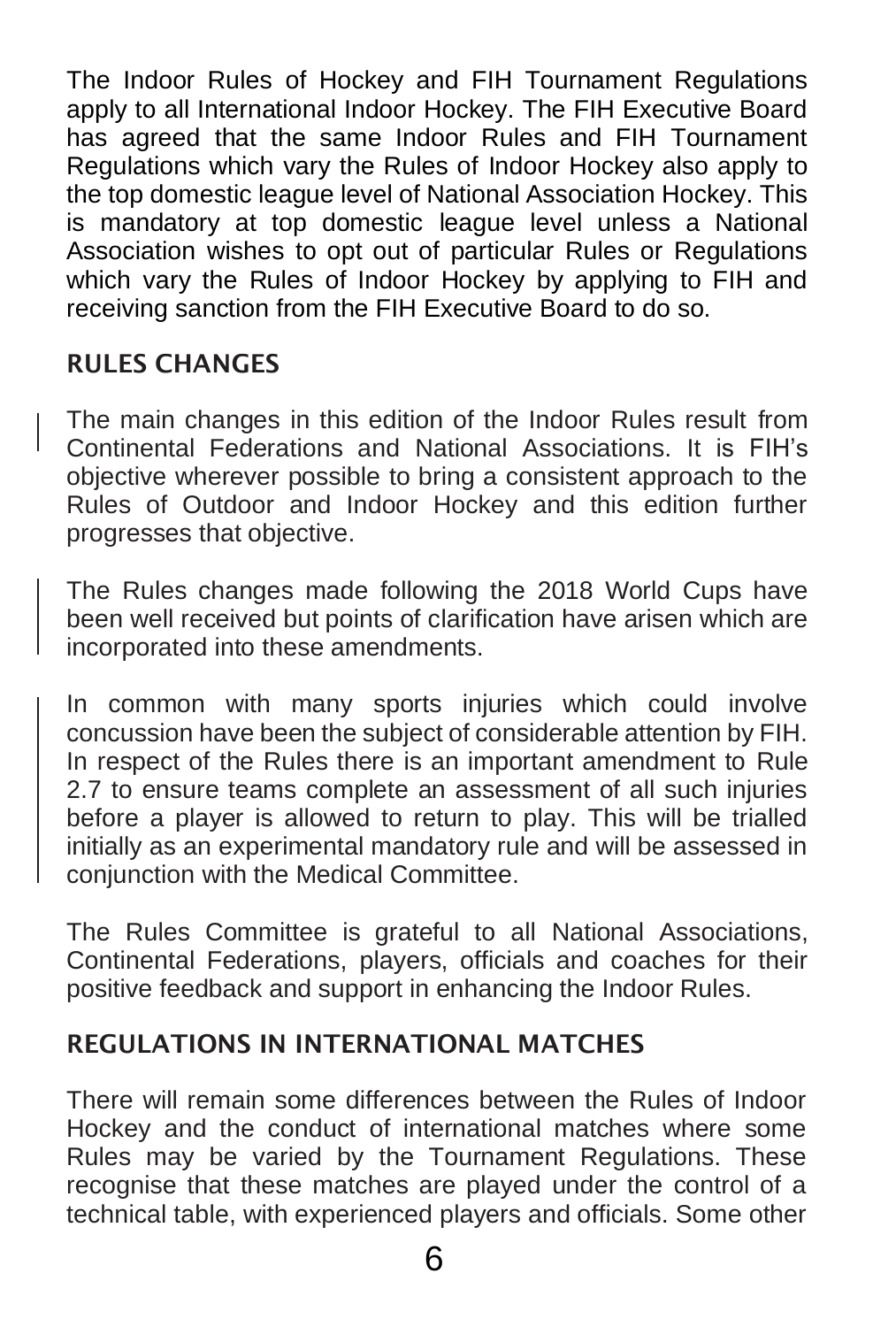small variations in the playing Rules also occur in these top level matches. It must be understood, however, that they only apply in these matches; all other matches must be played in accordance with the Rules of Indoor Hockey unless otherwise agreed by the FIH Rules Committee after submission by a Continental Federation or National Association.

#### APPLYING THE RULES

The FIH Rules Committee has clarified the position for returning suspended players and substitutions in Rule 2.3f

#### RULES DEVELOPMENT

We believe indoor hockey is enjoyable to play, officiate in and watch. Sadly, the COVID-19 epidemic has denied the showcase spectacle of our Indoor World Cups. We all hope for a safe return to competition in the near future and our thoughts go out to all the hockey family wo may have been affected by the epidemic. Nevertheless, we will continue to seek ways of making the game even more enjoyable for all its participants while retaining its unique and attractive characteristics. This enables our sport to develop which is necessary in a world which makes large demands on personal time and in which recreation and sport can contribute to personal wellbeing.

The FIH Rules Committee will therefore continue to welcome suggestions for Rules developments or for clarification of current Rules of Indoor Hockey especially from National Hockey Associations. National Associations are an important primary source of advice and quidance but, if appropriate. Rules suggestions or questions can be sent by email t[o info@fih.ch](mailto:info@fih.ch) or to the FIH postal address.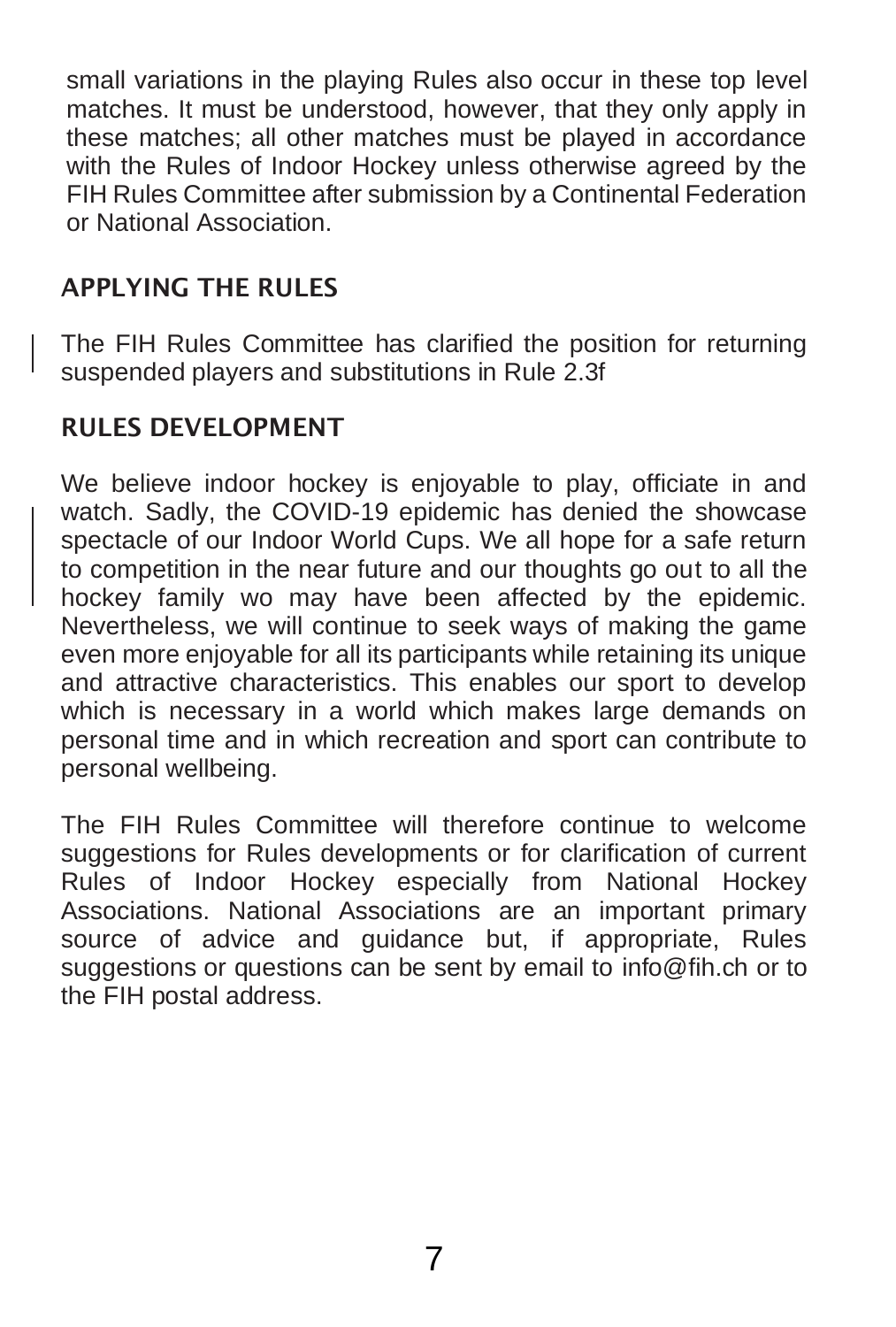## MEMBERSHIP OF FIH RULES COMMITTEE 2021:

**Chair:** David Collier OBE

Secretary: **André Oliveira** 

## **Members:**

Ahmed Essmat Youssef Katrina Powell

Harcharn Dillon Steve Horgan

Margaret Hunnaball Scott Tupper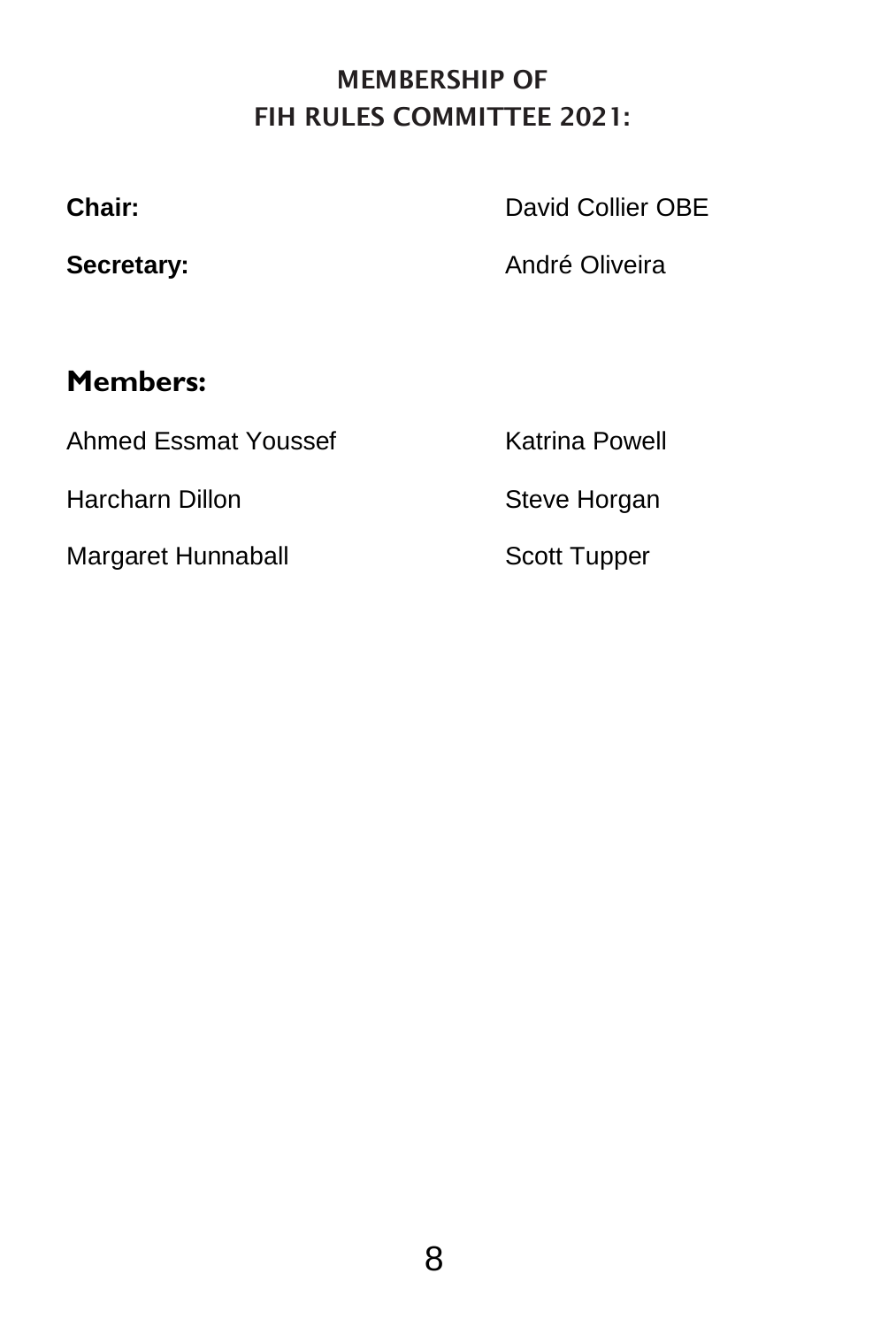#### Player

One of the participants in a team

#### Team

A team consists of a maximum of twelve persons composed of a maximum of six players on the pitch and up to six substitutes.

#### Field Player

One of the participants on the pitch other than the goalkeeper.

#### Goalkeeper

One of the participants of each team on the pitch who wears full protective equipment comprising at least headgear, leg guards and kickers and who is also permitted to wear goalkeeping hand protectors and other protective equipment.

#### Attack (Attacker)

The team (player) which (who) is trying to score a goal.

#### Defence (Defender)

The team (player) which (who) is trying to prevent a goal being scored.

#### Back-line

The shorter (22 metres) perimeter line.

#### Goal-line

The back-line between the goal-posts.

#### Side-boards

The boards comprising the longer (44 metres) perimeter of the pitch.

#### Circle

The area enclosed by and including the two quarter circles and the lines joining them at each end of the pitch opposite the centre of the back-lines.

#### Playing the ball: field player

Stopping, deflecting or moving the ball with the stick.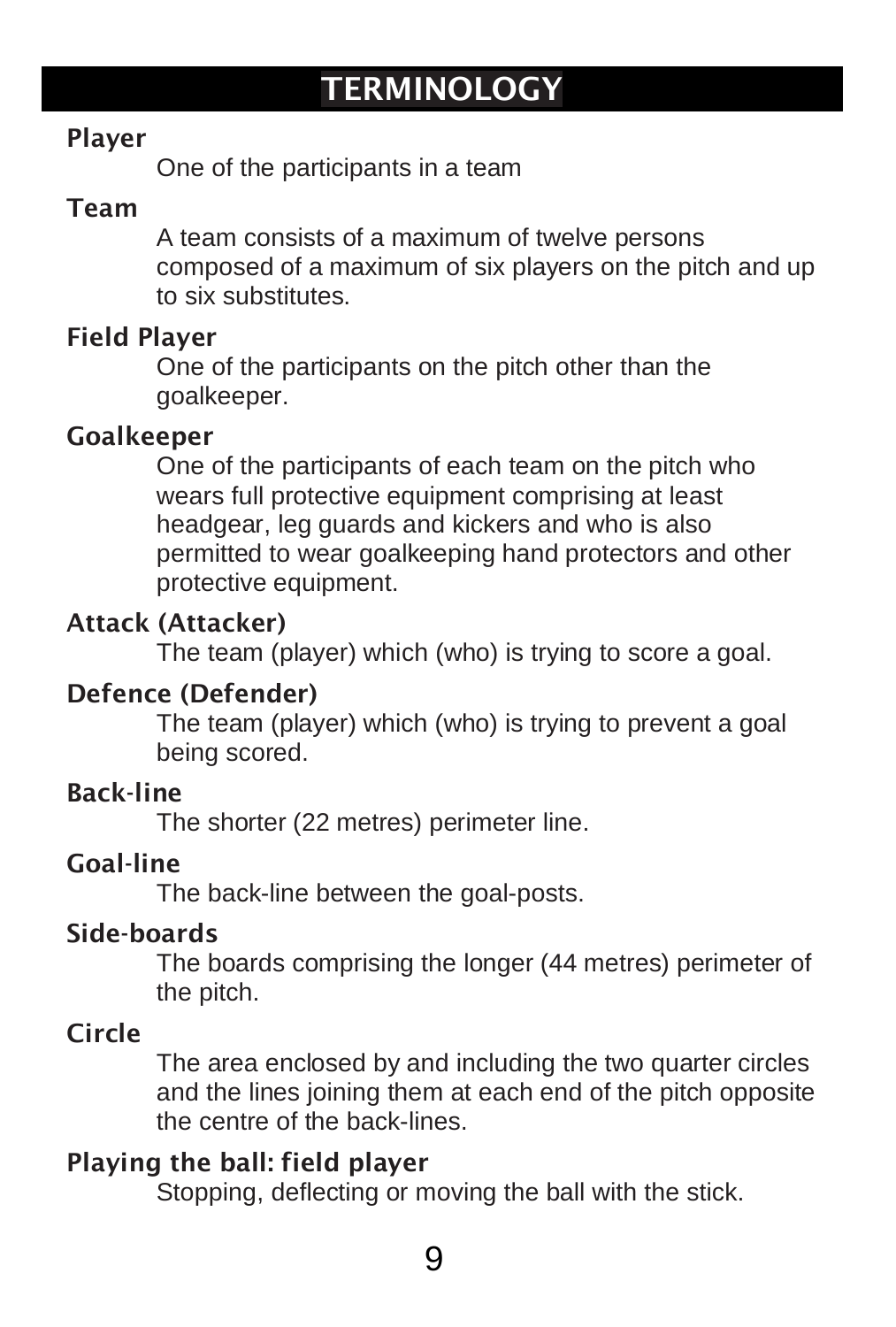#### Push

Moving the ball along the ground using a pushing movement of the stick after the stick has been placed close to the ball. When a push is made, both the ball and the head of the stick are in contact with the ground

#### Flick

Pushing the ball so that it is raised off the ground. Raising the ball off the ground by placing the head of the stick under the ball and using a lifting movement.

#### Hit (which is not permitted in indoor hockey)

Striking or 'slap' hitting the ball using a swinging movement of the stick towards the ball.

> *'Slap' hitting the ball, which involves a long pushing or sweeping movement with the stick before making contact with the ball, is regarded as a hit and is therefore not permitted.*

#### Shot at goal

The action of an attacker attempting to score by playing the ball towards the goal from within the circle.

> *The ball may miss the goal but the action is still a "shot at goal" if the player's intention is to score with a shot directed towards the goal.*

#### Playing distance

The distance within which a player is capable of reaching the ball to play it.

#### Tackle

An action to stop an opponent retaining possession of the ball.

#### **Offence**

An action contrary to the Rules which may be penalized by an umpire.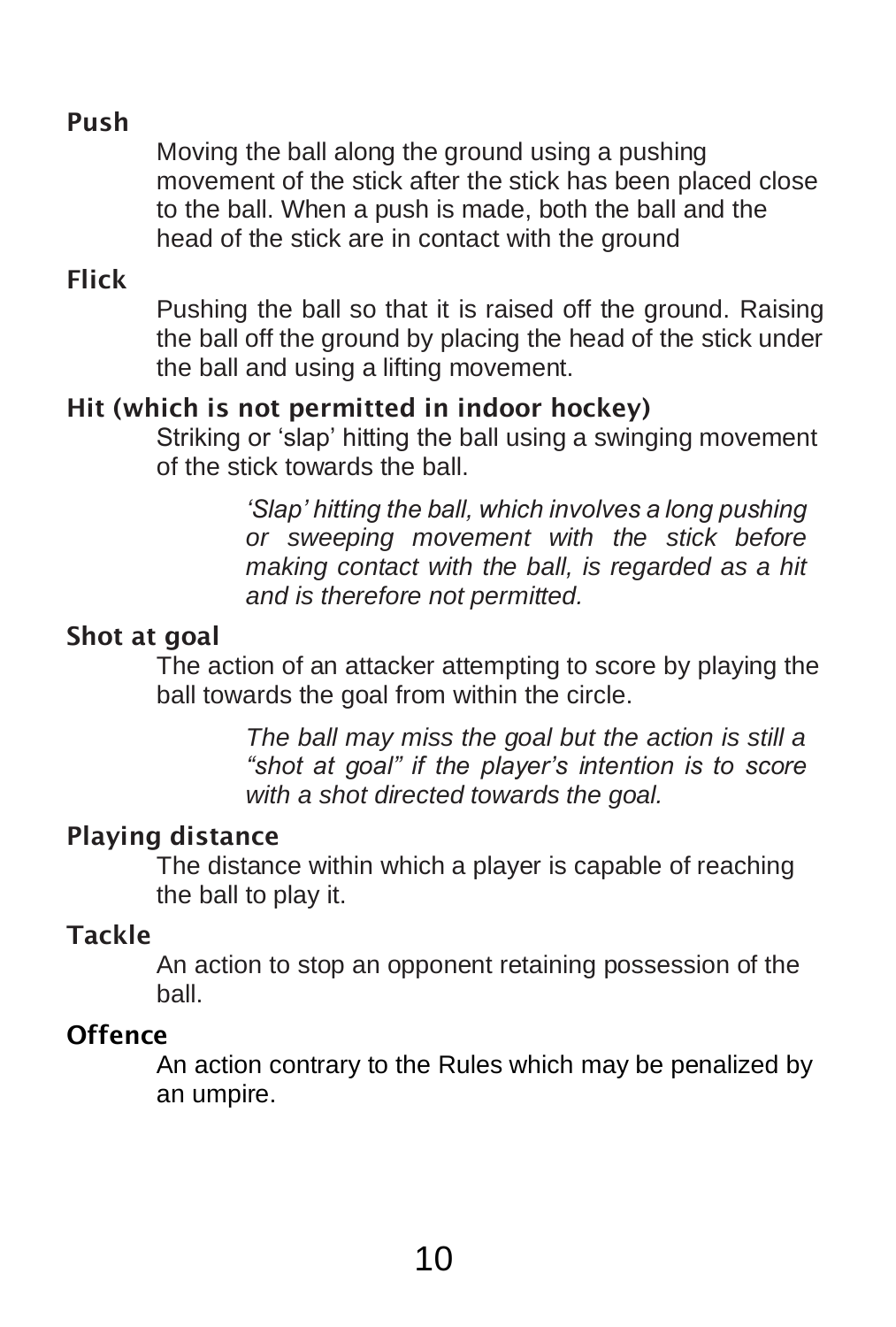## PLAYING THE GAME

## <span id="page-10-0"></span>**1 Pitch**

*The information below provides a simplified description of the pitch. Detailed specifications of thepitchandequipmentareprovidedinaseparate section at the end of these Rules.*

1.1 The recommended size of the pitch is rectangular 44 metres long and 22 metres wide.

> *Use of a full-size pitch is strongly recommended but a smaller size pitch may be specified in regulations. The minimum size of a pitch is 36 metres long and 18 metres wide.*

- 1.2 Side-boards mark the longer perimeters of the pitch; backlines mark the shorter perimetersof the pitch.
- 1.3 Acentre-line is marked across themiddle of the pitch.
- 1.4 Areas referred to as the circles are marked inside the pitch around the goals and opposite the centres of the back- lines.
- 1.5 Penalty spots 100 mm in diameter are marked in front of the centre of each goal with the centre of each spot 7 metres from the inner edge of the goal-line.
- 1.6 All lines are 50 mm wide and are part of the pitch.
- <span id="page-10-1"></span>1.7 Goals are positioned outside the pitch at the centre of and touching each back-line. No equipment or items, such as helmets,facemasks,handprotectors,towels,waterbottles etc. may be placed inside the goals.

*A bench for each team is placed outside and along one side of the pitch. The first named team shall occupy the bench to the left of the technical*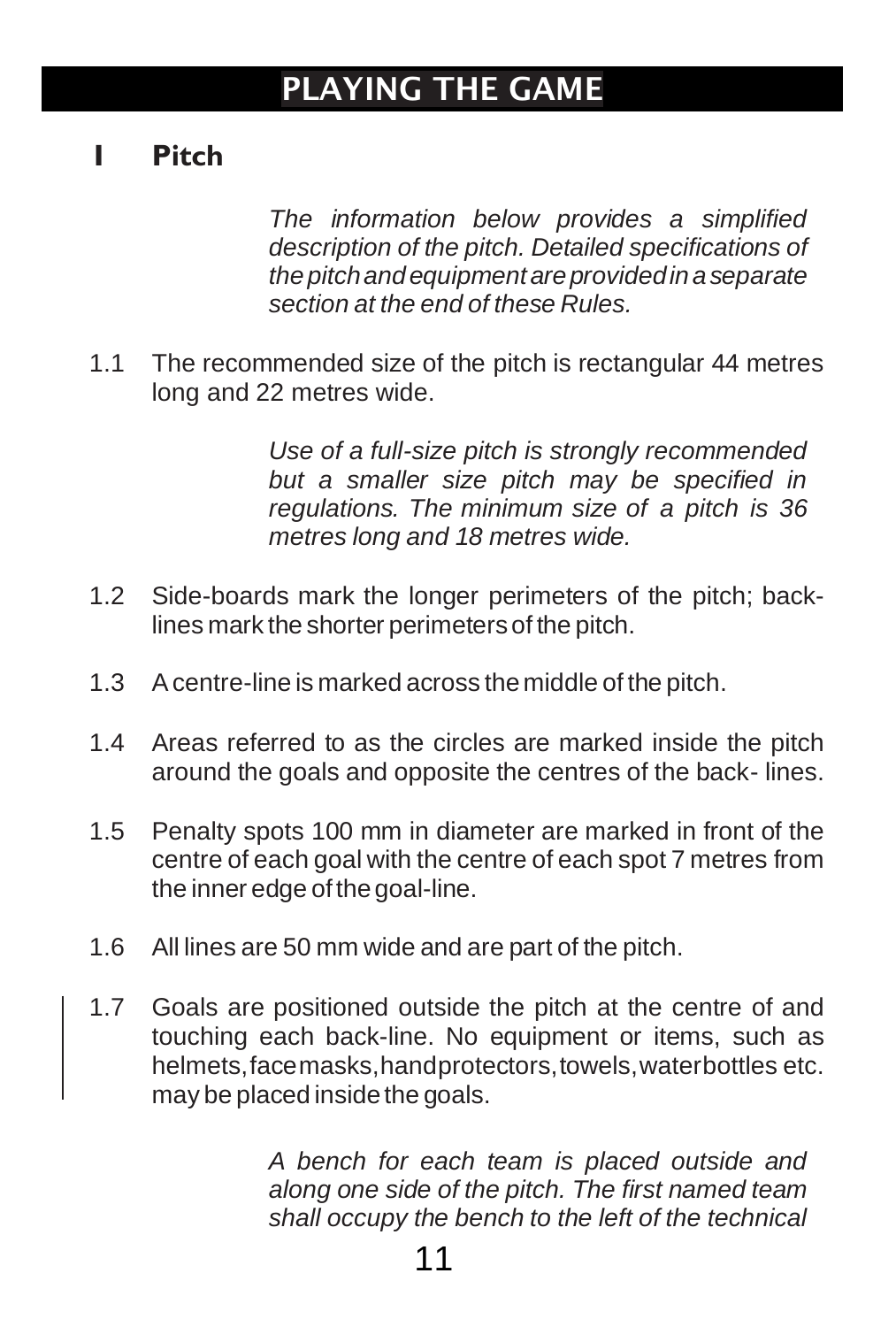*table and the second named team the bench to the right of the technical table unless otherwise directed by the umpires for the entire match. Substitutes must sit on their team's bench when not on the pitch.*

## **2 Composition of teams**

2.1 A maximum of six players from each team take part in play at any particular time during the match.

> *If a team has more than the permitted number of players on the pitch, time should be stopped to correct the situation. A personal penalty may be awarded against the captain of the team involved for an accidental breach. For a serious breach a personal penalty must be awarded. Decisions taken prior to correcting the situation cannot be changed, if time and/or play has already been restarted.*

*Time and play is restarted with a penalty corner awarded against the team responsible in accordance with 3.4 below*

2.2 Each team has either a goalkeeper on the pitch or plays only with field players.

*Each team may play with:*

- *– a goalkeeper wearing a different colour shirt and protective equipment comprising at least headgear, leg guards and kickers; this player is referred to in these Rules as a goalkeeper; or*
- *– only field players; no player wears a different colour shirt; no player may wear protective headgear except a face mask when defending a penalty corner or a penalty*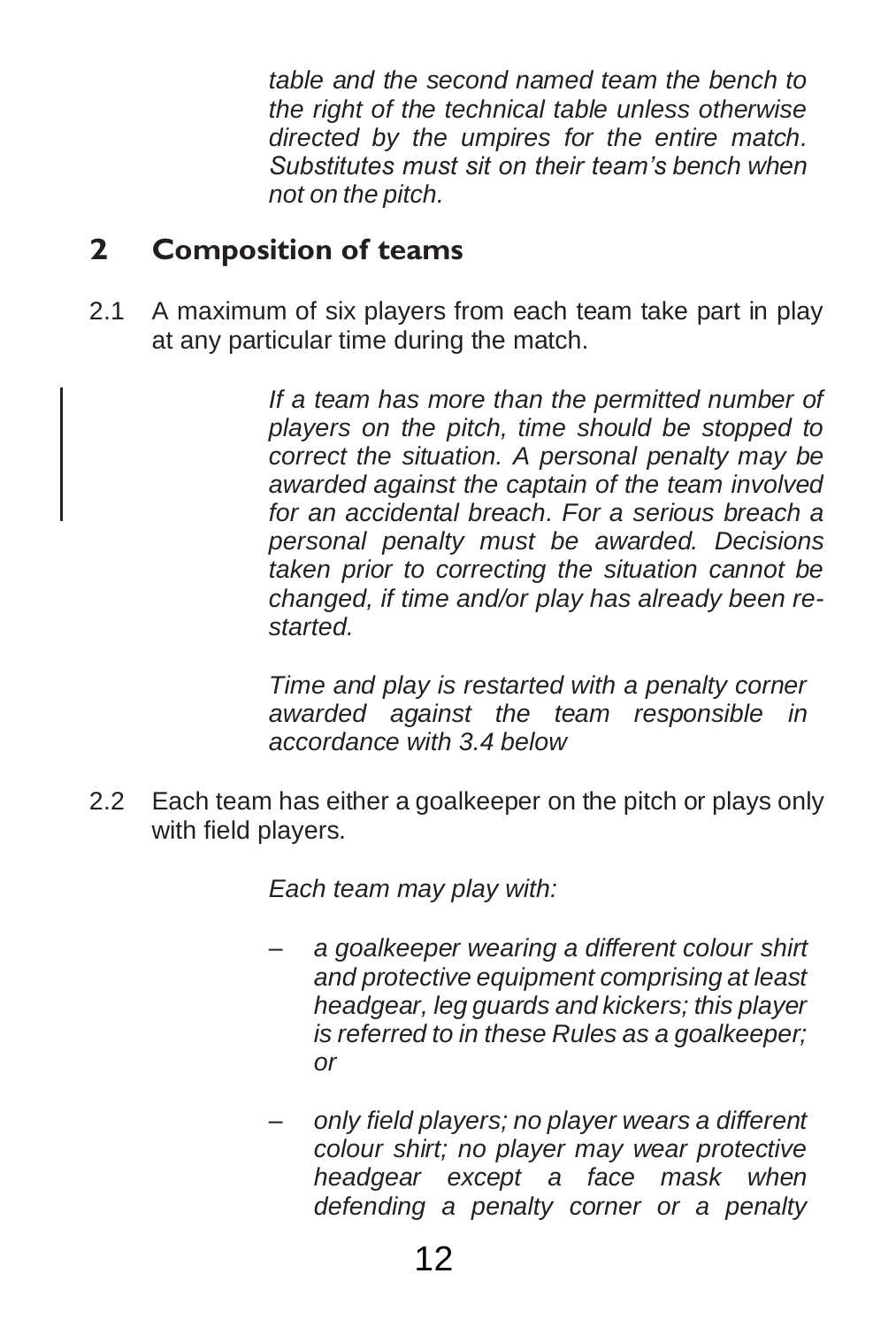*stroke; all team players wear the same colour shirt.*

*Any change between these options must take place as a substitution.*

- 2.3 Each team is permitted to substitute from a maximum of twelve players:
	- a substitution is permitted at any time except within the period from the award of a penalty corner until after it has been completed; during this period substitution is only permitted for injury to or suspension of the defending goalkeeper

*If another penalty corner is awarded before completion of the previous penalty corner, substitution other than for an injured or suspended defending goalkeeper must not take place until that subsequent penalty corner has been completed.*

*At a penalty corner, a defending goalkeeper (i.e. wearing full protective equipment) who is injured or suspended may be substituted by another goalkeeper wearing full protective equipment.*

*If a team has only field players, no substitution is permitted at a penalty corner until it has been completed.*

*If the goalkeeper is suspended, the offending team plays with one fewer player.*

b there is no limit to the number of players who are permitted to be substituted at the same time or to the number of times any player is permitted to substitute or be substituted, except that the number of times a team may substitute their goalkeepers off the pitch with another field player is limited to a total of two per match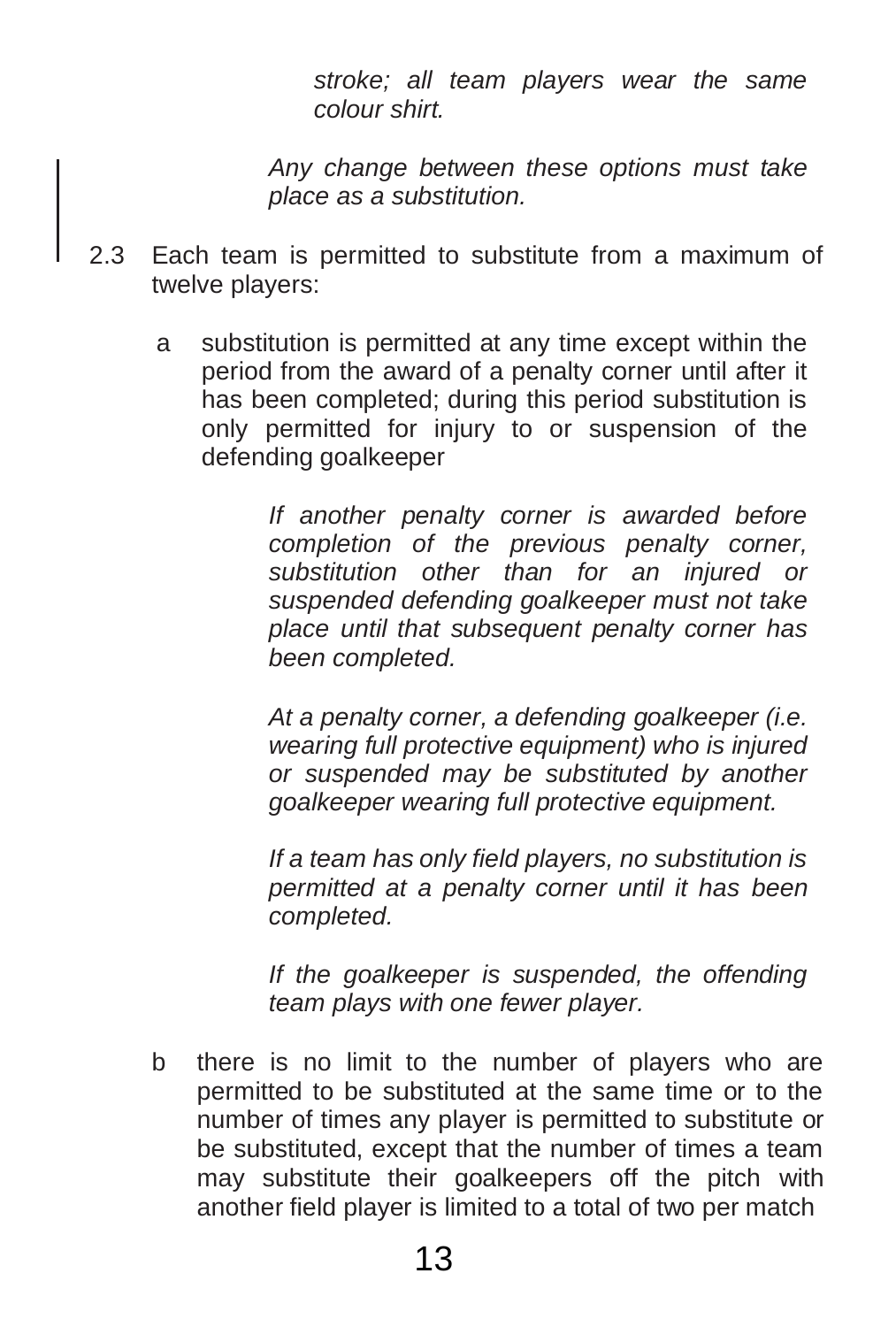*Substitutions between goalkeepers (i.e. those wearing full protective equipment) do not count towards the total number of allowed substitutions off the pitch.*

*If a team has used their full allocation of goalkeeper substitutions and their goalkeeper is injured and incapable of continuing then the only possible permanent substitution onto the pitch is that of another goalkeeper who is wearing full protective equipment. The substitution of this replacement goalkeeper should take place in accordance with Rule 2.3g and its guidance. If necessary, play should continue with the temporary substitution of a field player while the substitute goalkeeper puts on full protective equipment prior to entering the pitch.*

*In the event that a goalkeeper receives a temporary suspension, their return to the pitch following its completion does not count towards the total number of goalkeeper substitutions.*

*If a team has used their full allocation of goalkeeper substitutions and their goalkeeper receives a temporary or permanent suspension then the only possible permanent substitution onto the pitch is that of another goalkeeper who is wearing full protective equipment. The substitution of this replacement goalkeeper should take place in accordance with Rule 2.3g and its guidance. If necessary, play should continue with the temporary substitution of a field player while the substitute goalkeeper puts on full protective equipment prior to entering the pitch.*

c substitution of a player is permitted only after that player has left the pitch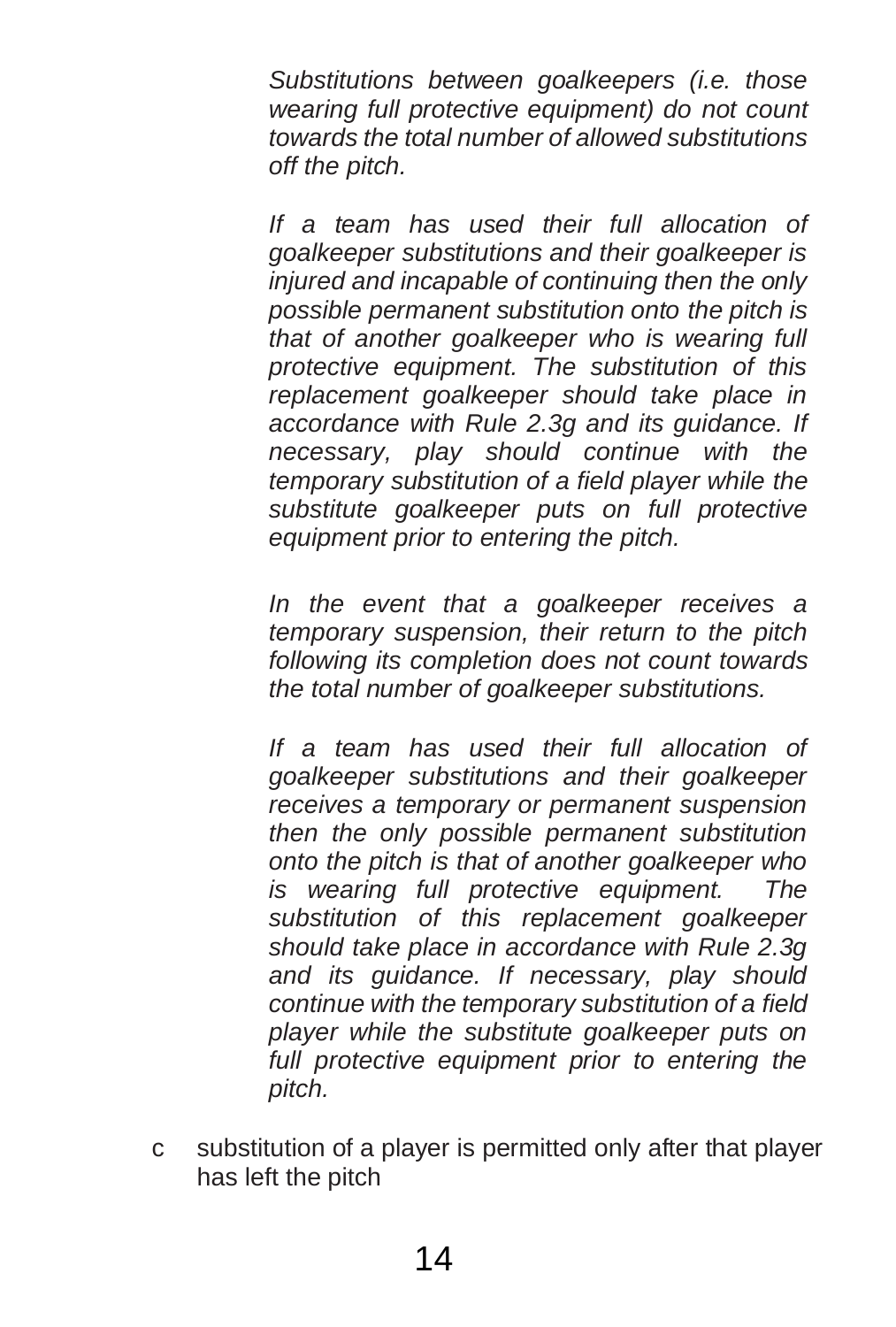d substitutions are not permitted for suspended players during their suspension

> *For the duration of a temporary suspension, the offending team plays with one fewer player. For each permanent suspension, the offending team plays for the remainder of the match with one fewer player.*

- e after completing a suspension, a player is permitted to be substituted without first returning to the pitch
- f players must leave or enter the pitch for substitution purposes within 3 metres of the centre-line on the relevant team's bench side of the pitch agreed with the umpires and on the centre-line for the return of temporarily suspended players.

*Rule 2a continues to apply that a returning suspended player cannot be substituted in the case of a Penalty Corner until the Penalty Corner is complete.* 

<span id="page-14-0"></span>g time is not stopped for substitutions

*This includes not stopping the time for a goalkeeper substitution, including following a goalkeeper injury or suspension.*

2.4 Field players who leave the pitch for injury treatment, refreshment, to change equipment or for some reason other than substitution are only permitted to re-enter within 3 metres of the centre-line on the side of the pitch used for substitutions.

> *Leaving and re-entering the pitch as part of play (e.g. when a defender puts on a face mask at a penalty corner) takes place at any appropriate part of the pitch.*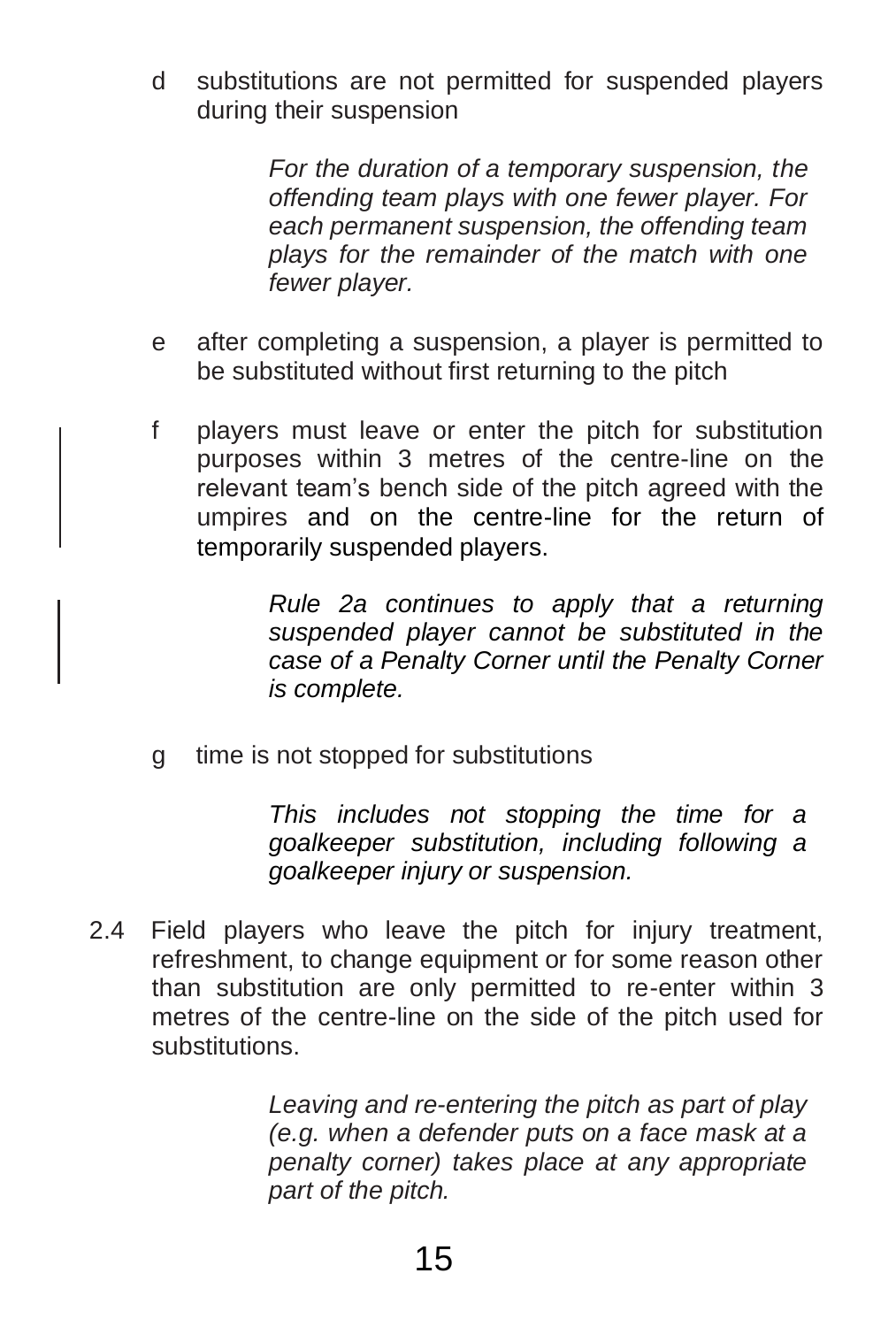- 2.5 No persons other than field players, goalkeepers and umpires are permitted on the pitch during the match without the permission of an umpire.
- 2.6 Players on or off the pitch are under the jurisdiction of the umpires throughout the match including the half-time interval and intervals at the end of each quarter
- 2.7 A player who is injured or bleeding must leave the pitch unless medical reasons prevent this and must not return until wounds have been covered; players must not wear bloodstained clothing. Play shall be stopped by the umpire in case of head injury to allow for the assessment by a team official or doctor prior to play resuming. In the case of possible concussion then the player shall leave the field of play and be substituted to allow for a concussion assessment to be completed.

## **3 Captains**

- 3.1 One player of each team must be appointed as captain.
- 3.2 A replacement captain must be appointed when a captain is suspended.
- <span id="page-15-0"></span>3.3 Captains must wear a distinctive arm-band or similar distinguishing article on an upper arm or shoulder or over the upper part of a sock.
- 3.4 Captains are responsible for the behaviour of all players on their team and for ensuring that substitutions of players on their team are carried out correctly.

*A penalty corner is awarded if a substitution does not take place correctly. A personal penalty may be awarded in accordance with 2.1 above or if a captain does not exercise any other responsibility.*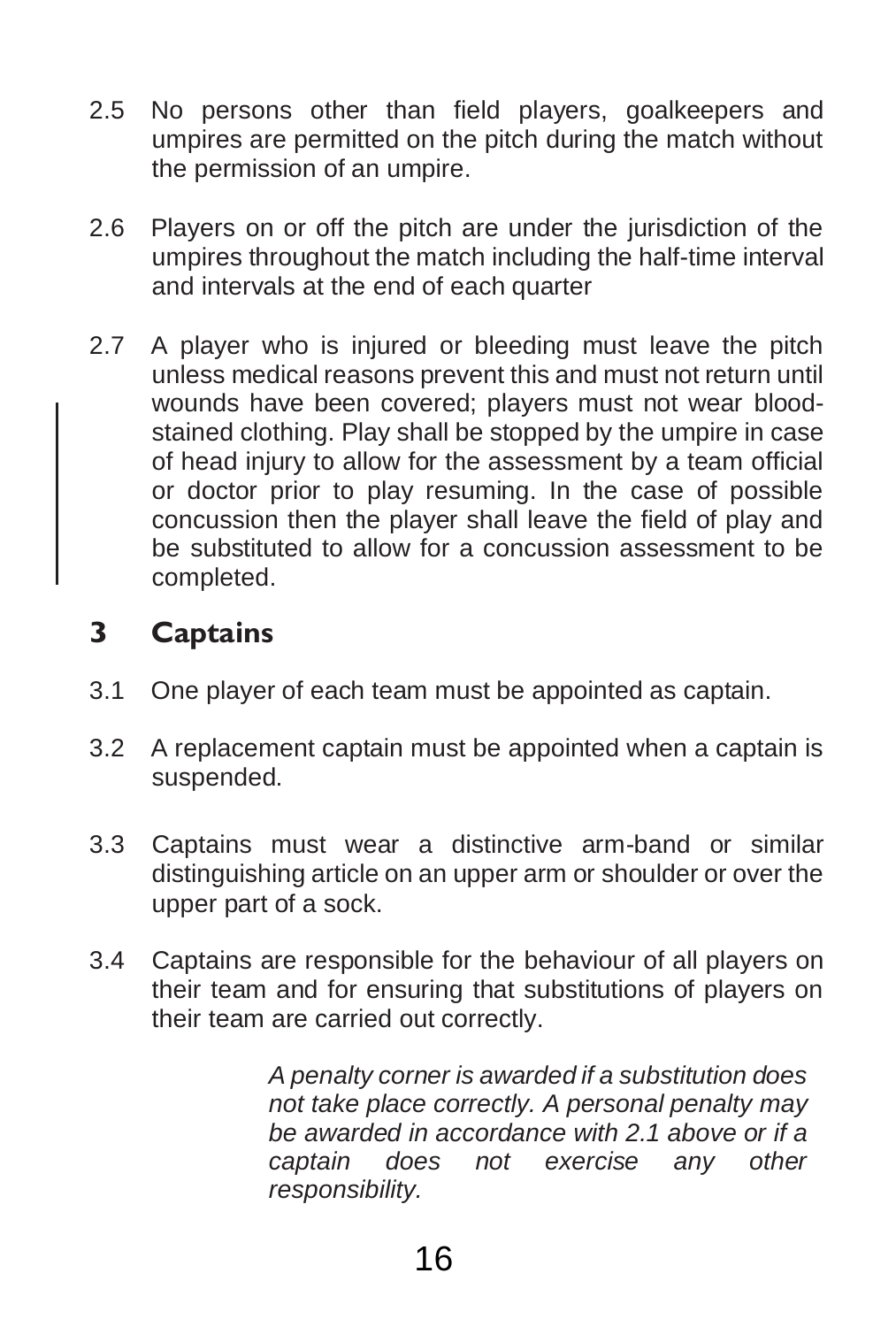## **4 Players' clothing and equipment**

*Competition Regulations available from the FIH website provide additional information and requirements about players' clothing, personal equipment and advertising. Refer also to regulations established by Continental Federations and National Associations.*

- 4.1 Field players of the same team must wear uniform clothing.
- 4.2 Players must not wear anything which is dangerous to other players.

#### *Field players:*

- *– are permitted to wear hand protection which does not increase the natural size of the hands significantly; any hand protection used, both for normal play and to defend penalty corners, must fit comfortably (without the need for compressing it) into an openended box of internal dimensions 290mm long x 180mm wide x 110mm high;*
- *– are highly recommended to wear shin, ankle and mouth protection;*
- *– are permitted to wear any form of body protection (including leg protection, or knee pads, when defending a penalty corner) underneath normal playing clothing; knee pads, used for this purpose, may be worn outside the socks provided that their colour is exactly the same as the colour of the socks or black;*
- *– are permitted to wear throughout a match for medical reasons only a smooth preferably transparent or white but otherwise single coloured face mask which closely fits the*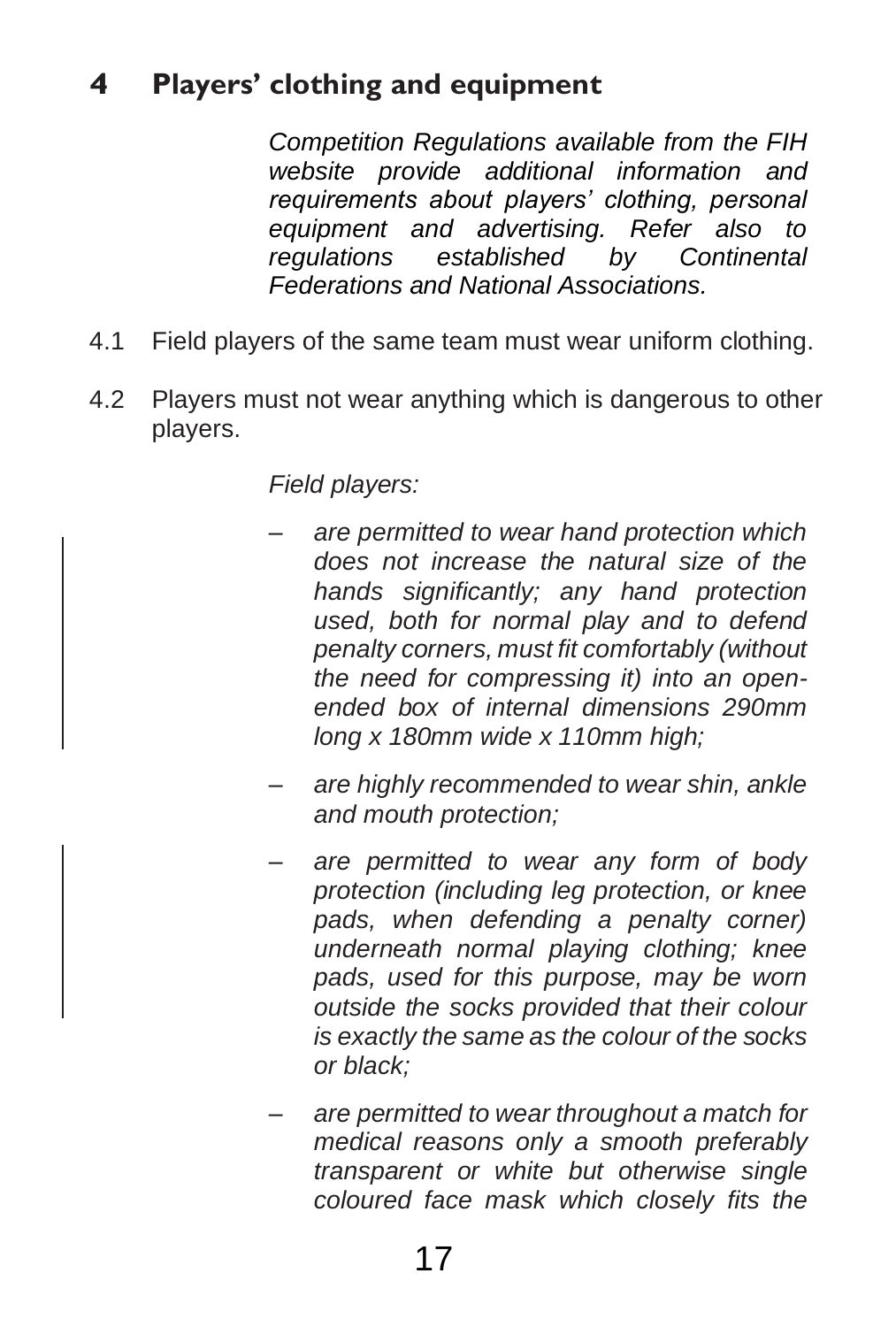*face, soft protective head-covering or eye protection in the form of plastic goggles (ie goggles with a soft-covered frame and plastic lenses); the medical reasons must be assessed by an appropriate authority and the player concerned must understand the possible implications of playing with the medical condition;*

- *– are permitted to wear a smooth preferably transparent or white but otherwise single coloured face mask or metal grill face mask, which closely follows the contours of the face when defending a penalty corner or penalty stroke for the duration of that penalty corner or penalty stroke and when they are in the circle they are defending ; the primary objective of wearing a face mask to defend a penalty corner or penalty stroke is safety; wearing of face masks which are consistent with the underlying spirit of this guidance should be allowed;*
- *– are not permitted, when wearing face masks, to conduct themselves in a manner which is dangerous to other players by taking advantage of the protective equipment they wear;*
- *– are not permitted to wear protective headgear (face mask or other protective head covering) in any other circumstances.*
- 4.3 Goalkeepers must wear a coloured shirt or garment which is different in colour from that of both teams.

*Goalkeepers (i.e. wearing full protective equipment) must wear this shirt or garment over any upper body protection. Elbow protection does not need to be covered by the shirt or garment.*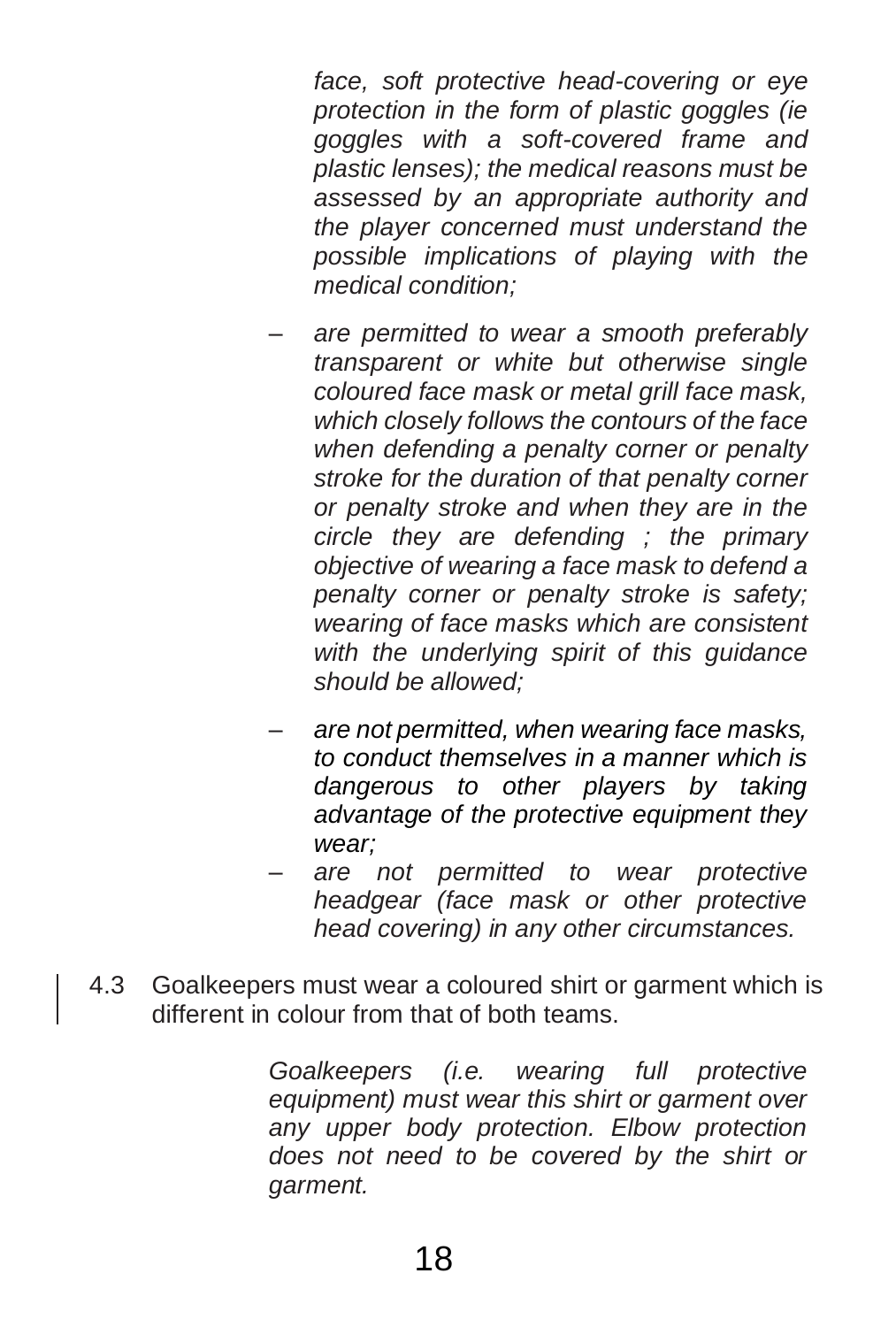4.4 Goalkeepers must wear protective equipment comprising at least headgear, leg guards and kickers except that the headgear and any hand protectors may be removed when taking a penalty stroke.

> <span id="page-18-0"></span>*The following are permitted for use only by fully equipped goalkeepers: body, upper arm, elbow, forearm, and thigh protectors, leg guards and kickers.*

- 4.5 Clothing or protective equipment which significantly increases the natural size of a goalkeeper's body or area of protection is not permitted.
- 4.6 The stick has a traditional shape with a handle and a curved head which is flat on its left side:
	- a the stick must be smooth and must not have any rough or sharp parts
	- b inclusive of any additional coverings used, the stick must be able to pass through a ring with an interior diameter of 51 mm
	- c any curvature along the length of the stick (the rake or bow) must have a continuous smooth profile along the whole length, must occur along the face side or the back of the stick but not both and is limited to a depth of 25 mm
	- d the stick must conform with the specification agreed by the FIH Rules Committee.
- 4.7 The ball is spherical, hard and white (or an agreed colour which contrasts with the playing surface).

*Detailed specifications of the stick, ball and goalkeeper's equipment are provided in a separate section at the end of these Rules.*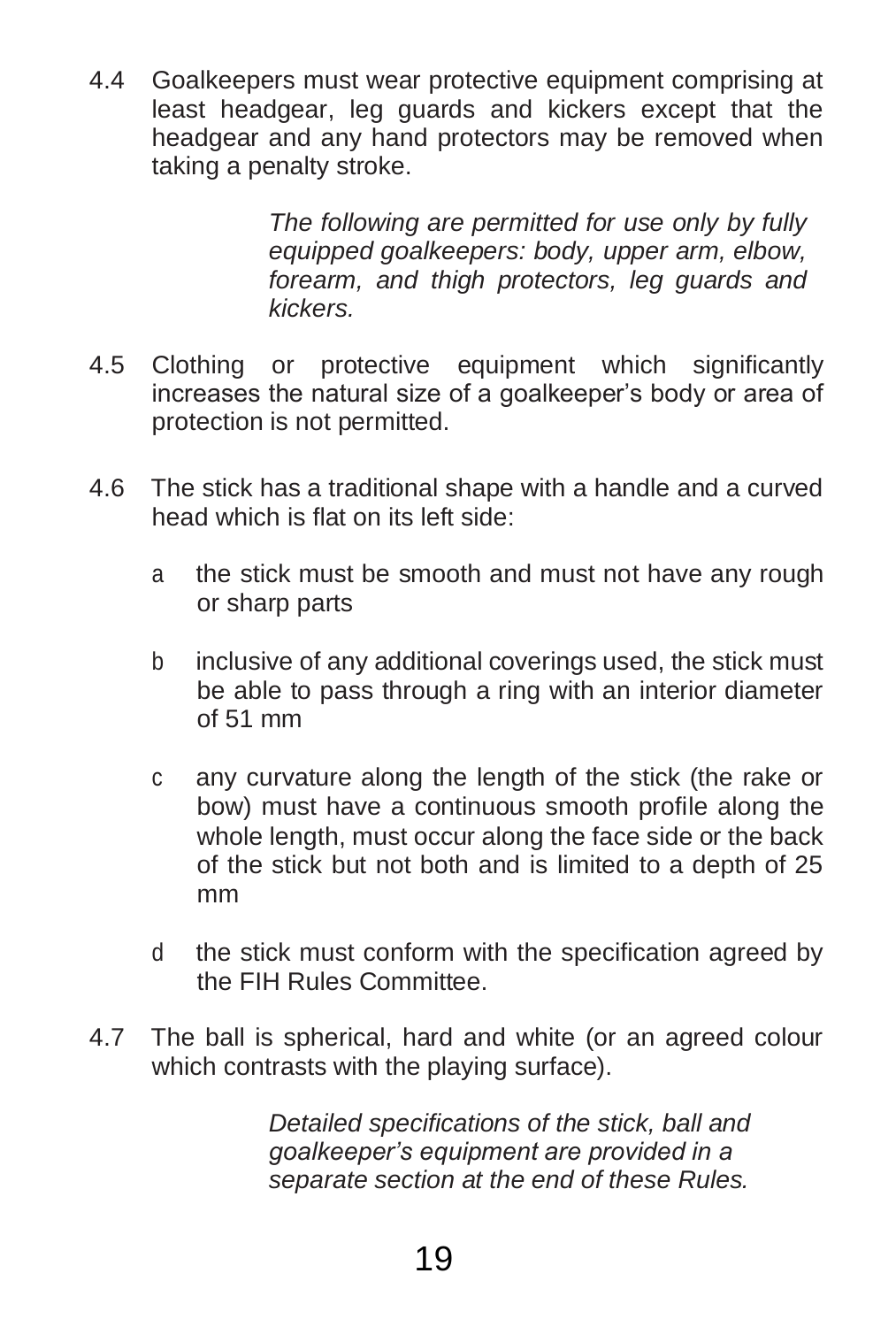## **5 Match and result**

5.1 A match consists of four quarters of 10 minutes, an interval of 1 minute between quarter 1 and 2 and between quarter 3 and 4 and a half- time interval of 3 minutes.

> *Other periods and interval may be agreed by both teams except as specified in regulations for particular competitions*

> *If time expires just before an umpire would otherwise have made a decision, umpires are permitted to make that decision immediately after the end of any period of the match*

5.2 The team scoring the most goals is the winner; if no goals are scored, or if the teams score an equal number of goals, the match is drawn.

> *Information about a shoot-out competition as a way of reaching a result in a drawn match is included in Competition Regulations which are available, if required, from the FIH website.*

## **6 Start and re-start the match**

- 6.1 A coin is tossed:
	- a the team which wins the toss has the choice of which goal to attack in the first two quarters of the match or to start the match with a centre pass
	- b if the team winning the toss chooses which goal to attack in the first two quarters of the match, the opposing team starts the match and the 2<sup>nd</sup> quarter
	- c if the team winning the toss chooses to start the match and the 2<sup>nd</sup> quarter, the opposing team has the choice of which goal to attack in the first two quarters of the match.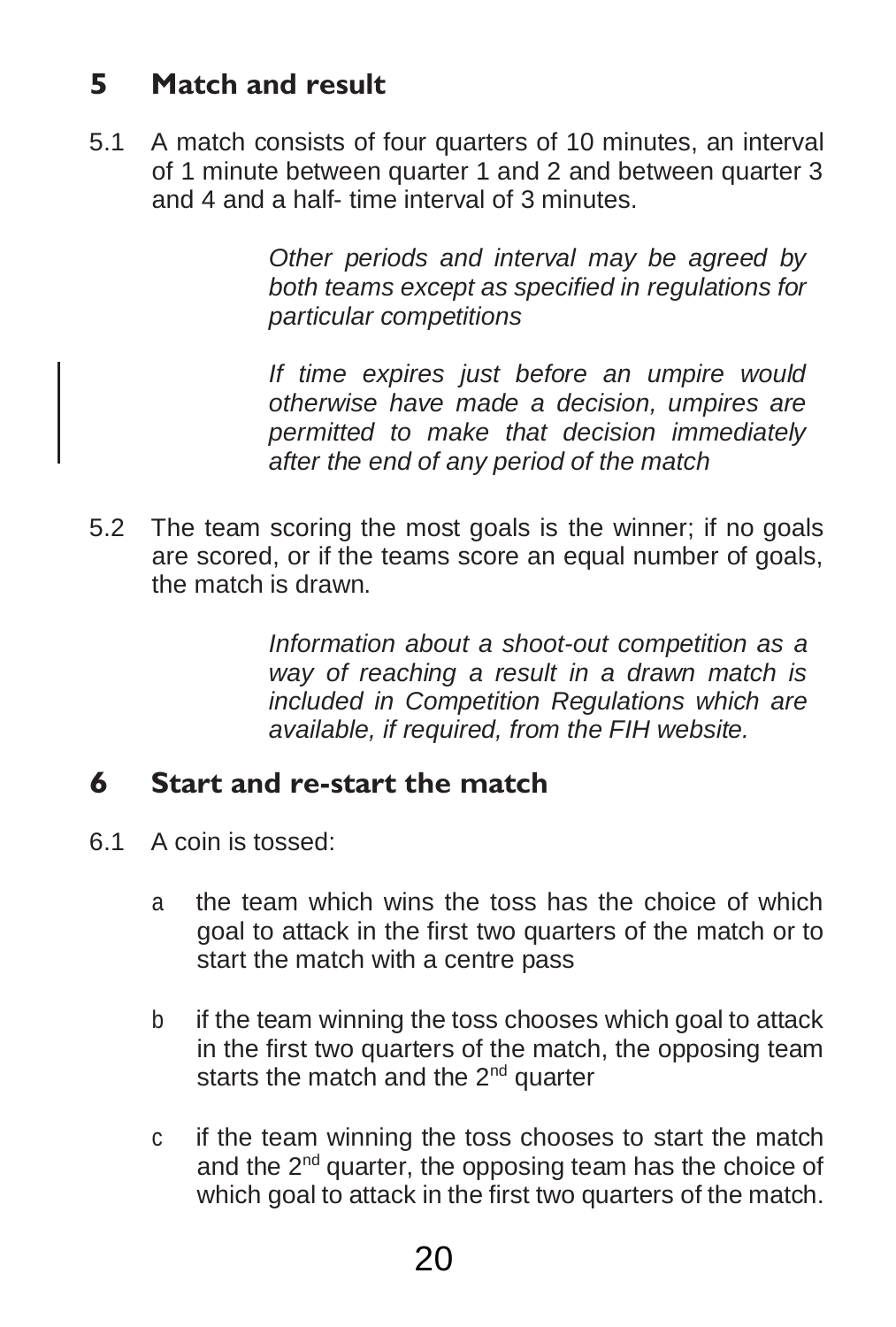- 6.2 Direction of play is reversed in the second half of the match.
- 6.3 A centre pass is taken:
	- a to start the match and to start the second quarter by a player from the team winning the toss if they chose this option; otherwise by a player from the opposing team
	- b after half-time and to start the fourth quarter by a player of the team which did not take the centre pass to start the match
	- c after a goal by a player of the team against which the goal was scored.

*For the sake of clarity time is not stopped after the scoring of a goal.*

- <span id="page-20-0"></span>6.4 Taking a centre pass:
	- a taken at the centre of the pitch
	- b it is permitted to play the ball in any direction
	- c all players other than the player taking the centre pass must be in the half of the pitch which includes the goal they are defending
	- d the procedures for taking a free push apply.
- 6.5 A bully takes place to re-start a match when time or play has been stopped for an injury or for any other reason and no penalty has been awarded:
	- a a bully is taken close to the location of the ball when play was stopped but not within 9 metres of the back- line and not within 3 metres of the circle
	- b the ball is placed between one player from each team who face each other with the goal they are defending to their right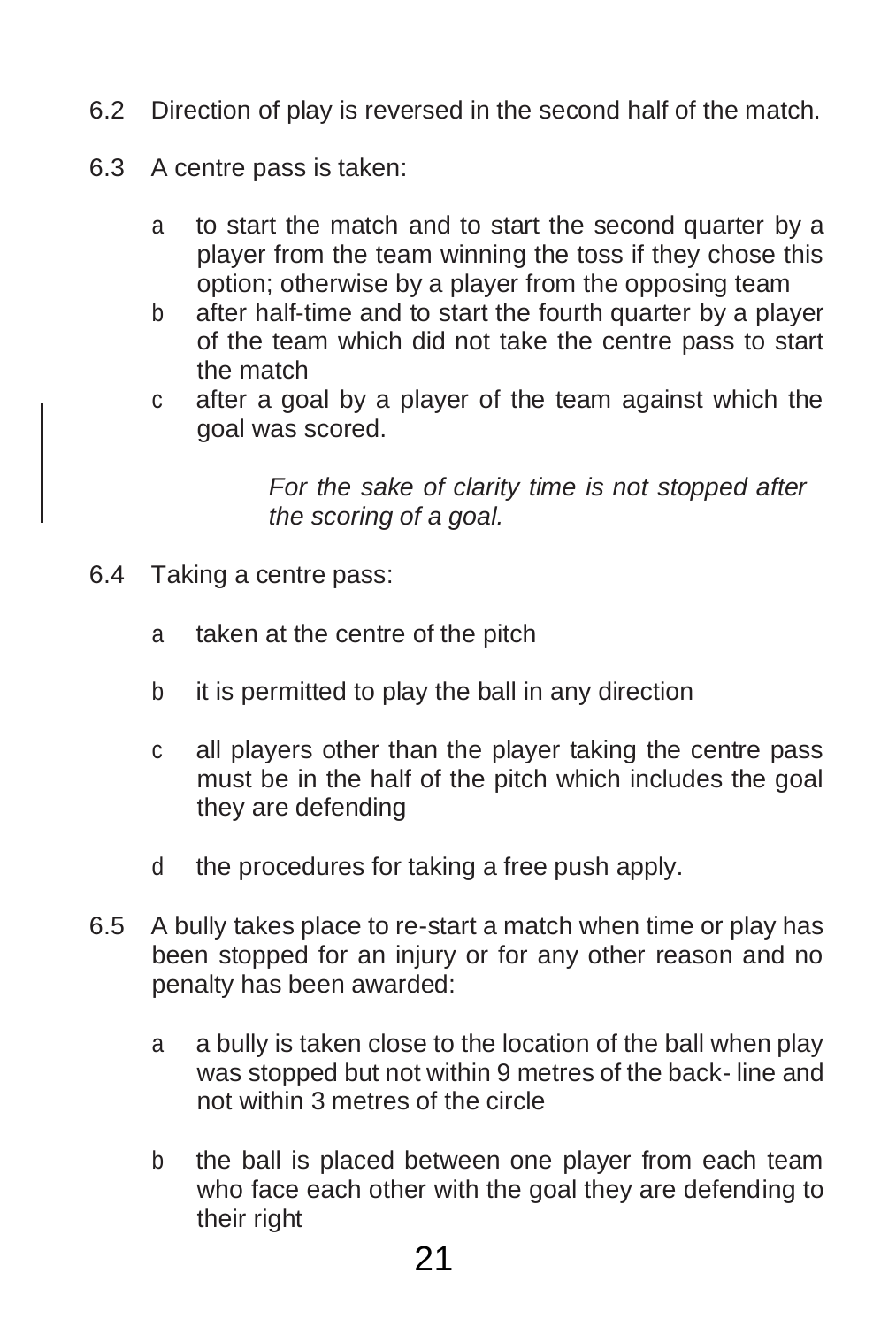- c the two players start with their sticks on the ground to the right of the ball and then tap the flat faces of their sticks together once just over the ball after which either player is permitted to play the ball
- d all other players must be at least 3 metres from the ball.
- 6.6 A free push is taken by a defender 9.10 metres in front of the centre of the goal-line to re-start a match when a penalty stroke has been completed and no goal has been scored.

## **7 Ball outside the pitch**

- 7.1 The ball is out of play when it passes completely over the side-board or back-line.
- <span id="page-21-0"></span>7.2 Play is restarted by a player of the team, which was not the last team to touch or play the ball before it went out of play.
- 7.3 When the ball travels over the side-board:
	- a play is re-started within one metre of where the ball crossed the board

*If this would result in a re-start inside the circle, play is instead re-started with the ball one metre outside the circle and one metre from the sideboard.*

- b the procedures for taking a free push apply.
- 7.4 When the ball is played over the back-line and no goal is scored:
	- a If played by an attacker, play is re-started with the ball up to 9.10 metres from and in line with where it crossed the back-line
	- b If played unintentionally by a defender or deflected by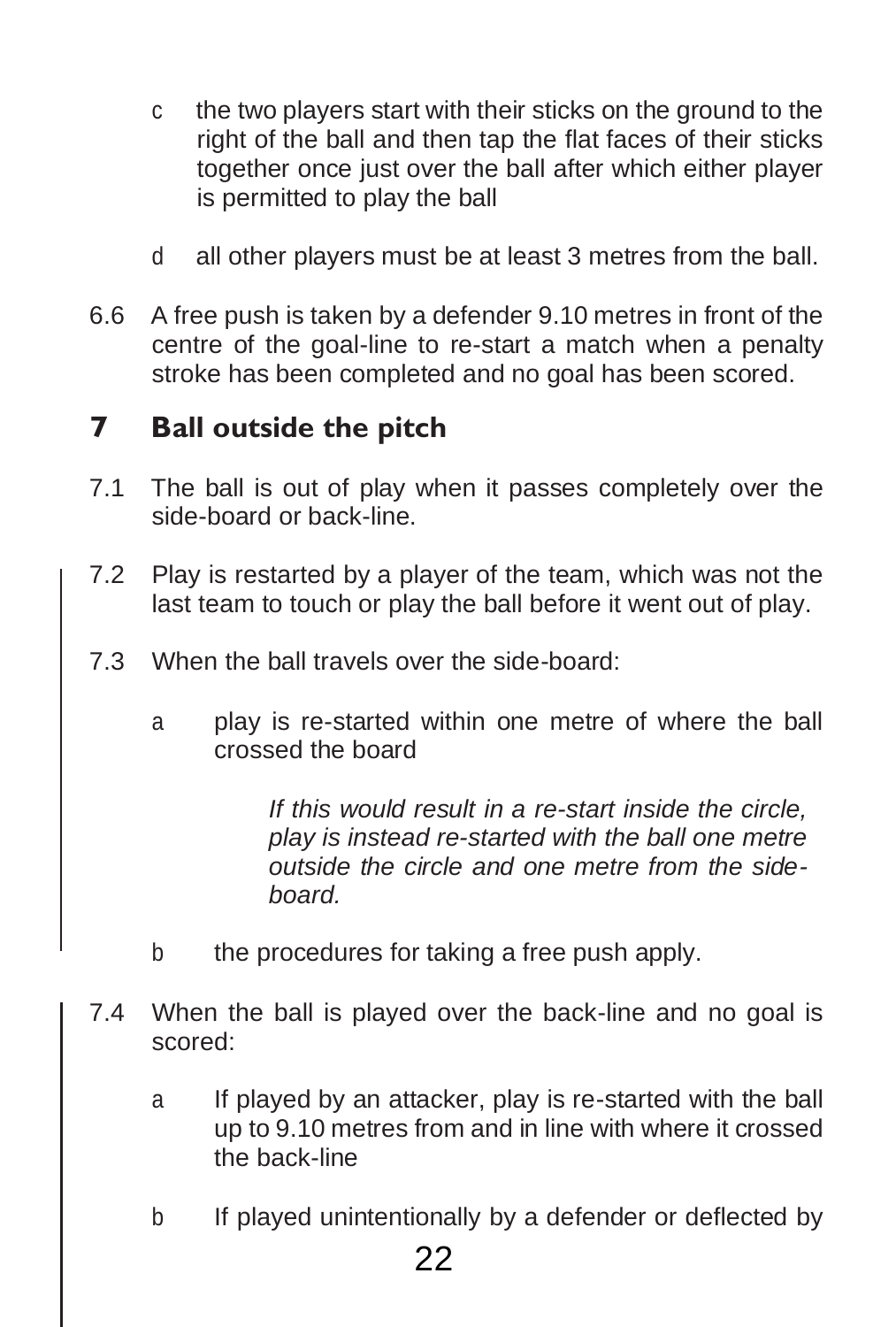a goalkeeper, play is re-started with the ball on the centre-line and in line with where it crossed the backline

- c the procedures for taking a free push apply.
- d if played intentionally by a defender, unless deflected by a goalkeeper, play is re-started with a penalty corner.

## **8 Method of scoring**

8.1 A goal is scored when the ball is played within the circle by an attacker and does not travel outside the circle before passing completely over the goal-line and under the crossbar.

## <span id="page-22-0"></span>**9 Conduct of play: players**

*Players are expected to act responsibly at all times.*

- 9.1 A match is played between two teams with not more than six players of each team on the pitch at the same time.
- 9.2 Players on the pitch must hold their stick and not use it in a dangerous way.

*Players must not lift their stick over the heads of other players.*

- 9.3 Players must not touch, handle or interfere with other players or their sticks or clothing.
- 9.4 Players must not intimidate or impede another player.
- 9.5 Players must not hit the ball.
- 9.6 Players must not play the ball with the back of the stick.
- 9.7 Players must not play the ball with any part of the stick when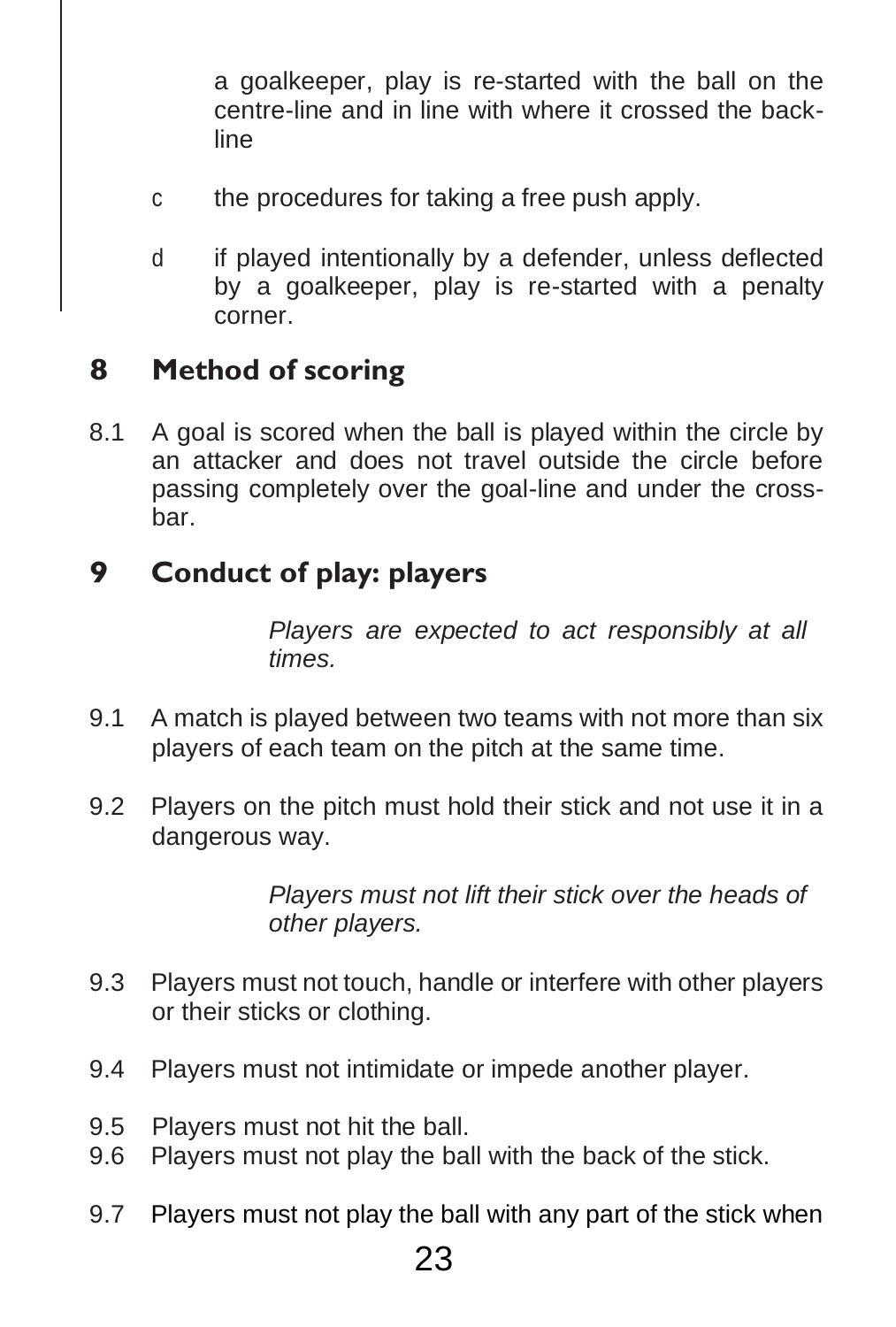the ball is above shoulder height except that defenders are permitted to use the stick to stop or deflect a shot at goal at any height.

> *When saving a shot at goal, a defender must not be penalised if their stick is not motionless or is travelling towards the ball while attempting to stop or deflect the shot. Only if the ball is genuinely hit and a goal is prevented should a penalty stroke be awarded.*

> *If a defender attempts to stop or deflect a ball travelling towards the goal which will actually miss the goal, any use of the stick above the shoulder must be penalised by a penalty corner and not a penalty stroke.*

> *If dangerous play results after a legitimate stop or deflection, a penalty corner must be awarded.*

9.8 Players must not play the ball dangerously or in a way which leads to dangerous play.

> *A ball is also considered dangerous when it causes legitimate evasive action by players of the opposition.*

> *The penalty is awarded where the action causing the danger took place.*

> *Playing the ball deliberately and hard into an opponent's stick, feet or hands with associated risk of injury when a player is in a 'set' or stationary position; and players collecting, turning and trying to play the ball deliberately through a defending player who is either close to the player in possession or is trying to play the ball are both dangerous actions and should be dealt with under this Rule. A personal penalty may also be awarded to offending players.*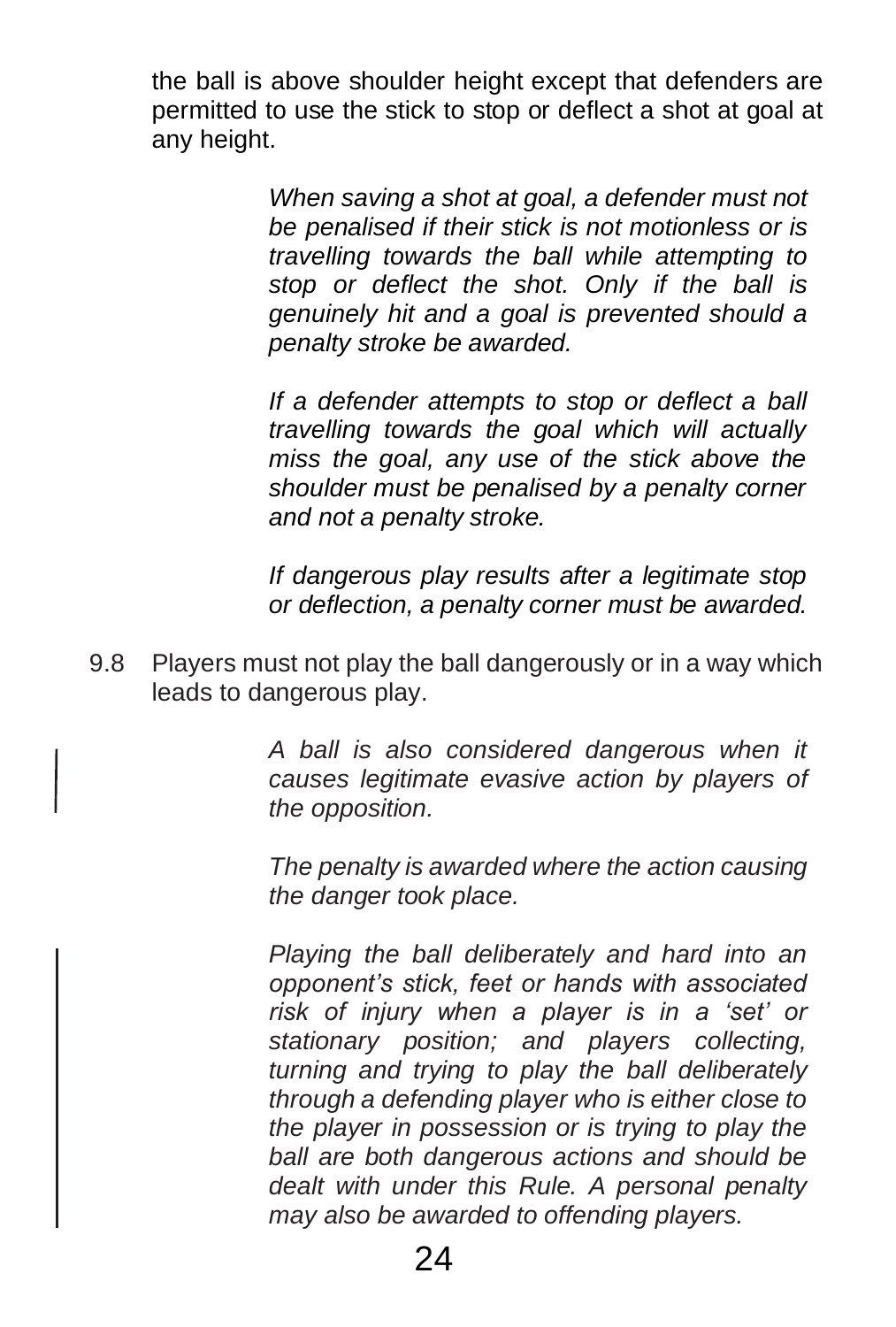9.9 Players must not raise the ball off the pitch except for a shot at goal.

> *It is not an offence if the ball rises unintentionally off the pitch by less than 100 mm unless an opponent is within playing distance of the ball.*

9.10 Players must not play the ball when it is in the air except that a player from the team which did not put the ball in the air may stop it.

> *If the ball is in the air as a result of a legitimate shot at goal which has rebounded from the*

> *goalkeeper, defender or from the goal-post or cross-bar, the ball may be stopped by a player of either team.*

9.11 Field players must not stop, kick, propel, pick up, throw or carry the ball with any part of their body.

> *It is not always an offence if the ball hits the foot, hand or body of a field player. The player only commits an offence if they gain an advantage or if they position themselves with the intention of stopping the ball in this way.*

> *It is not an offence if the ball touches the hand holding the stick but would otherwise have touched the stick.*

- 9.12 Field players must not play the ball while lying on the pitch or with a knee, arm or hand on the pitch, other than the hand holding the stick.
- 9.13 Players must not obstruct an opponent who is attempting to play the ball.

*Players obstruct if they:*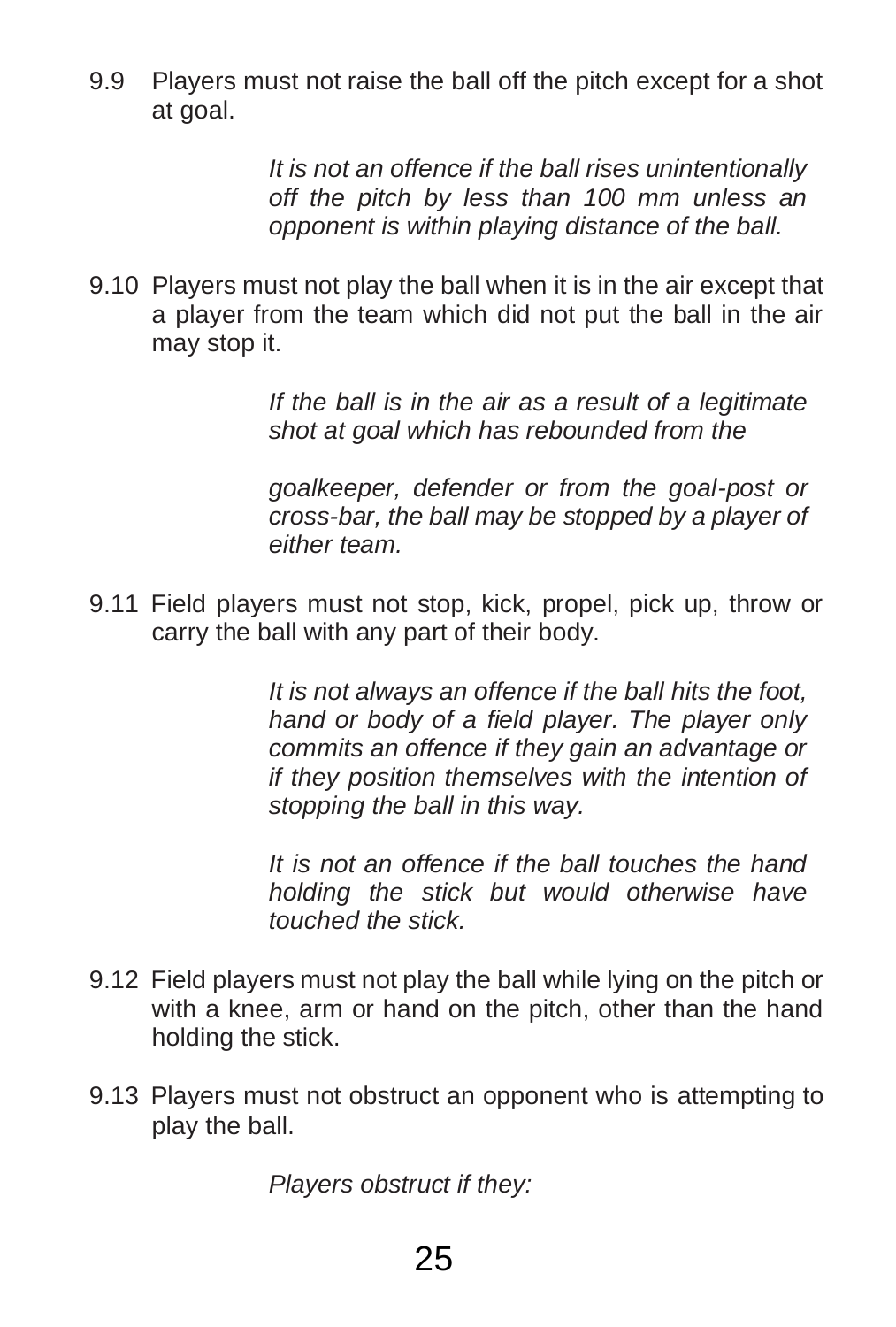- *– back into an opponent*
- *– physically interfere with the stick or body of an opponent*
- *– shield the ball from a legitimate tackle with their stick or any part of their body.*

*A stationary player receiving the ball is permitted to face in any direction.*

*A player with the ball is permitted to move off with it in any direction except bodily into an opponent or into a position between the ball and an opponent who is within playing distance of the ball and attempting to play it.*

*A player who runs in front of or blocks an opponent to stop them legitimately playing or attempting to play the ball is obstructing (this is third party or shadow obstruction). This also applies if an attacker runs across or blocks defenders (including the goalkeeper) when a penalty corner is being taken.*

*Umpires should place particular emphasis on limiting time spent in situations where the ball becomes trapped in the corners of the pitch or close to the side-boards (especially towards the end of matches) when the player in possession effectively shields the ball such that an opponent is prevented from being able to play it. Early interventions by the Umpires will make teams aware that this type of play or tactic is of no benefit to them.*

9.14 Players must not tackle unless in a position to play the ball without body contact.

*Reckless play, such as sliding tackles and other*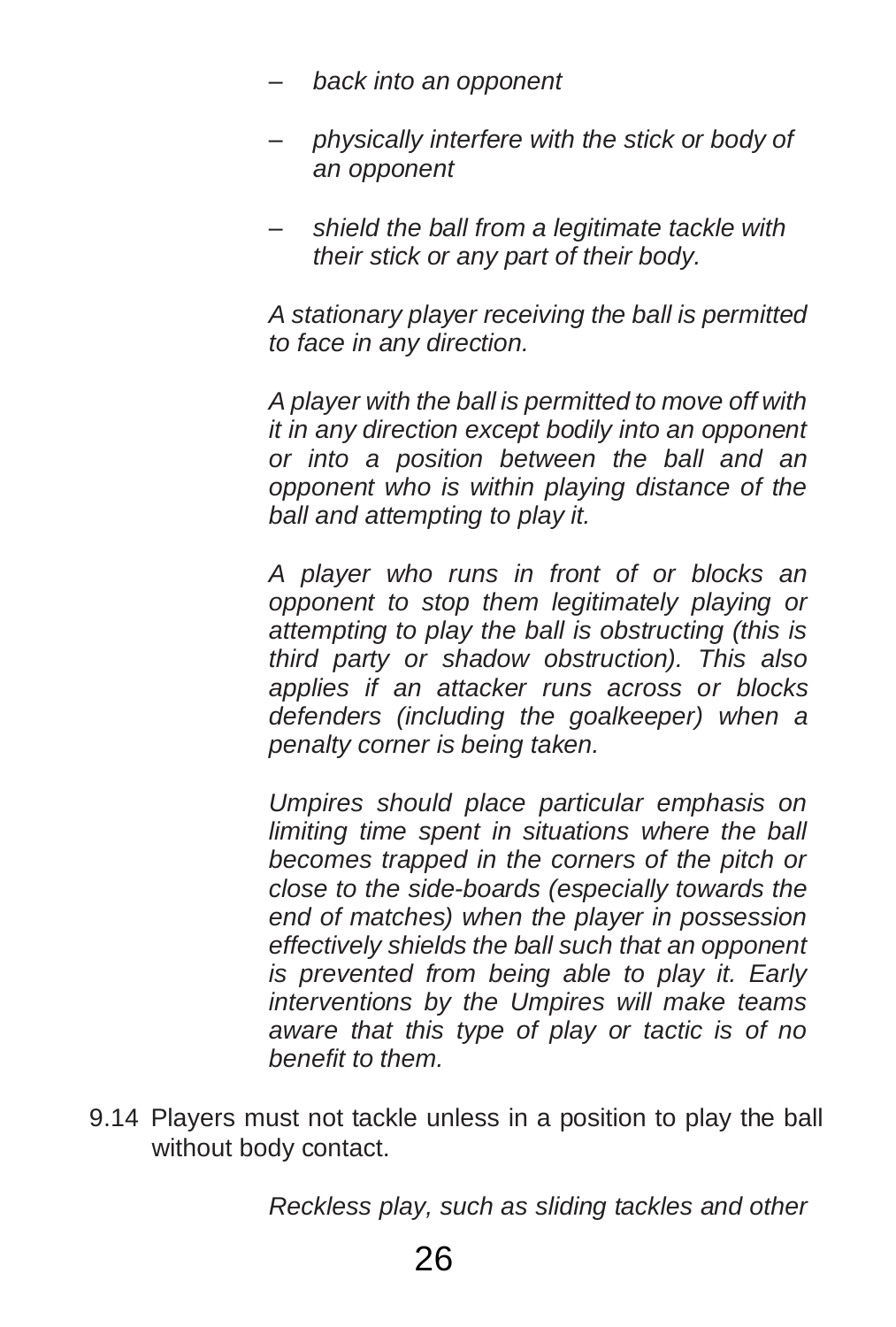*overly physical challenges by field players, which take an opponent to ground and which have the potential to cause injury should attract appropriate match and personal penalties.*

- 9.15 Players must not intentionally enter the goal their opponents are defending or run behind either goal.
- 9.16 Players must not change their stick between the award and completion of a penalty corner or penalty stroke unless it no longer meets the stick specification.
- 9.17 Players must not throw any object or piece of equipment onto the pitch, at the ball, or at another player, umpire or person.

<span id="page-26-0"></span>*Following a penalty corner, if the ball hits any discarded equipment, such as a hand protector, knee pads or a face mask, a free push should be awarded if this occurs outside the circle a penalty corner awarded if this occurs inside the circle or a penalty stroke if this prevents a certain goal from being scored.*

- 9.18 Players must not delay play to gain benefit by time-wasting.
- 9.19 Players must not trap or hold the ball against the sideboards. A player in possession of the ball may not be 'trapped' either in the corner of the pitch or against the sideboards by opponents with their sticks flat on the floor. Opponents must leave an outlet of reasonable size through which the ball may be played.

*Umpires should recognise and interrupt play, with a bully re-start, when the ball is either trapped between players' sticks or becomes unintentionally trapped against the side-boards.*

*Repeated instances of players trapping or holding the ball against the side-boards should be viewed as an intentional offence and*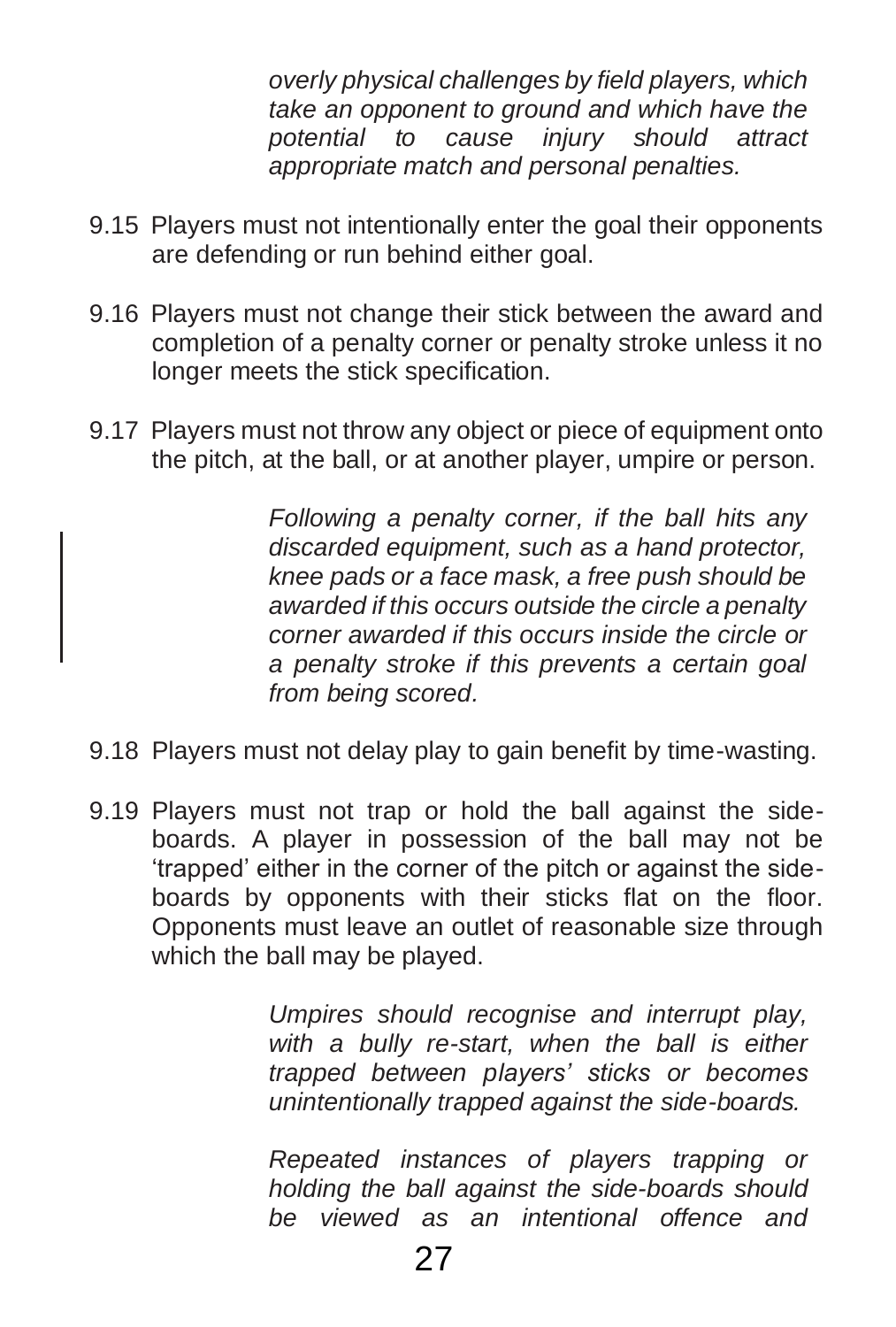*penalised accordingly.*

*Similarly, players who deliberately aim to trap the ball between their and an opponent's stick should be penalised and not rewarded with a bully.*

## **10 Conduct of play: goalkeepers**

10.1 A goalkeeper who wears protective equipment comprising at least headgear, leg guards and kickers must not take part in the match outside the half of the pitch they are defending, except when taking a penalty stroke.

> *Protective headgear must be worn by a goalkeeper at all times, except when taking a penalty stroke.*

- 10.2 When the ball is inside the circle they are defending and they have their stick in their hand:
	- a goalkeepers wearing full protective equipment are permitted to use their stick, feet, kickers, legs or leg guards to propel the ball and to use their stick, feet, kickers, legs, leg guards or any other part of their body to stop the ball or deflect it in any direction including over the back-line

*Goalkeepers are not permitted to conduct themselves in a manner which is dangerous to other players by taking advantage of the protective equipment they wear.*

b goalkeepers wearing full protective equipment are permitted to use arms, hands and any other part of their body to push the ball away.

> *The action in rule b above is permitted only as part of a goal saving action or to move the ball away from the possibility of a goal scoring action by opponents. It does not permit a goalkeeper to*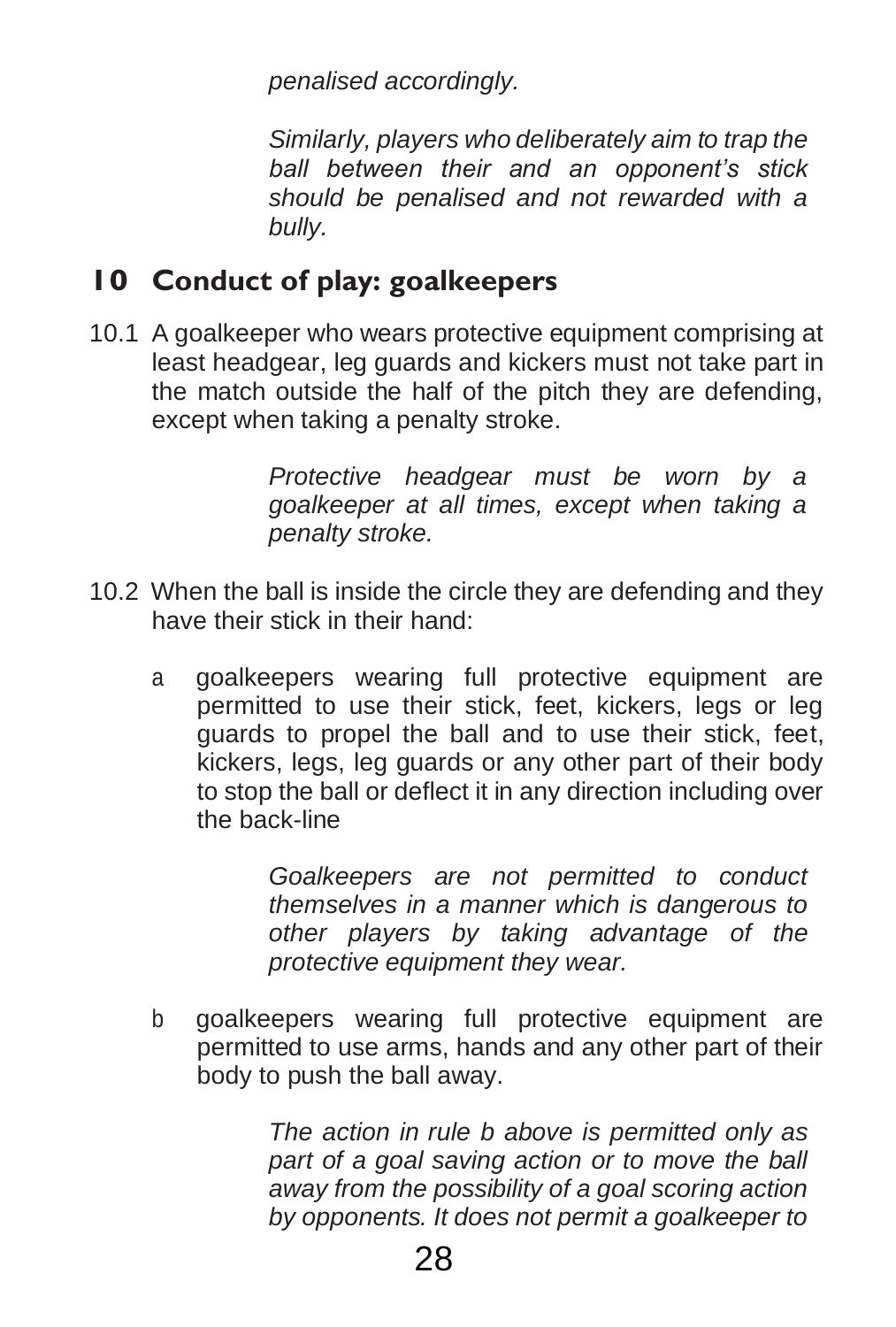<span id="page-28-0"></span>*propel the ball forcefully with arms, hands or body so that it travels a long distance.*

- 10.3 Goalkeepers must not lie on the ball.
- 10.4 When the ball is outside the circle they are defending, goalkeepers are only permitted to play the ball with their stick.
- 10.5 Goalkeepers are permitted to play the ball inside the circle while lying on the pitch inside the circle.

## **11 Conduct of play: umpires**

- 11.1 Two umpires control the match, apply the Rules and are the judges of fair play.
- 11.2 Each umpire has primary responsibility for decisions in one half of the pitch for the duration of the match.
- 11.3 Each umpire is responsible for decisions on free pushes in the circle, penalty corners, penalty strokes and goals in one half of the pitch.
- 11.4 Umpires are responsible for keeping a record of goals scored and of suspension cards used.
- 11.5 Umpires are responsible for ensuring that the full time is played and for indicating the end of time for each quarter and for the completion of a penalty corner if a quarter is prolonged.
- <span id="page-28-1"></span>11.6 Umpire blow the whistle to:
	- a start and end each quarter of the match or to start a bully
	- b enforce a penalty
	- c start and end a penalty stroke

## 29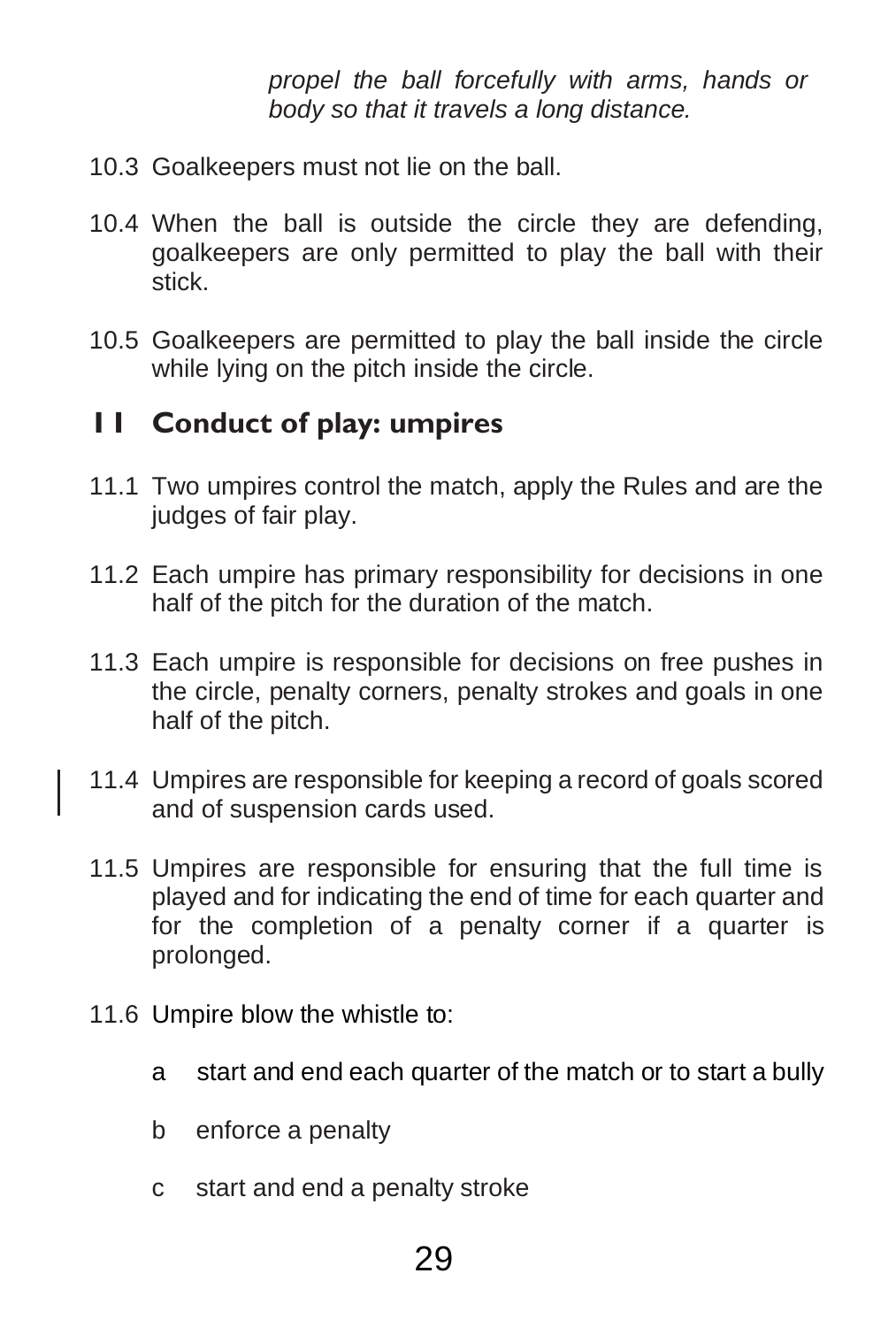- d indicate a goal
- e re-start the match after a goal has been scored
- f re-start the match after a penalty stroke when a goal was not scored
- g stop the match for any other reason and to re-start it
- h indicate, when necessary, that the ball has passed wholly outside the pitch.
- 11.7 Umpires must not coach during a match.
- 11.8 If the ball strikes an umpire, unauthorised person or any loose object on the pitch, except as specified in the guidance to Rule 9.17, play continues.

## **12 Penalties**

- 12.1 Advantage: a penalty is awarded when a player or team has been disadvantaged by an opponent breaking the Rules.
- 12.2 A free push is awarded to the opposing team:
	- a for an offence by an attacker in the half of the pitch they are attacking
	- b for an unintentional offence by a defender outside the circle but within the half of the pitch they are defending.
- 12.3 A penalty corner is awarded:
	- a for an offence by a defender in the circle which does not prevent the probable scoring of a goal
	- b for an intentional offence in the circle by a defender against an opponent who does not have possession of the ball or an opportunity to play the ball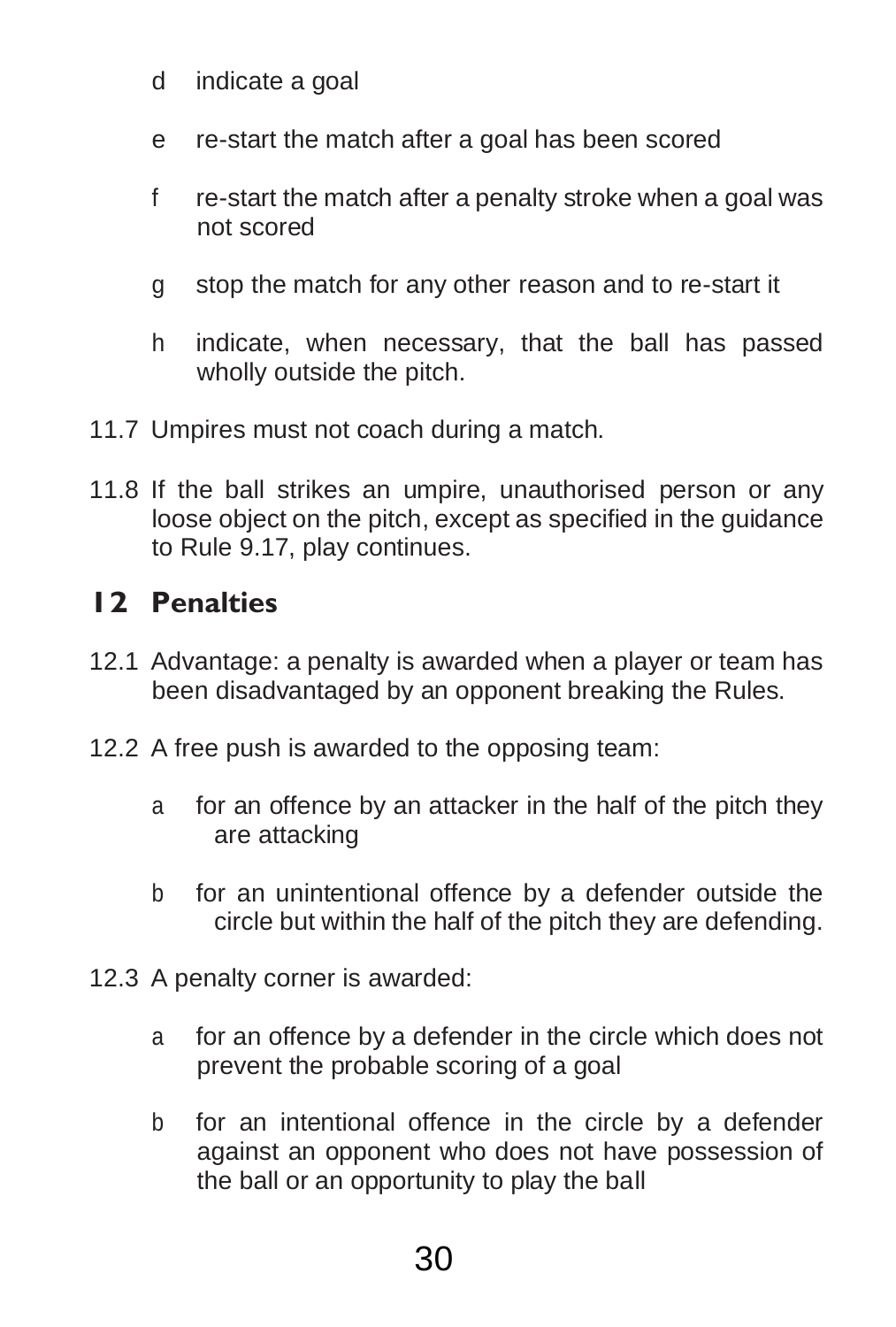- c for an intentional offence by a defender outside the circle but within the half of the pitch they are defending
- d for intentionally playing the ball over the back-line by a defender

*Goalkeepers are permitted to deflect the ball with their stick, protective equipment or any part of their body in any direction including over the back-line*

- e against the team which carried out a substitution incorrectly
- f when the ball becomes lodged in a player's clothing or equipment while in the circle they are defending.
- 12.4 A penalty stroke is awarded:
	- a for an offence by a defender in the circle which prevents the probable scoring of a goal
	- b for an intentional offence in the circle by a defender against an opponent who has possession of the ball or an opportunity to play the ball
- <span id="page-30-0"></span>12.5 If there is another offence or misconduct before the awarded penalty has been taken:
	- a a more severe penalty may be awarded
	- b a personal penalty may be awarded
	- c the penalty may be reversed if the subsequent offence was committed by the team first awarded the penalty.

#### **13 Procedures for taking penalties**

13.1 Location of a free push: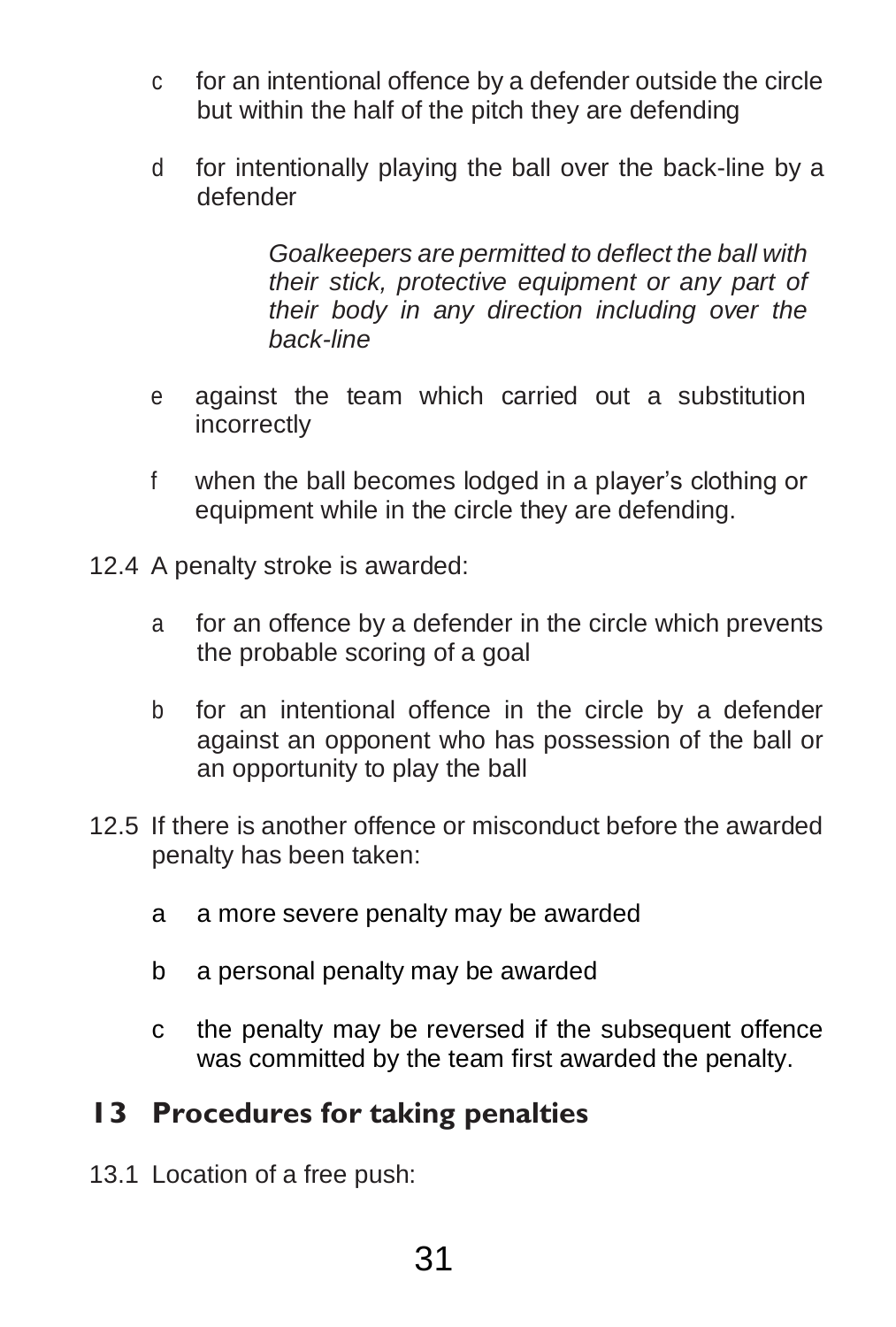a a free push is taken close to where the offence occurred

*'Close to' means within playing distance of where the offence occurred and with no significant advantage gained.*

*The location from which a free push is taken must be more precise when the offence occurs close to the circle.*

- b a free push awarded outside the circle to the defence within 9 metres of the back-line is taken up to 9.10 metres from the back-line in line with the location of the offence, parallel to the side-board
- c a free push awarded inside the circle to the defence is taken anywhere inside the circle or up to 9.10 metres from the back-line in line with the location of the offence, parallel to the side-board.
- 13.2 Procedures for taking a free push, centre pass and putting the ball back into play after it has been outside the pitch:

*All parts of this rule apply as appropriate to a free push, centre pass and putting the ball back into play after it has been outside the pitch.*

- a the ball must be stationary
- b opponents must be at least 3 metres from the ball

*If an opponent is within 3 metres of the ball they must not interfere with the taking of the free push or must not play or attempt to play the ball. If this player is not playing the ball, attempting to play the ball or influencing play, the free push need not be delayed.*

c when a free push is awarded to the attack within the half of the pitch they are attacking, all players other than the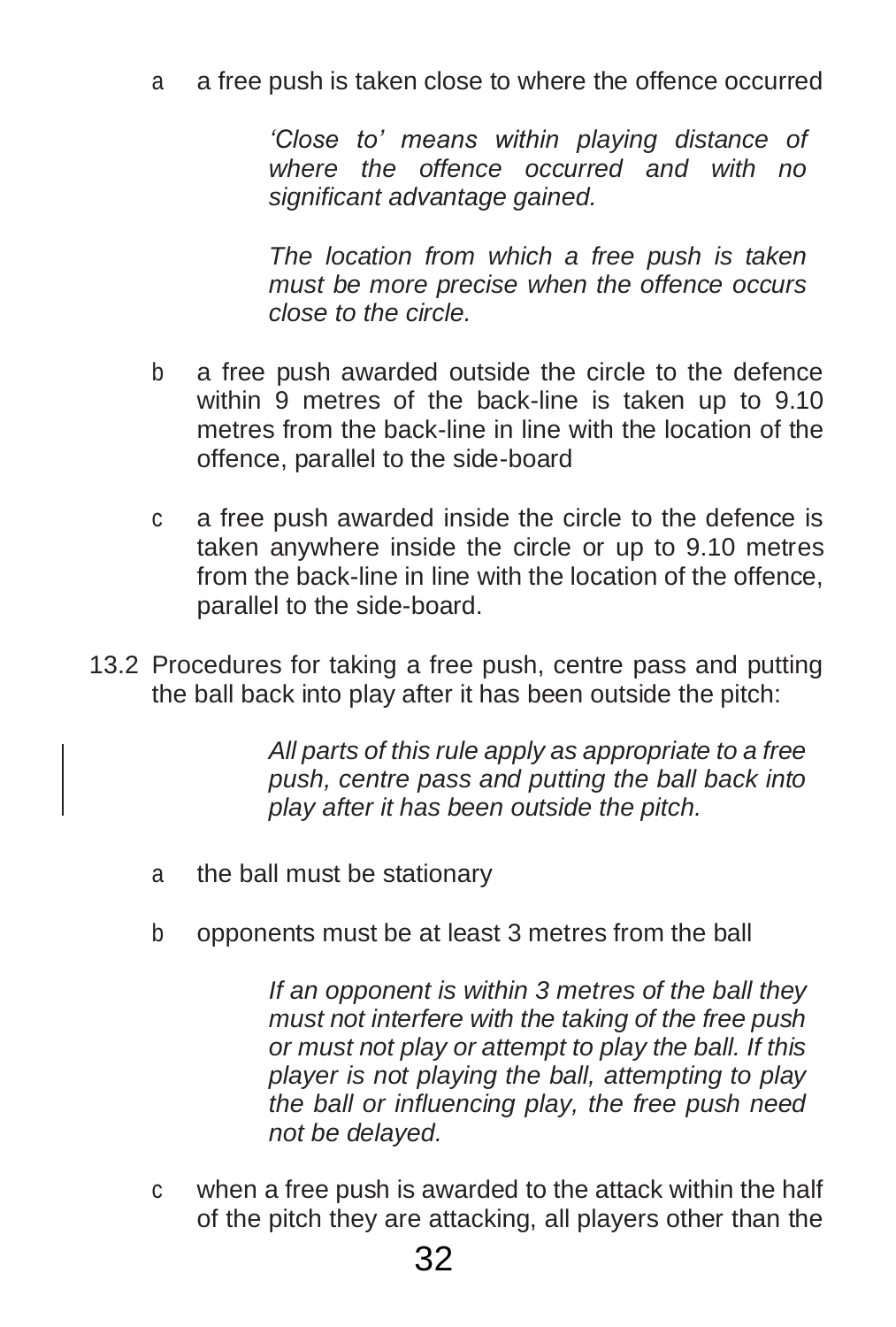player taking the free push must be at least 3 metres from the ball

- d the ball is moved using a push
- e from a free push awarded to the attack within the half of the pitch they are attacking, the ball must not be played into the circle until it has travelled at least 3 metres, not necessarily in a single direction, or has been touched by a defending player. The ball may also be played into the circle off the side-boards, providing that it has travelled at least 3 metres before rebounding off them.

*If the player taking the free push continues to play the ball (ie no defending player has yet touched it):*

- *– that player may play the ball any number of times, but*
- *– the ball must travel at least 3 meters, not necessarily in a single direction, before*
- *– that player plays the ball into the circle by pushing the ball again.*

*Alternatively:*

*– after a defending player has touched the ball, it can be played into the circle by any other player including the player who took the free push*

*At an attacking free push awarded within 3 metres of the circle, the ball cannot be played into the circle until it has travelled at least 3 metres or it has been touched by a defending player or it has travelled at least 3 metres before being rebounded off the sideboards. If the fee push is taken immediately*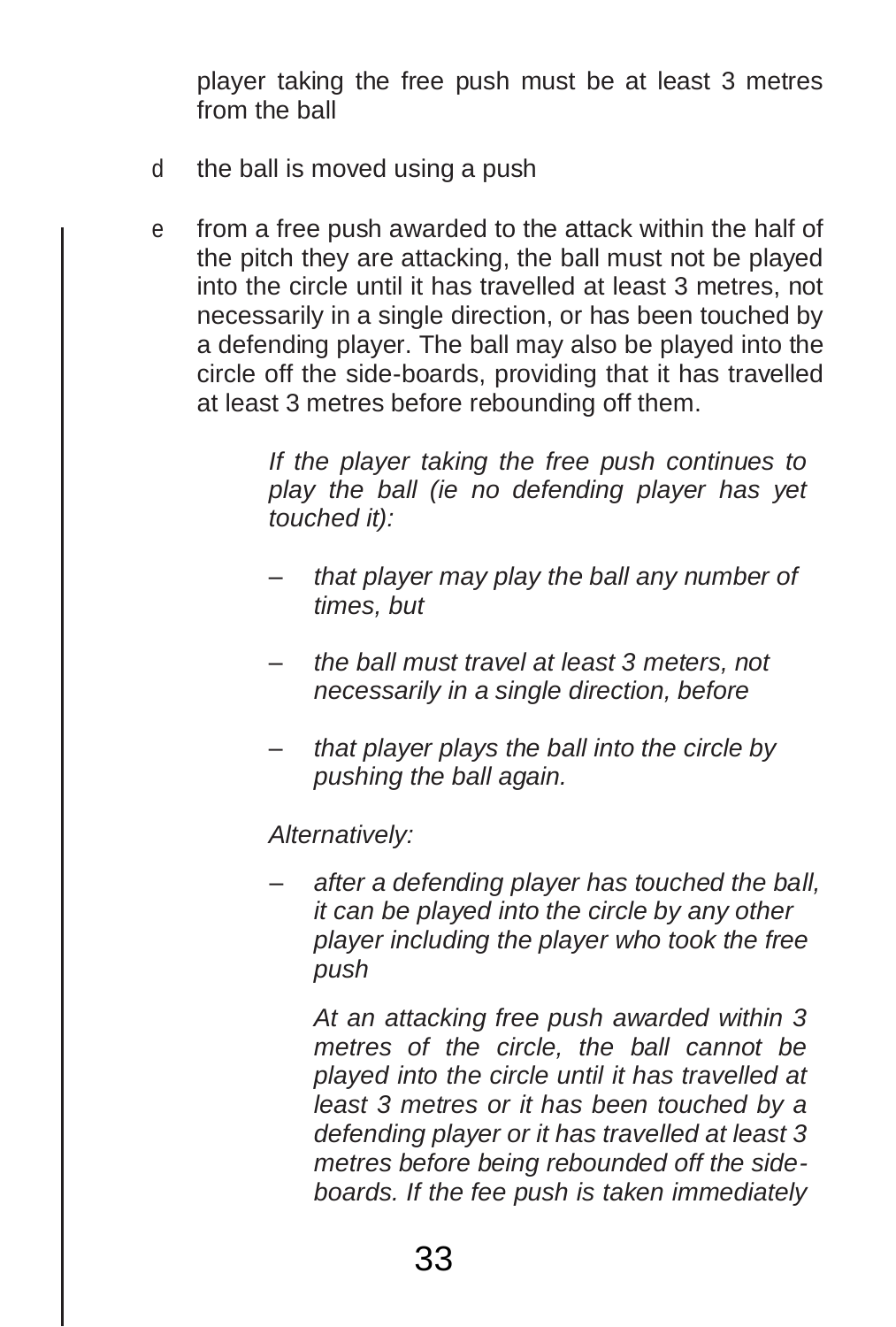*the defenders who are inside the circle within 3 metres of the free push may shadow around the inside of the circle provided that they do not play or attempt to play the ball or influence play until it has either travelled at least 3 metres or alternatively been touched by a defending player who can legitimately play the ball. If the attacker chooses not to take the free hit immediately, all other players must be at least 3 metres from the ball before the free push is taken.*

*Other than as indicated abov , any playing of the ball, attempting to play the ball or interference by a defender or an attacker who was not 3 metres from the ball, should be penalized accordingly.*

*Players inside or outside the circle who were 3 metres or more from the point of the free push at its award are not allowed to move to and then remain in a stationary position within 3 metres of the ball as the free push is taken.*

*Following a time stoppage after the award of an attacking free push inside the defending half, upon the re-start all players other than the player taking the free push must be at least 3 metres from the ball.*

- 13.3 Taking a penalty corner:
	- a time and play is stopped after a penalty corner is awarded and re-started when the teams are ready. Teams must take the minimum time to take their positions and put on protective equipment (as a guide up to 30 seconds) and play is re-started when the teams are ready.
	- b the ball is placed on the back-line inside the circle at least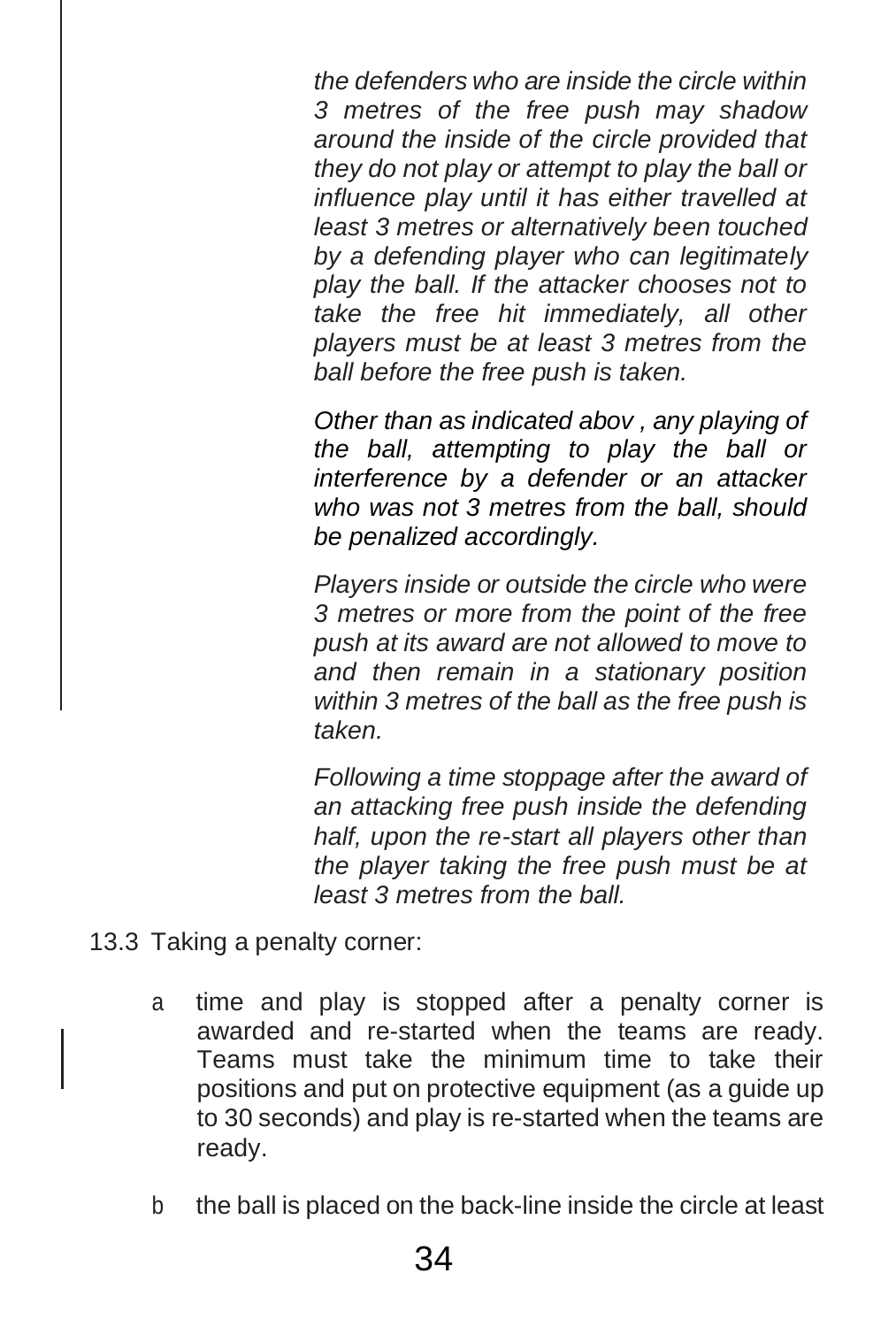6 metres from the goal-post on whichever side of the goal the attacking team prefers an attacker pushes the ball without intentionally raising it

- c the attacker taking the push from the back-line must have at least one foot outside the pitch
- d the other attackers must be on the pitch, outside the circle with sticks, hands and feet not touching the ground inside the circle
- e no attacker other than the attacker taking the push from the back-line is permitted to be within 3 metres of the ball when the push is taken
- f the defending goalkeeper if there is one, must be in the goal; up to five other members of the defending team may be positioned behind the back-line on the side of the goal furthest from where the penalty corner is being taken with their sticks, hands and feet not touching the ground inside the pitch

*If the team defending a penalty corner has chosen to play only with field players, up to six members of the defending team may be positioned behind the back-line outside the goal.* 

- g any defender not behind the back-line must be beyond the point of the top of the circle at the other end of the pitch ie within 9.1 metres of the back line at the far end of the pitch.
- h until the ball has been played, no attacker other than the one taking the push from the back-line is permitted to enter the circle and no defender is permitted to cross the back-line or a point within 9.1 metres of the back line at the far end of the pitch.
- i after playing the ball, the attacker taking the push from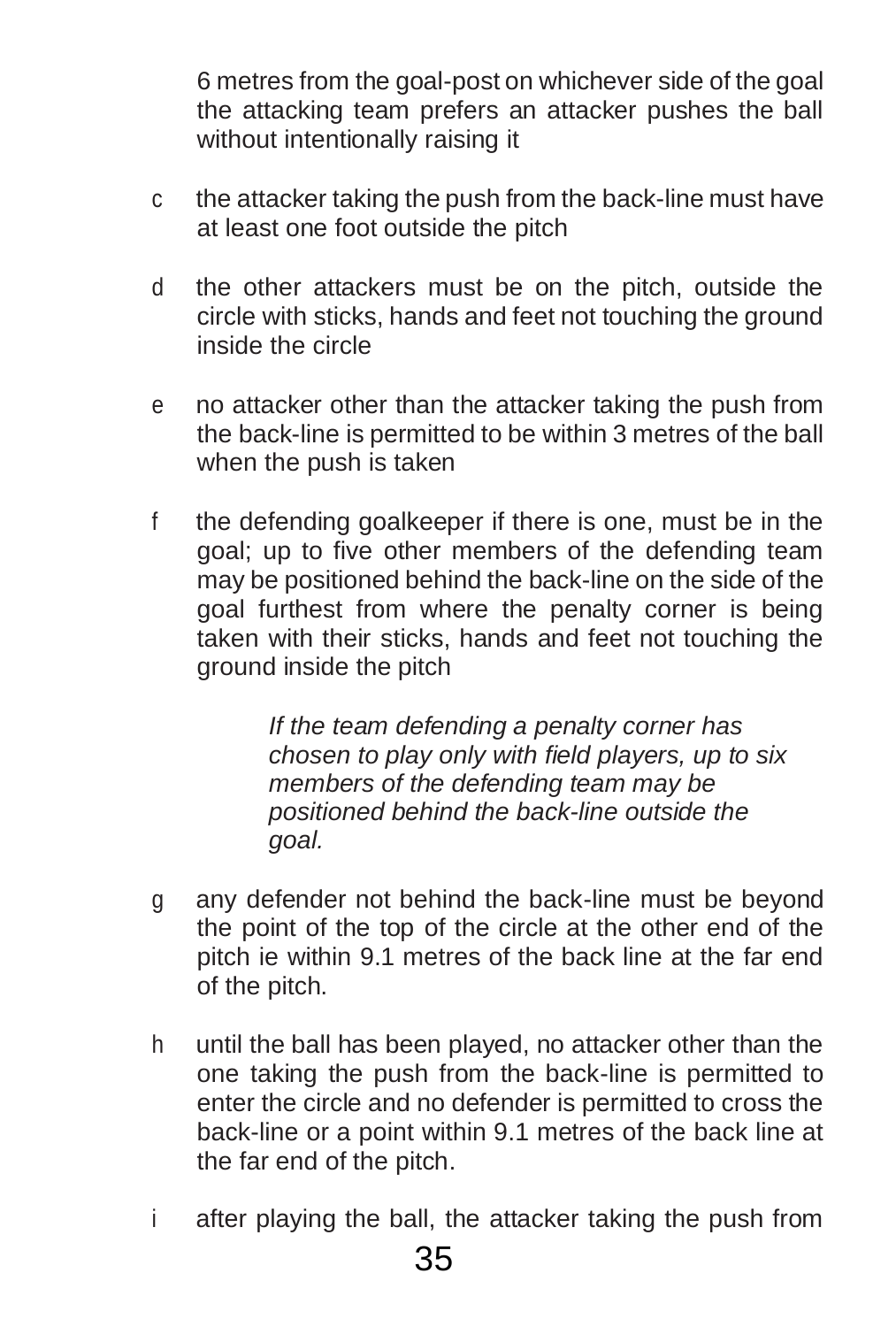the back-line must not play the ball again or approach within playing distance of it until it has been played by another player

j a goal cannot be scored until the ball has travelled outside the circle:

> *A defender who is clearly running into the shot or into the taker without attempting to play the ball with their stick must be penalised for dangerous play.*

> *Otherwise, if a defender is within three metres of the first shot at goal during the taking of a penalty corner and is struck by the ball below the knee, another penalty corner must be awarded or is struck on or above the knee in a normal stance, the shot is judged to be dangerous and a free push must be awarded to the defending team.*

- k the penalty corner Rules no longer apply if the ball travels more than 3 metres from the circle.
- 13.4 The match is prolonged at the end of each quarter and fulltime to allow completion of a penalty corner or any subsequent penalty corner or penalty stroke
- 13.5 The penalty corner is completed when:
	- a a goal is scored
	- b a free push is awarded to the defending team
	- c the ball travels more than 3 metres outside the circle
	- d the ball is played over the back-line and a penalty corner is not awarded
	- e the ball travels over a side-board and a penalty corner is not awarded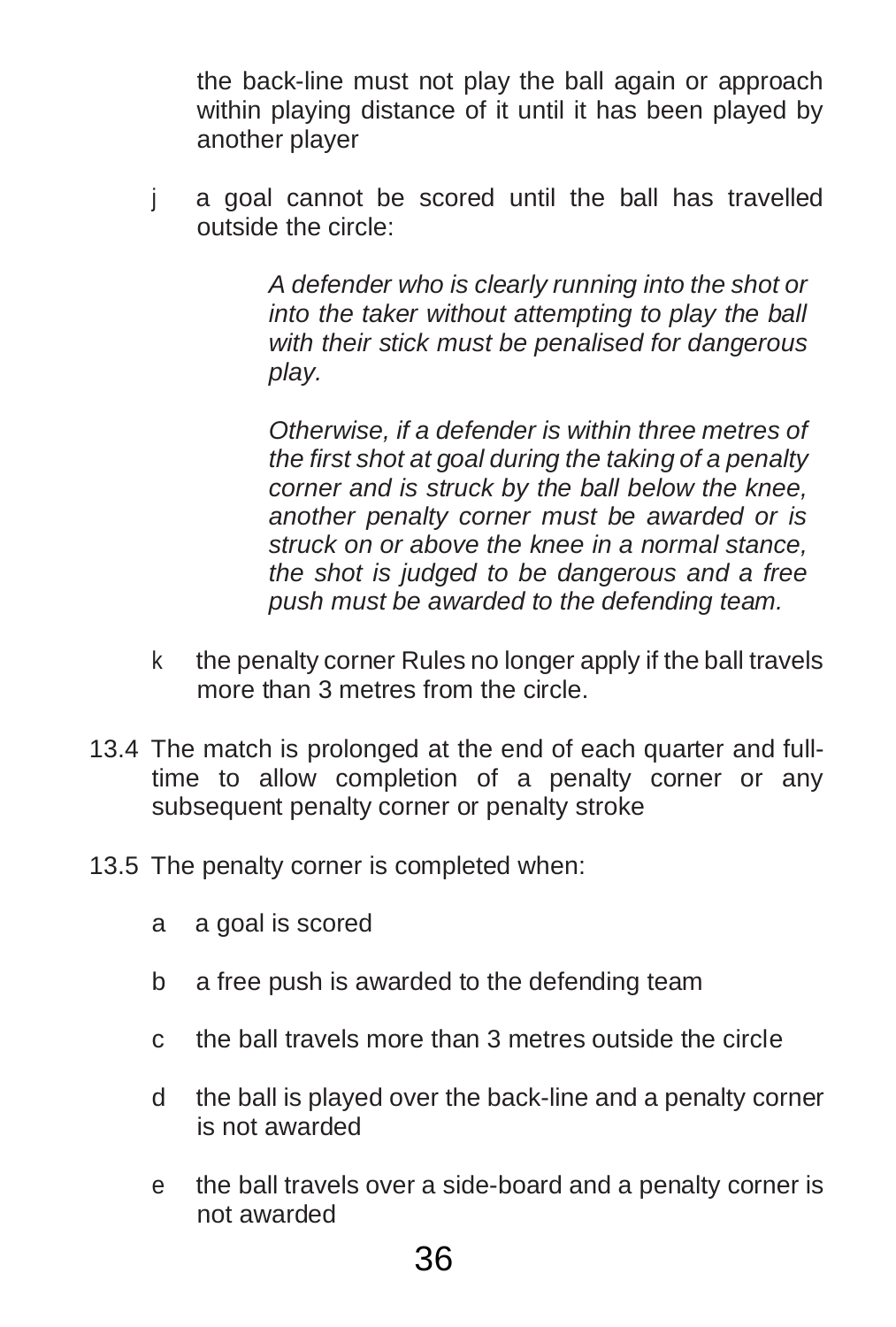- f a defender commits an offence which does not result in another penalty corner
- g a penalty stroke is awarded
- h a bully is awarded.

*If play is stopped because of an injury or for any other reason during the taking of a penalty corner at the end of a prolonged first or second half and a bully would otherwise be awarded, the penalty corner must be taken again.*

- 13.6 For an offence during the taking of a penalty corner:
	- a the player taking the push from the back-line does not have at least one foot outside the pitch: the penalty corner is taken again
	- b the player taking the push from the back-line feints at playing the ball, the offending player is required to go to within 9.1 metres of the back line at the far end of the pitch but is replaced by another attacker: the penalty corner is taken again

*If this feinting leads to what otherwise would be a breach of this rule by a defender, only the attacker is required to go to within 9.1 metres of the back line at the far end of the pitch*

c a defender, other than the goalkeeper, crosses the backline before permitted, the offending player is required to go to within 9.1 metres of the back line at the far end of the pitch and cannot be replaced by another defender: the penalty corner is taken again

> *If a defender at this or any subsequently retaken penalty corner crosses the back-line*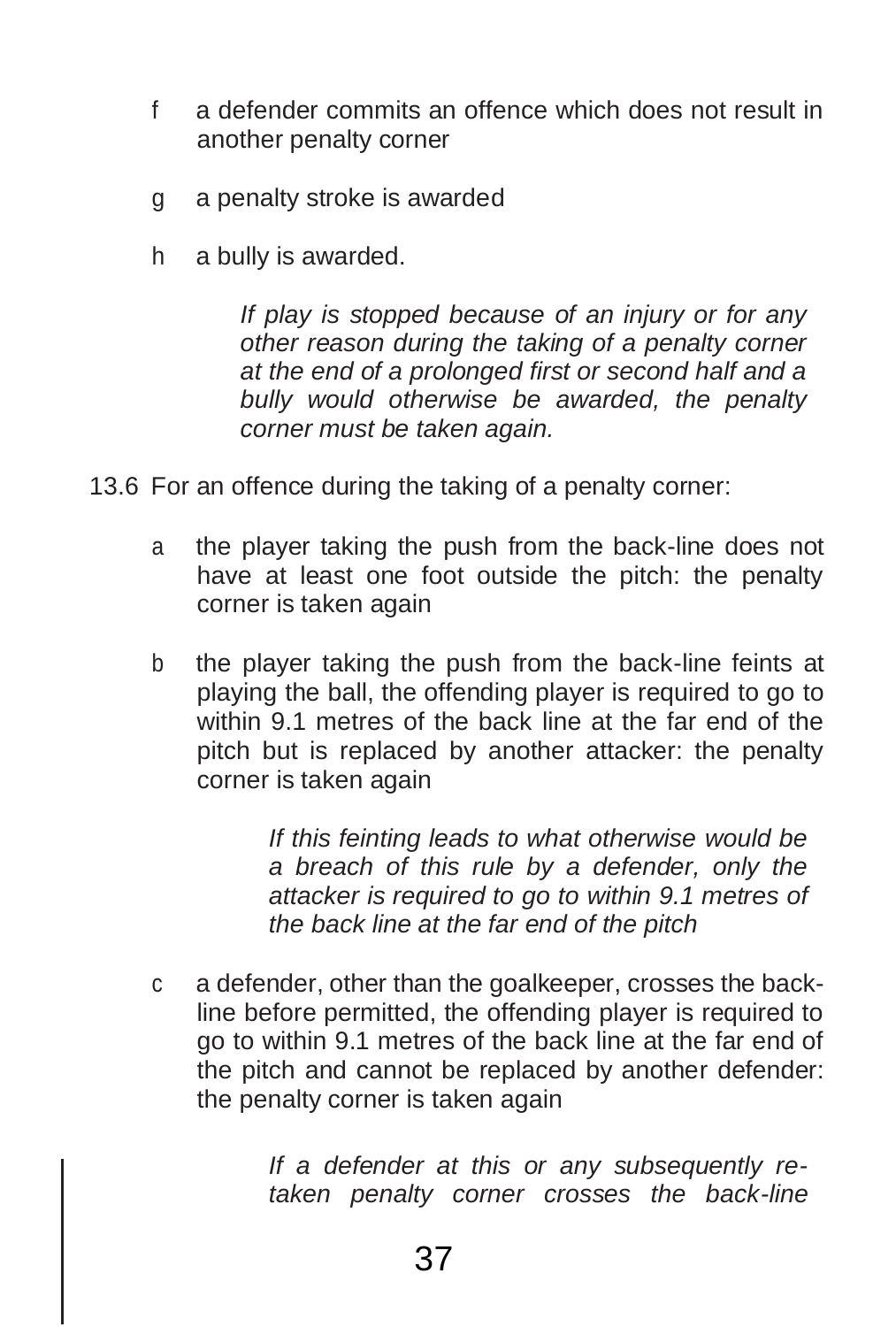*before permitted, the offending player is also required to go to within 9.1 metres of the back line at the far end of the pitch and cannot be replaced.*

*If a defender crosses the line 9.1 metres from the backline before permitted, the penalty corner is taken again*

d a goalkeeper crosses the goal-line before permitted, the defending team defends the penalty corner with one fewer player: the penalty corner is taken again

> *The defending team nominates which player is required to go to within 9.1 metres of the back line at the far end of the pitch, and they cannot be replaced by another defender*

> *If a goalkeeper at this or any subsequently retaken penalty corner crosses the goal-line before permitted, the defending team is required to nominate a further player to go to within 9.1 metres of the back line at the far end of the pitch, and they cannot be replaced*

> *A subsequently awarded penalty corner, as opposed to a re-taken penalty corner, may be defended by up to six players*

*e* an attacker enters the circle before permitted, the offending player is required to go to a point within 9.1 metres of the back line at the far end of the pitch: the penalty corner is taken again*.*

> *Attackers who are sent to a point within 9.1 metres of the back line at the far end of the pitch may not return for re-taken penalty corners, but may do so for a subsequently awarded penalty corner*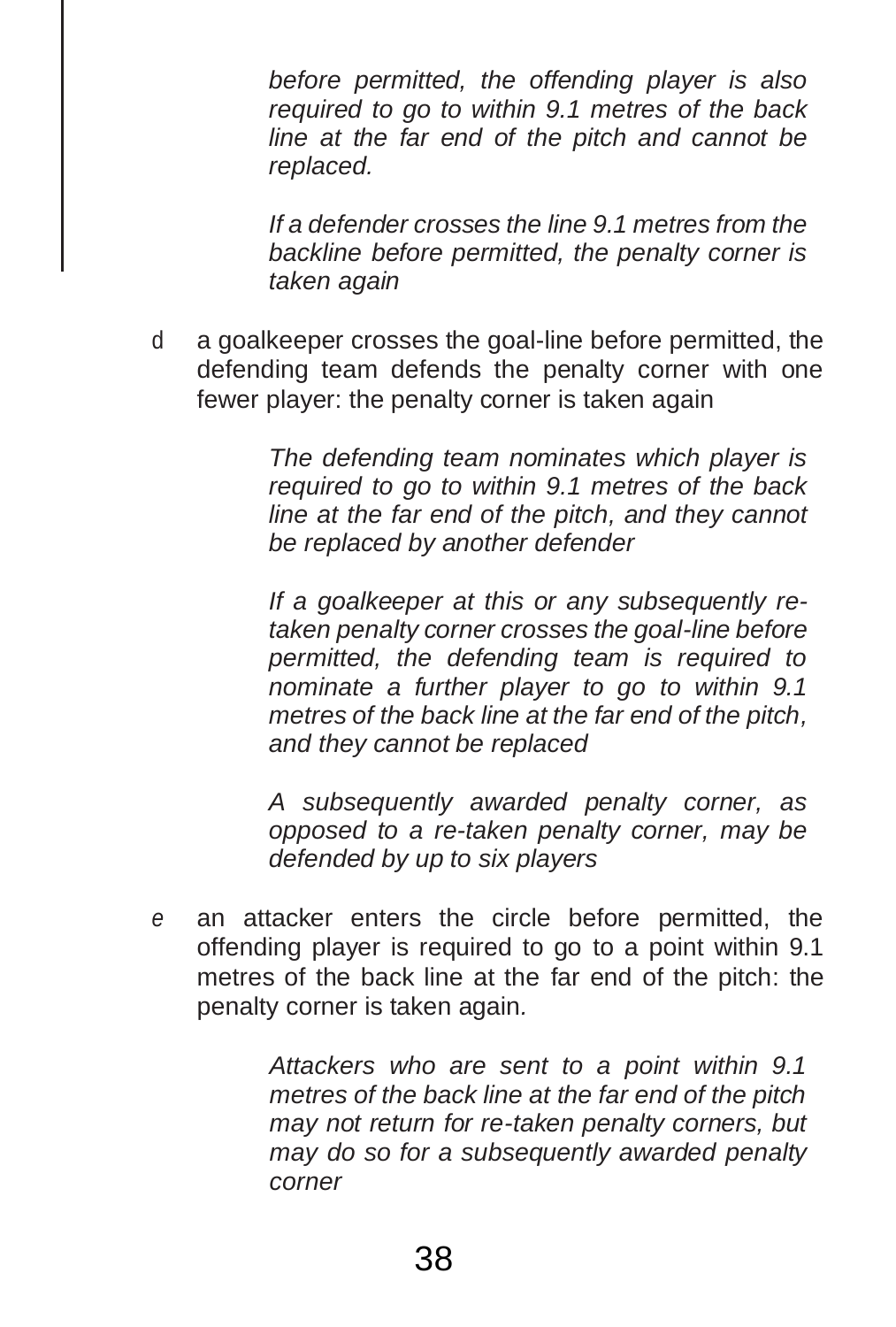f for any other offence by attackers: a free push is awarded to the defence.

> *Except as specified above, a free push, penalty corner or penalty stroke is awarded as specified elsewhere in the Rules.*

- 13.7 Taking a penalty stroke:
	- a time and play is stopped when a penalty stroke is awarded
	- b all players on the pitch other than the player taking the stroke and the player defending it must stand outside the half of the pitch in which the penalty stroke is being taken and must not influence the taking of the stroke
	- c the ball is placed on the penalty spot
	- d the player taking the stroke must stand behind and within playing distance of the ball before beginning the stroke
	- e the player defending the stroke must stand with both feet on the goal-line and, once the whistle has been blown to start the penalty stroke, must not leave the goal-line or move either foot until the ball has been played.
	- f if the player defending the stroke is a goalkeeper they must wear protective headgear; if the player defending the stroke is otherwise taking part in the game as a field player, they may wear only a face mask as protective equipment

*If the team defending a penalty stroke has chosen to play only with field players and not to use a substitute goalkeeper to defend the penalty stroke, the defender may only use their stick to make a save.*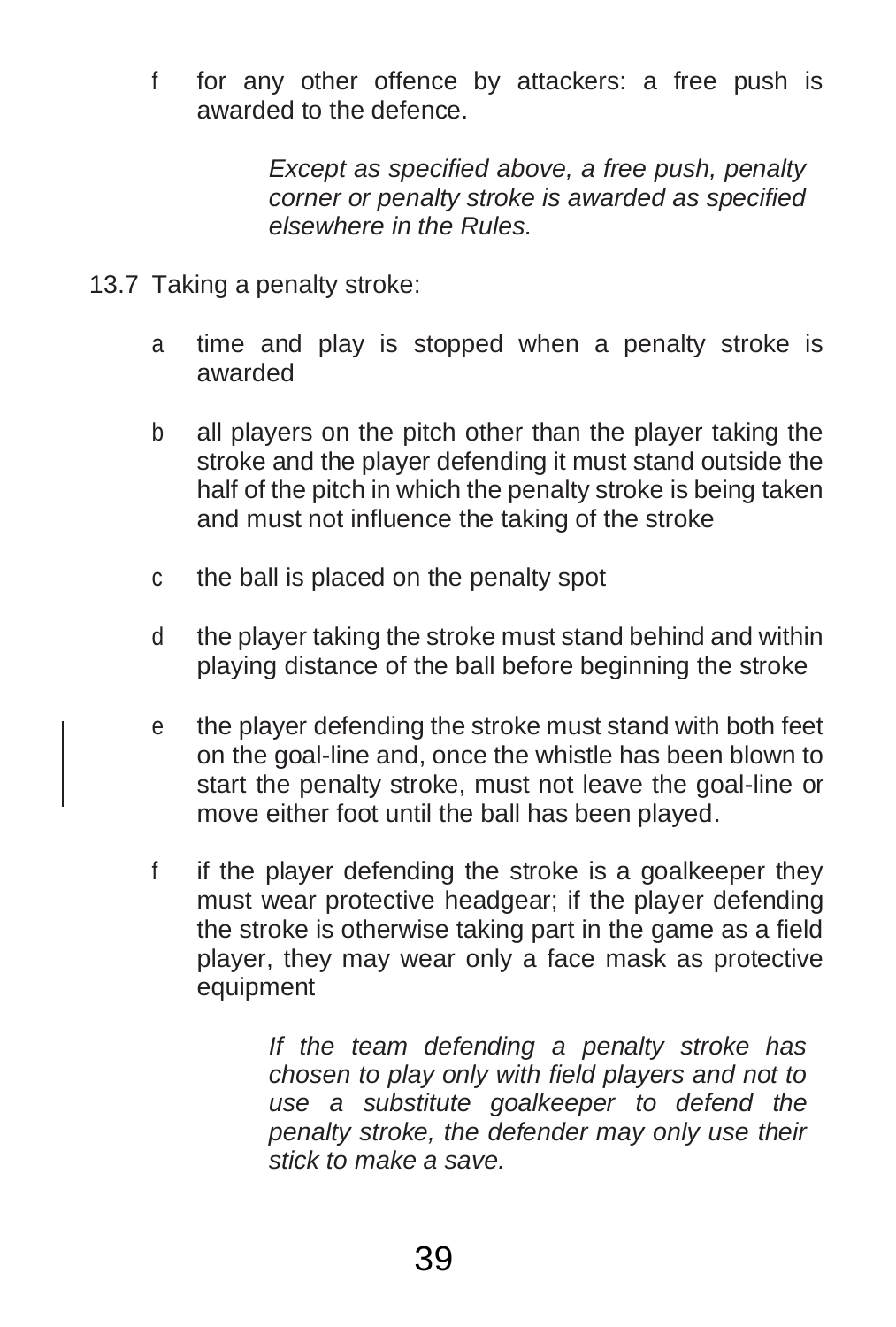- g the whistle is blown when the player taking the stroke and the player defending it are in position
- h the player taking the stroke must not take it until the whistle has been blown

*The player taking the stroke or the player defending it must not delay the taking of the stroke.*

- i the player taking the stroke must not feint at playing the ball
- j the player taking the stroke must push, flick or scoop the ball and is permitted to raise it to any height

*Using a 'dragging' action to play the ball at a penalty stroke is not permitted.*

- k the player taking the stroke must play the ball only once and must not subsequently approach either the ball or the player defending the stroke.
- 13.8 The penalty stroke is completed when
	- a a goal is scored
	- b the ball comes to rest inside the circle, lodges in the goalkeeper's equipment, is caught by the goalkeeper or goes outside the circle.
- 13.9 For an offence during the taking of a penalty stroke:
	- a the stroke is taken before the whistle is blown and a goal is scored: the penalty stroke is taken again
	- b the stroke is taken before the whistle is blown and a goal is not scored: a free push is awarded to the defence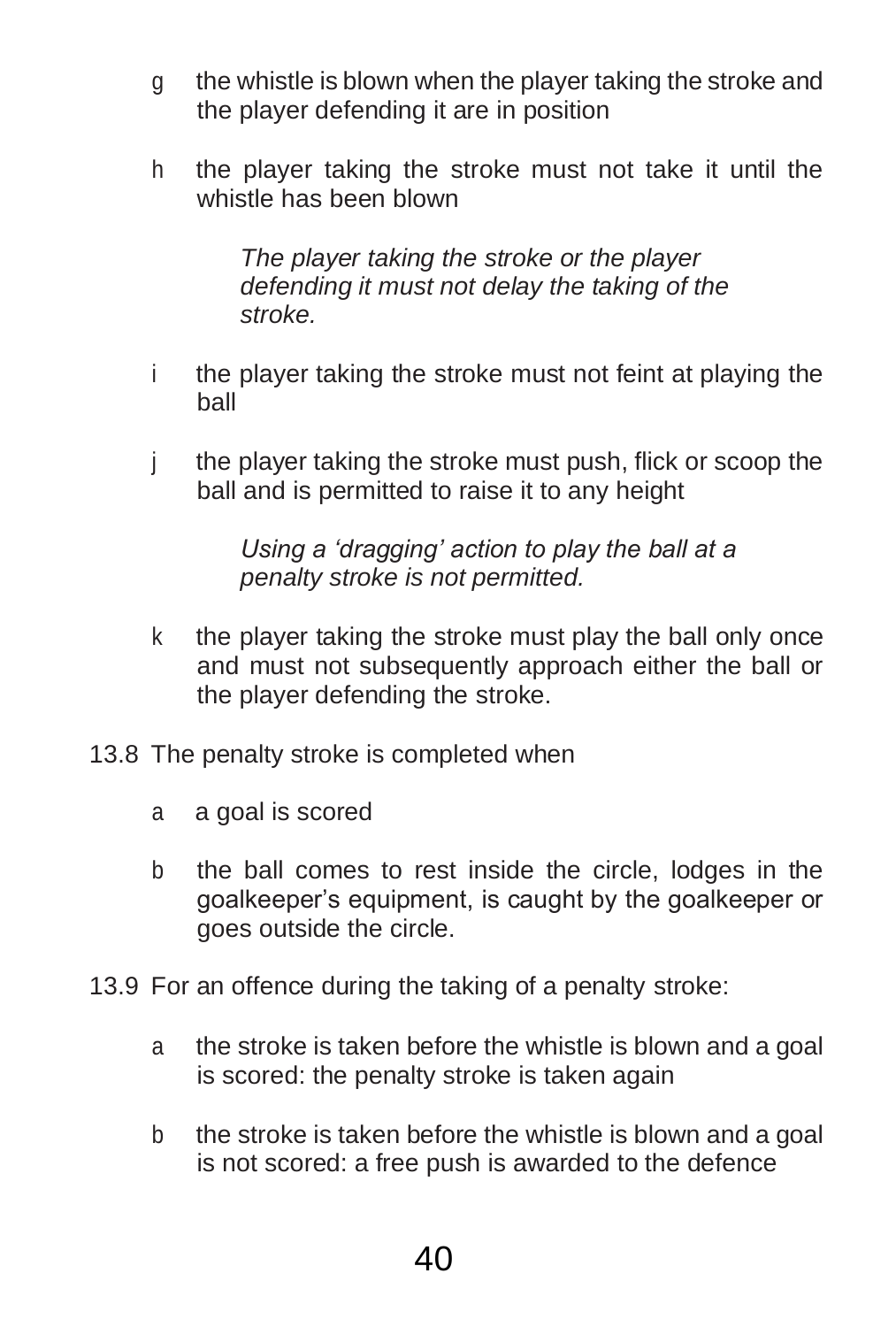- c for any other offence by the player taking the stroke: a free push is awarded to the defence
- <span id="page-40-0"></span>d for any offence by the player defending the stroke including moving either foot before the ball has been played: the penalty stroke is taken again

*If the player defending the stroke prevents a goal being scored but moves either foot before the ball has been played, this player may be cautioned and for any subsequent offence must be suspended (green card, and for further offences with a yellow card).*

*If a goal is scored even though there has been an offence by the player defending the stroke, the goal is awarded.*

- e for an offence by a player of the defending team and a goal is not scored: the penalty stroke is taken again
- f for an offence by a player of the attacking team other than the player taking the stroke and a goal is scored: the penalty stroke is taken again.

## **14 Personal penalties**

- 14.1 For any offence, the offending player may be:
	- a cautioned (indicated by spoken words)
	- b temporarily suspended for 1 minute of playing time (indicated by a green card)
	- c temporarily suspended for a minimum of 2 minutes of playing time (indicated by a yellow card)

*For the duration of each temporary green and yellow card suspension of a player on or off the pitch, the offending team plays with one fewer*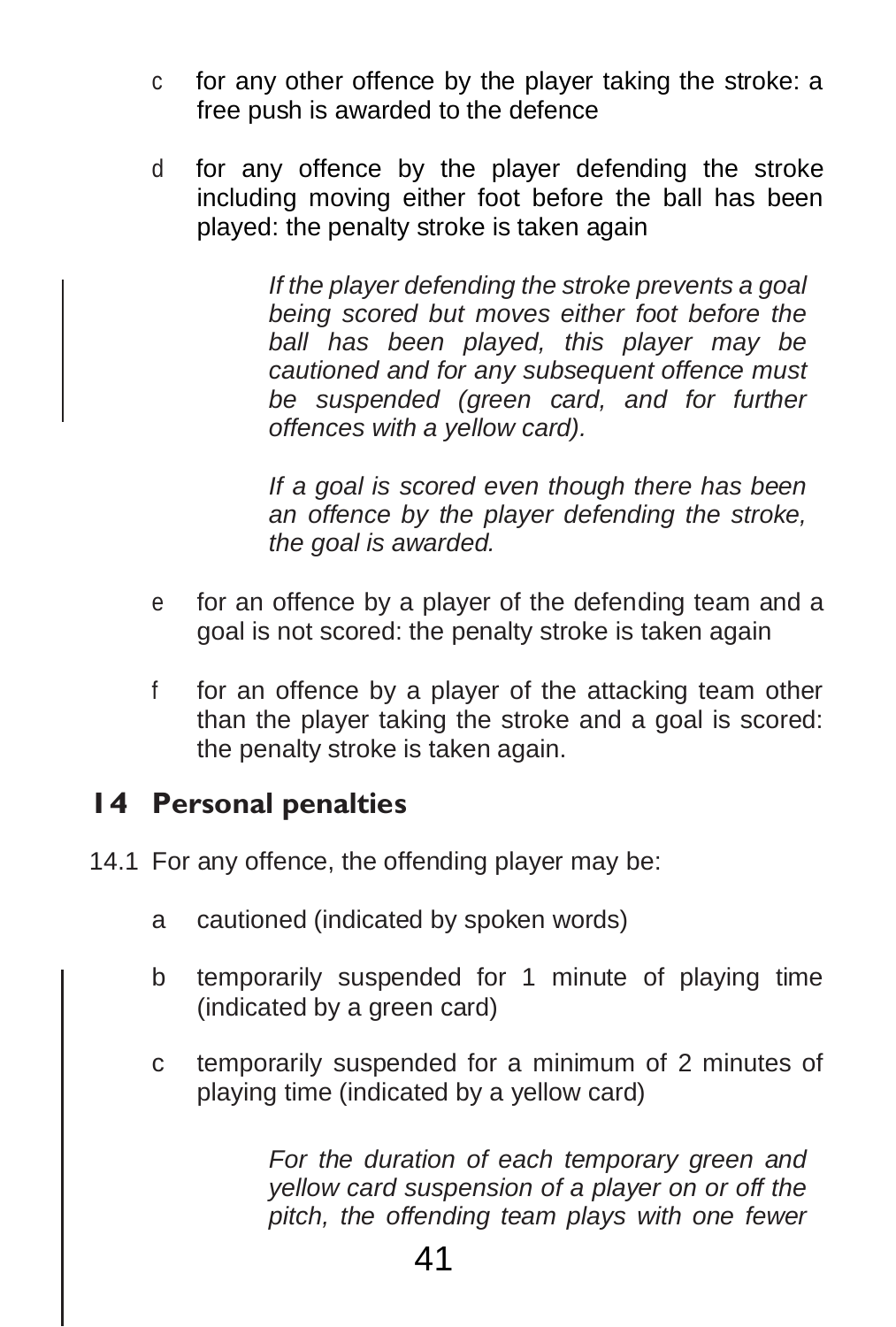*player.*

d permanently suspended from the current match (indicated by a red card).

> *For each permanent suspension, the offending team plays for the remainder of the match with one fewer player.*

> *A personal penalty may be awarded in addition to the appropriate penalty.*

> *As time is stopped from the award of a penalty corner to the recommencement of play no offending player will be permitted to re-enter the pitch until play has restarted.*

- 14.2 Temporarily suspended players must remain in a designated place until permitted by the umpire who suspended them to resume play.
- 14.3 Temporarily suspended players are permitted to rejoin their team at quarter and half-time after which they must return to a designated place to complete their suspension.
- 14.4 The intended duration of a temporary suspension may be extended for misconduct by a player while suspended.
- 14.5 Permanently suspended players must leave the pitch and its surrounding area.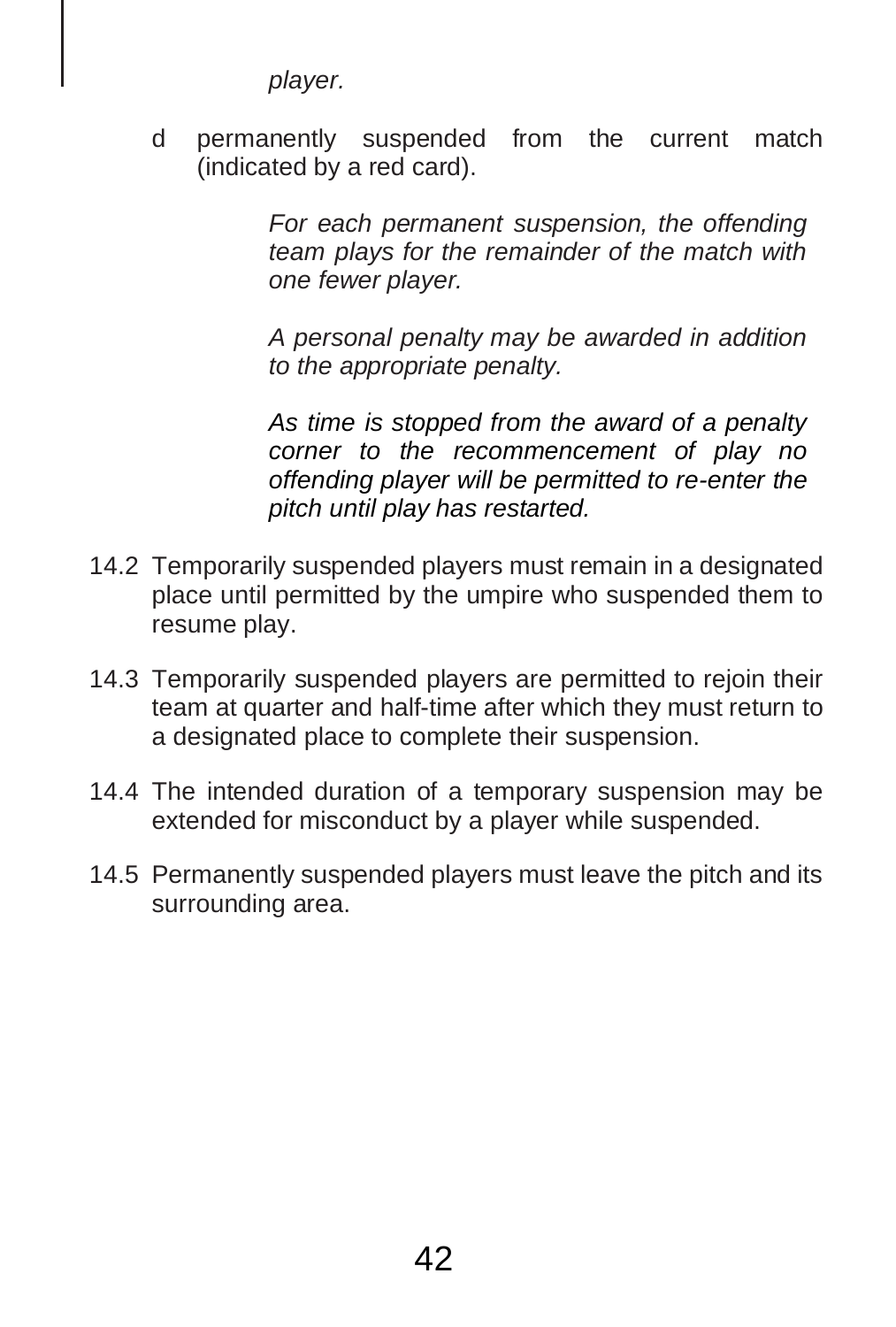## UMPIRING

## **1 Objectives**

- 1.1 Umpiring indoor hockey is a challenging but rewarding way to participate in the game
- 1.2 Umpires contribute to the game by:
	- a helping to raise the standard of the game at all levels by ensuringthatplayersobservetheRules
	- b ensuring that every game is played in the right spirit
	- c helping to increase the enjoyment of the game for players, spectators, and others.
- 1.1 These objectives can be achieved by umpires being:
	- a consistent: umpires maintain the respect of players by being consistent
	- b fair: decisions must be made with a sense of justice and integrity
	- c prepared: no matter how long an umpire has been officiating, it is important to prepare thoroughly for every match
	- d focused: concentration must be maintained at all times; nothing must be allowed to distract an umpire
	- e approachable: agoodunderstandingoftheRulesmust be combined with a good rapport with the players
	- f skilled: umpires must aim to become even better with each and everymatch
	- g natural: an umpire must be themselves, and not try to be something or someone they are not, at all times.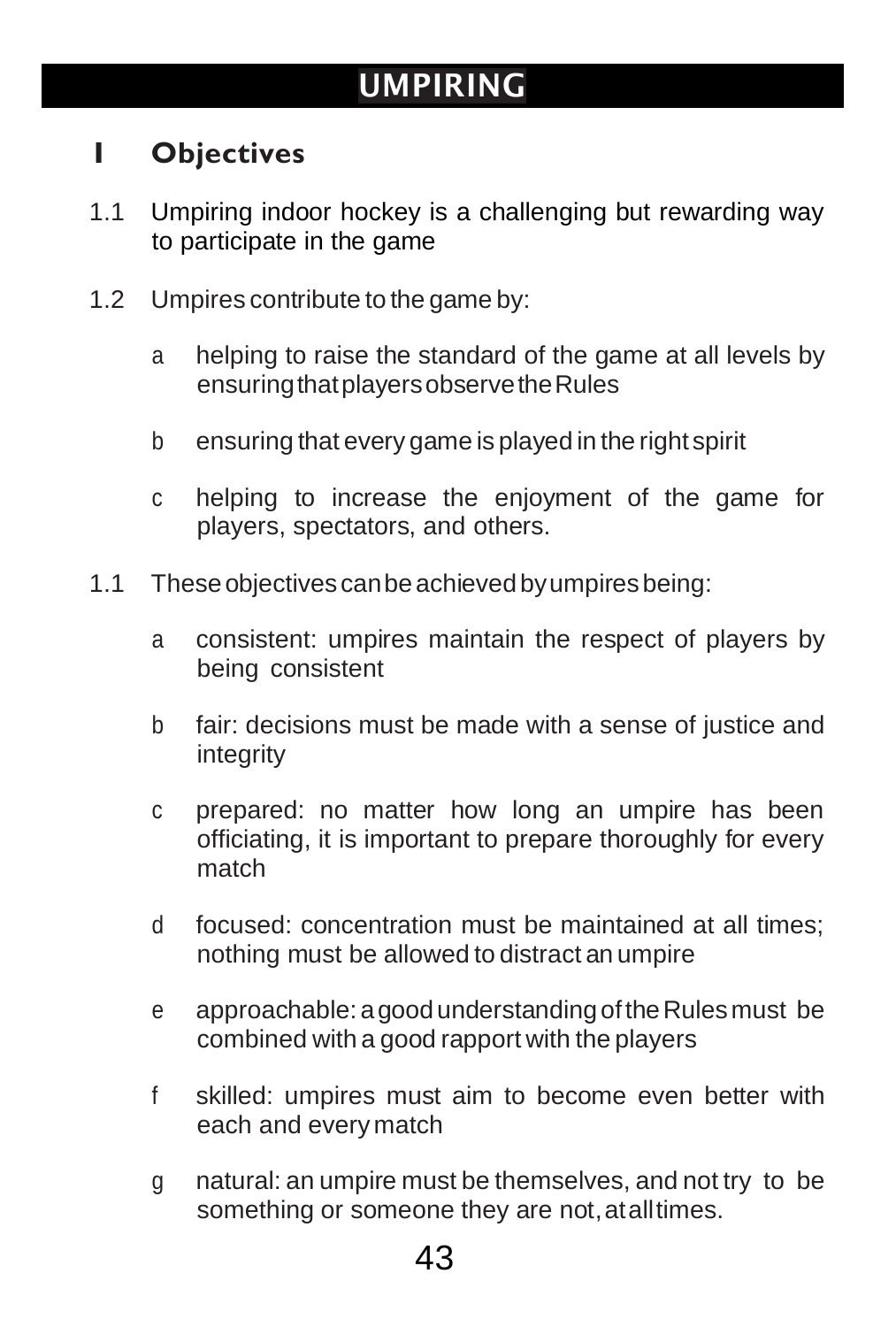- <span id="page-43-0"></span>1.2 Umpires must:
	- a have a thorough knowledge of the Rules of Indoor Hockey but remember that the spirit of the Rule and common sense must govern interpretation
	- b support and encourage skillful play, deal promptly and firmly with offences and apply the appropriate penalties
	- c establish controlandmaintain itthroughout thematch
	- d use all the available tools for control
	- e apply the advantage Rule as much as possible to assist a flowing and open match but without losing control.

## **2 Applying the rules**

- 2.1 Protecting skillful play and penalising offences:
	- a the relative seriousness of an offence must be identified and serious offences such as dangerous or rough play dealt with early and firmly in a match
	- b intentional offences must be penalised firmly
	- c umpires must demonstrate that if players co-operate, skillful play will be protected and the match will be interrupted only when essential for its proper conduct.
- 2.2 Advantage:
	- a it is not necessary for every offence to be penalised when no benefit is gained by the offender; unnecessary interruptions to the flow of the match cause undue delay and irritation
	- b when the Rules have been broken, an umpire must apply advantage if this is the most severe penalty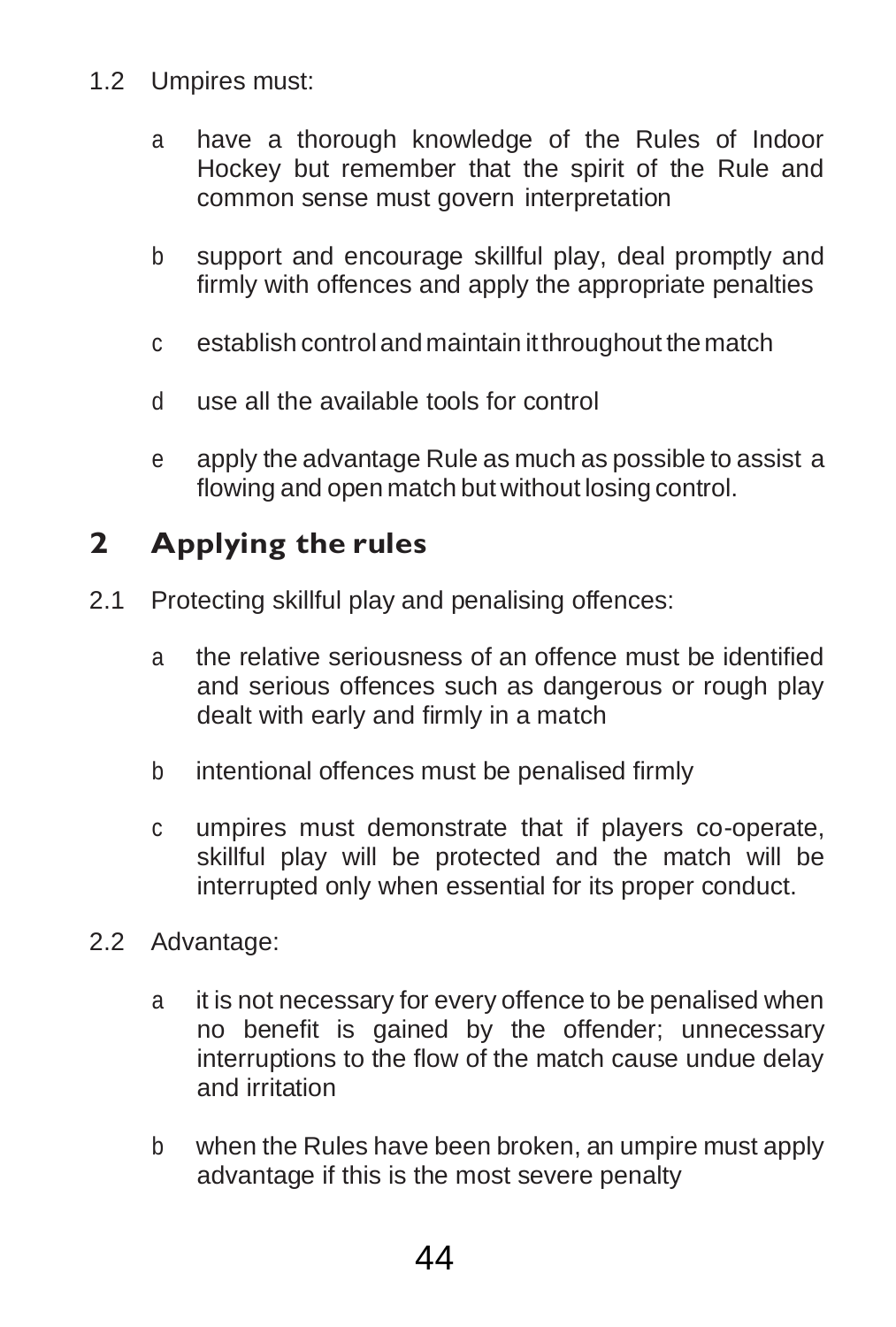- c possession of the ball does not automatically mean there is an advantage; for advantage to apply, the player/team with the ball must be able to develop their play
- d having decided to play advantage, a second opportunity must not be given by reverting to the original penalty
- e it is important to anticipate the flow of the match, to look beyond the action of the moment and to be aware of potential developments in the match.
- 2.3 Control:
	- a decisions must be made promptly, positively, clearly and consistently
	- b strict action early in a match will usually discourage repetition of an offence
	- c it is not acceptable for players to abuse opponents, umpires or other technical officials verbally or through body language and attitude. Umpires must deal firmly with abuse of this sort and in appropriate circumstances issue a caution, or a temporary (green and yellow cards) or permanent (red card) suspension. Cautions and suspensions can be given in isolation or in combination with another penalty
	- d cautions can be given to players in close proximity without stopping the match
	- e it is possible, although umpires are not encouraged to do so, for a player to receive two green or two yellow cards for different offences during the same match. However, when an offence for which a card has already been awarded is repeated, the same card must not be used again and a more severe penalty must be awarded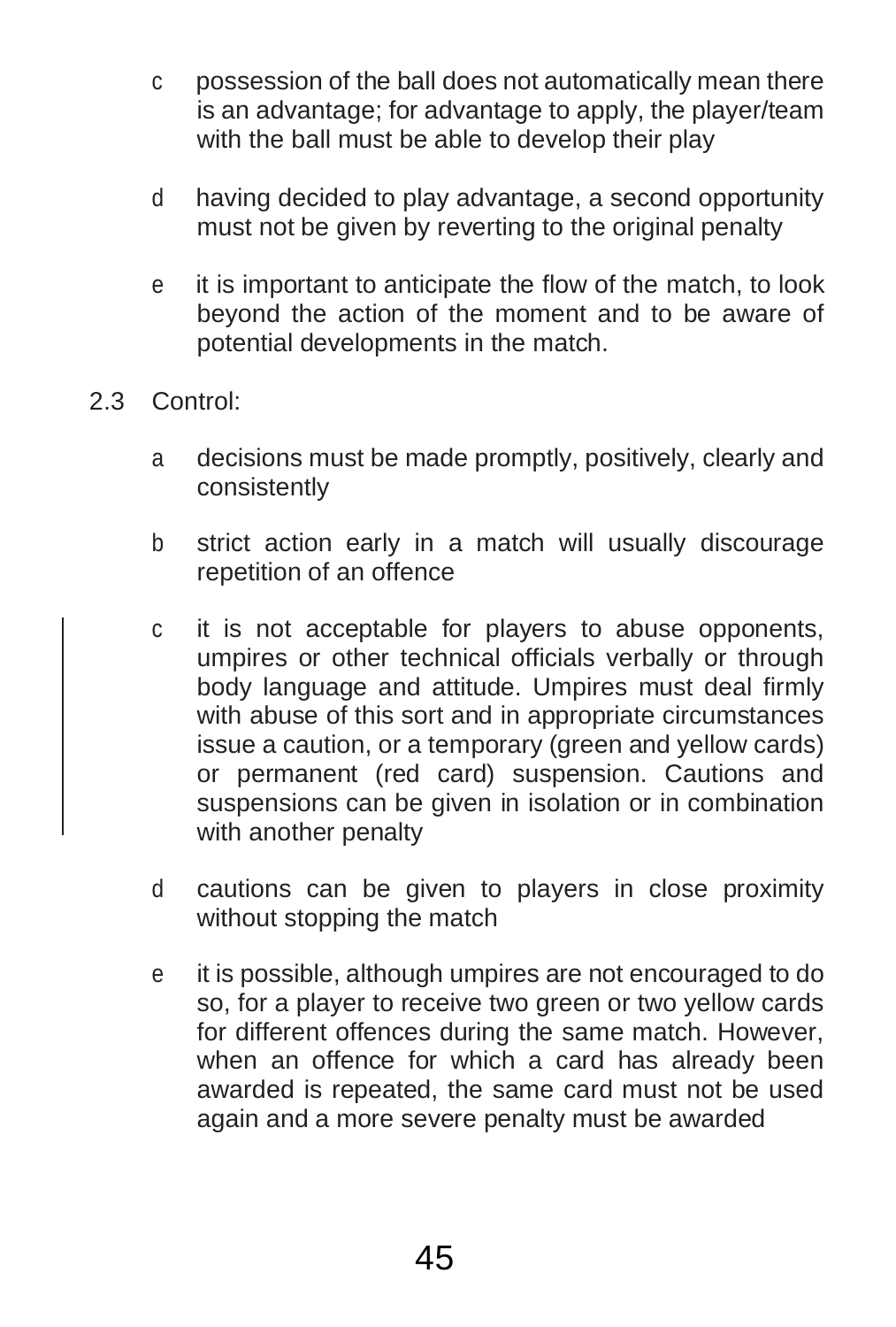- <span id="page-45-0"></span>f when a second yellow card is awarded, the period of suspension must be significantly longer than the first suspension
- g there must be a clear difference between the duration of a yellow card suspension for a minor offence and the duration for a more serious and/or physical offence
- h when a player intentionally misbehaves in a serious manner towards another player, umpire or other match official the red card must be shown immediately.
- 2.4 Penalties:
	- a a wide range of penalties is available
	- b two penalties can be used together to deal with bad or persistent offences, such as a penalty corner and a personal penalty.

## **3 Umpiring qualities & skills**

The main qualities in umpiring are:

- a match preparation
- b co-operation
- c mobility and positioning
- d communication
- e control
- 3.1 Match preparation:
	- a umpires must prepare thoroughly for each match by arriving at the pitch in good time
	- b before the match commences, both umpires must check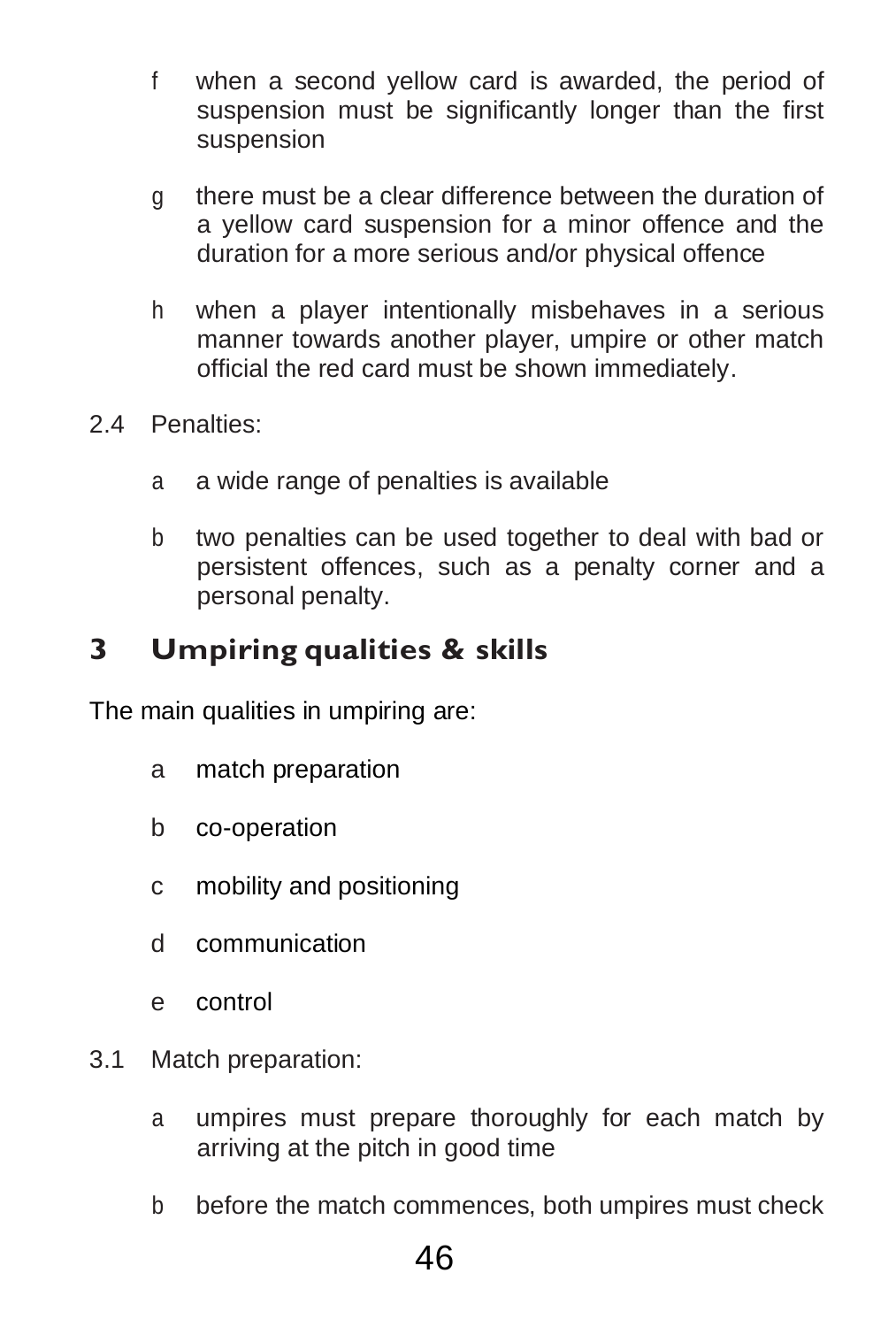the pitch markings, the goals and the nets and check for any dangerous playing equipment or pitch equipment

- c the two umpires must wear similar colours to one another, but different from those of both teams
- d umpiring equipment includes a copy of the current Rules, a loud and distinctive whistle, a stopwatch, coloured cards to indicate personal penalties and a way to record match details.
- 3.2 Co-operation
	- a good team-work and co-operation between umpires is essential
	- b prior to a match, umpires must discuss and agree how they are going to work together to assist each other. Eye contact between umpires must be practised and maintained
	- c umpires must take responsibility and be prepared to assist when their colleague is unsighted or has difficulty seeing certain parts of the pitch. If necessary and if mobility is good, umpires must be prepared to cross the centre-line and go as far as appropriate into a colleague's half of the pitch to assist. This helps to reassure players that decisions are correct
	- d a record of goals scored and cards issued must be kept by both umpires and confirmed at the end of the match.
- 3.3 Mobility and positioning
	- a umpires must be mobile so they can move to appropriate positions throughout the match.
	- b static umpires cannot view play clearly enough to make correct decisions at all times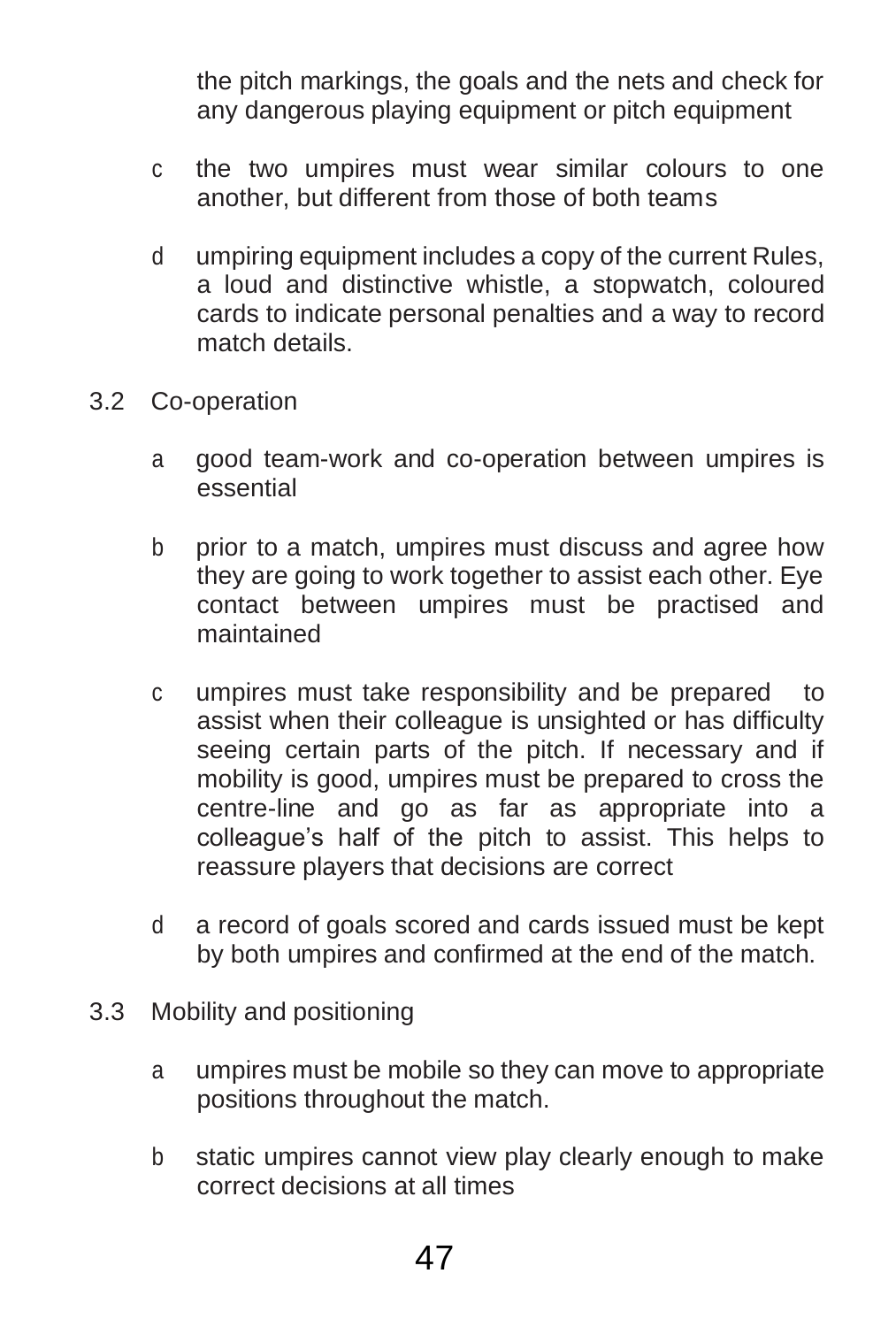- c fit, mobile and well positioned umpires are better able to concentrate on the flow of the match and on the decisions which need to be made
- d each umpire operates mainly in half of the pitch with the centre line to their left
- e for play between the centre-line and circle, umpires must be positioned near their side-board
- f when play is in the circle, umpires must move further into the pitch away from the side-boards and, when necessary, into the circle itself to see important offences and to judge whether shots at goal are legitimate
- g for penalty corners and after the ball has gone outside the pitch, umpires must take up a position which gives a clear view of all potential action
- h for penalty strokes, the controlling umpire must take up a position behind and to the right of the player taking the stroke, the supporting umpire takes up a position on the backline, to the left of the goal
- i umpires must not allow their positioning to interfere with the flow of play
- j umpires must face play all the time.
- <span id="page-47-0"></span>3.4 Whistling:
	- a the whistle is the main way in which umpires communicate with players, each other and other persons involved in the match
	- b the whistle must be blown decisively and loudly enough for all involved in the match to be able to hear it. This does not mean long loud whistling at all times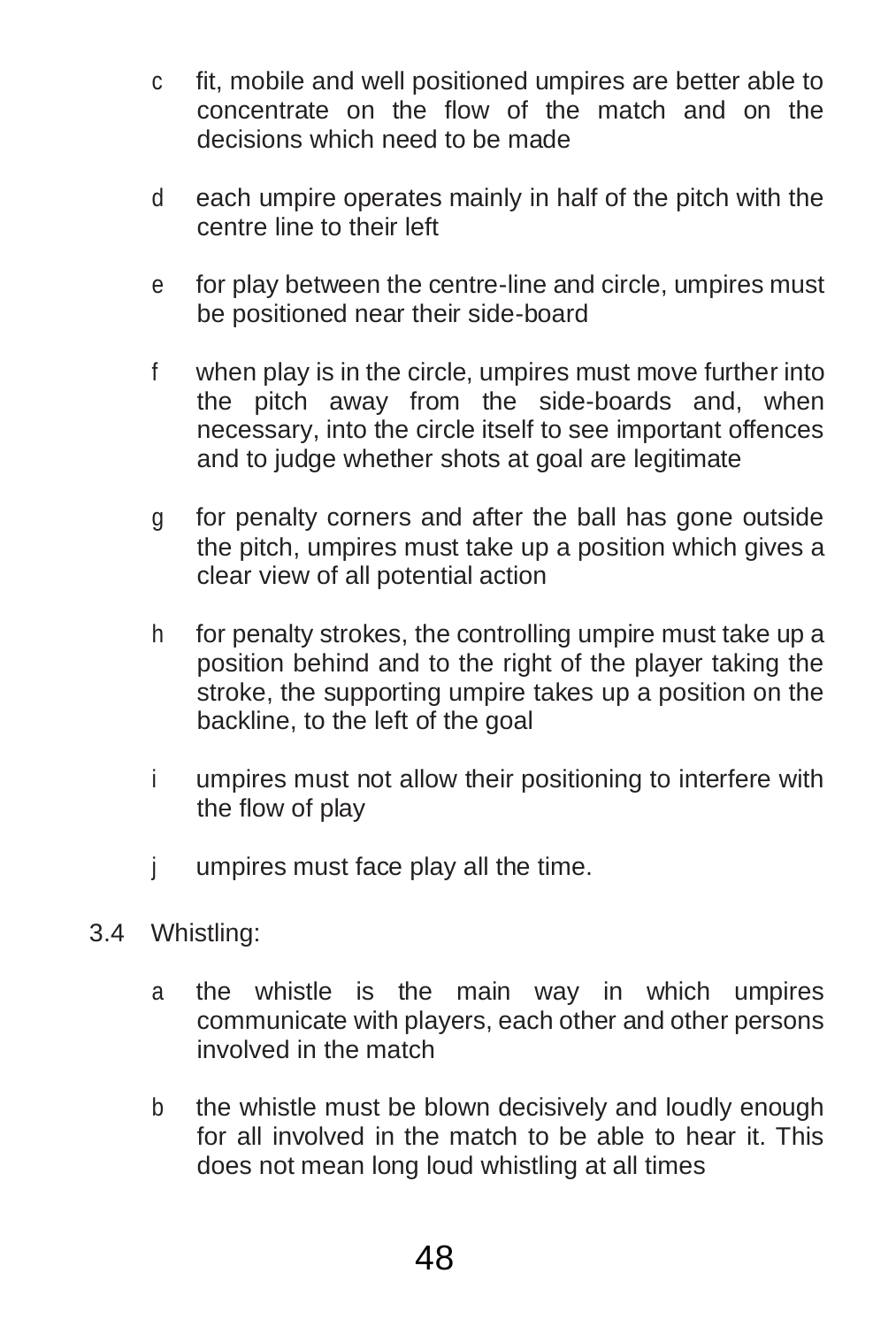- c the tone and duration of the whistle must be varied to communicate the seriousness of offences to players.
- 3.5 Signaling
	- a signals must be clear and held up long enough to ensure that all players and the other umpire are aware of decisions
	- b only the official signals must be used
	- c it is preferable to be stationary when giving a signal
	- d directional signals must not be made across the body
	- e it is bad practice to look away from the players when a signal or decision is made; further offences might be missed, concentration can be lost, or this can indicate a lack of confidence.

## **4 Umpiring signals**

- 4.1 Timing
	- a start time: turn towards the other umpire with one arm straight up in the air
	- b stop time at any other time: turn towards the other umpire and cross fully-extended arms at the wrists above the head
	- c two minutes of play remaining: raise both hands straight up in the air with pointing index fingers
	- d one minute of play remaining: raise one hand straight up in the air with pointing index finger.

*Once a timing signal has been acknowledged no further time signal is needed.*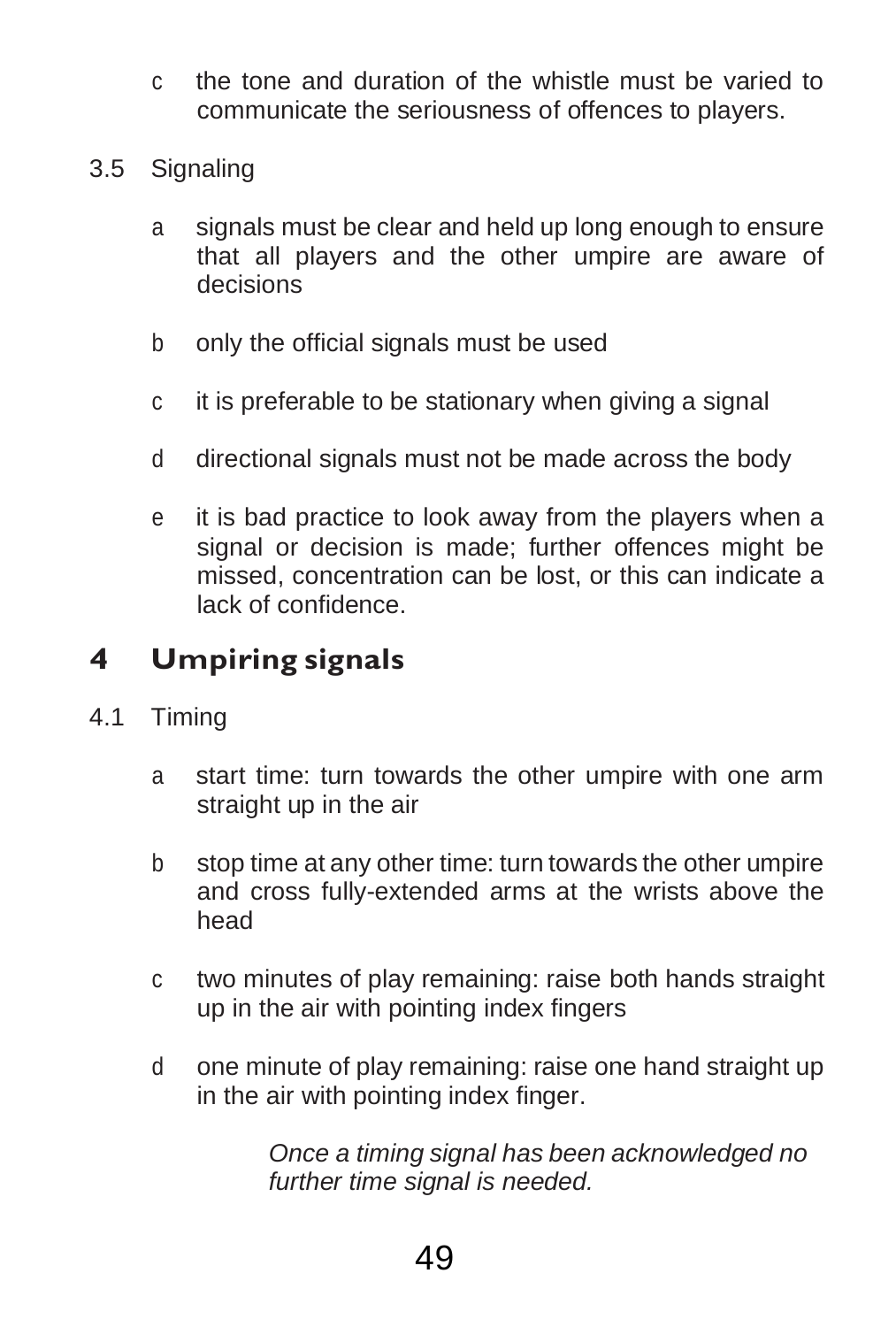- 4.2 Bully: move hands alternately up and down in front of the body with palms facing each other.
- 4.3 Ball out of play
	- a ball out of play over the side-board: indicate the direction with one arm raised horizontally
	- b ball out of play over the back-line by an attacker: face the centre of the pitch and extend both arms horizontally sideways.
	- c ball out of play over the back-line unintentionally by a defender: using right or left arm as appropriate, with the arm well below shoulder level, draw an imaginary line from the point where the ball crossed the back-line to the point on the centre-line from which the re-start should be taken.
- 4.4 Goal scored: point both arms horizontally towards the centre of the pitch.
- 4.5 Conduct of play

*Signals for conduct of play offences must be shown if there is doubt about the reason for the decision.*

- a dangerous play: place one forearm diagonally across the chest
- b misconduct and/or bad temper: stop play and make a calming movement by moving both hands slowly up and down, palms downward, in front of the body
- c kick: slightly raise a leg and touch it near the foot or ankle with the hand
- d raised ball: hold palms facing each other horizontally in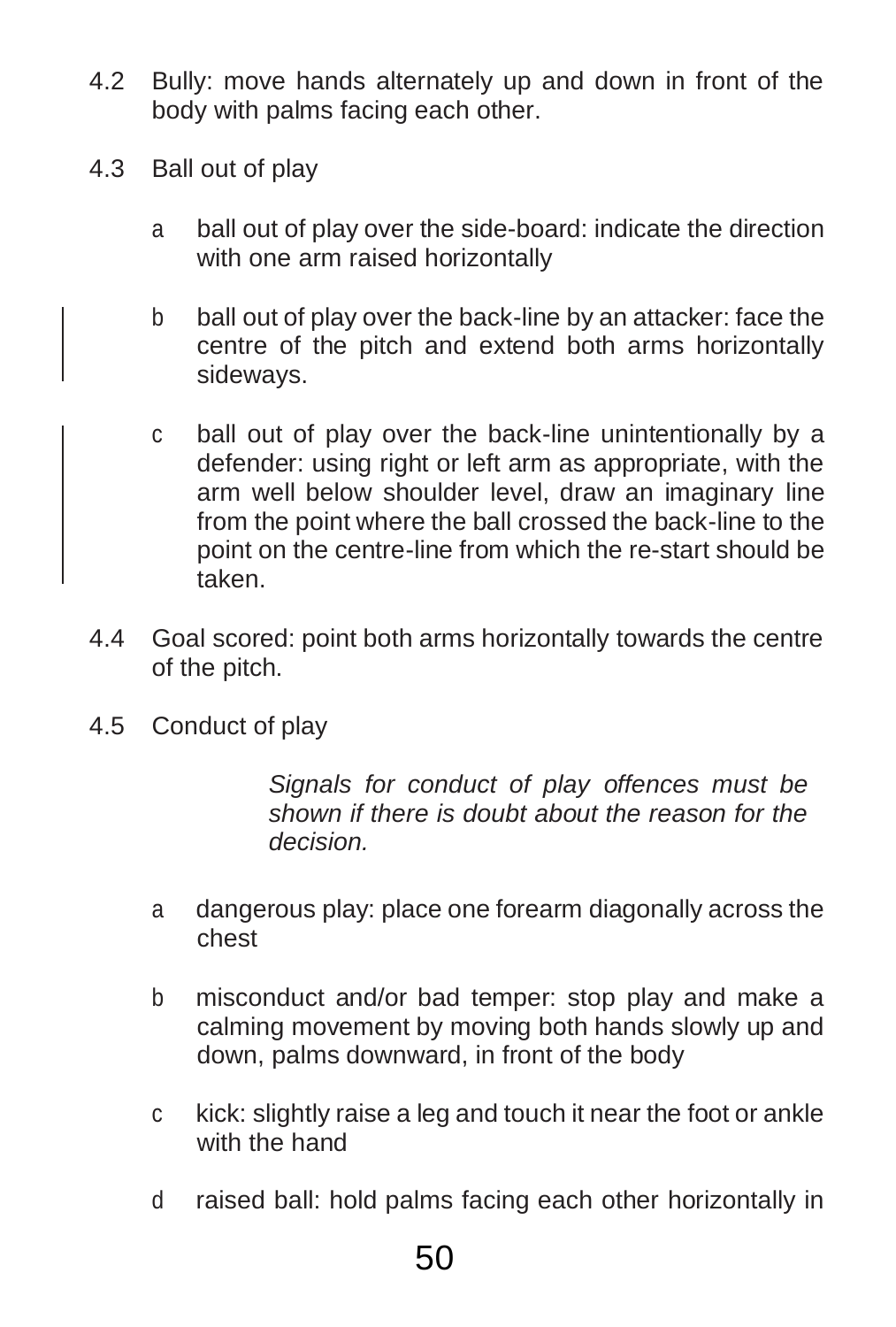front of the body, with one palm approximately 150 mm above the other

- e obstruction: hold crossed forearms in front of the chest
- f third party or shadow obstruction: alternately open and close crossed forearms in front of the chest.
- g stick obstruction: hold one arm out and downwards in front of the body half-way between vertical and horizontal; touch the forearm with the other hand
- h 3 metres distance: extend one arm straight up in the air showing an open hand with three fingers extended.
- 4.6 Penalties
	- a advantage: extend one arm high from the shoulder in the direction in which the benefiting team is playing
	- b free push: indicate the direction with one arm raised horizontally
	- c penalty corner: point both arms horizontally towards the goal
	- d penalty stroke: point one arm at the penalty stroke mark and the other straight up in the air; this signal also indicates time stopped.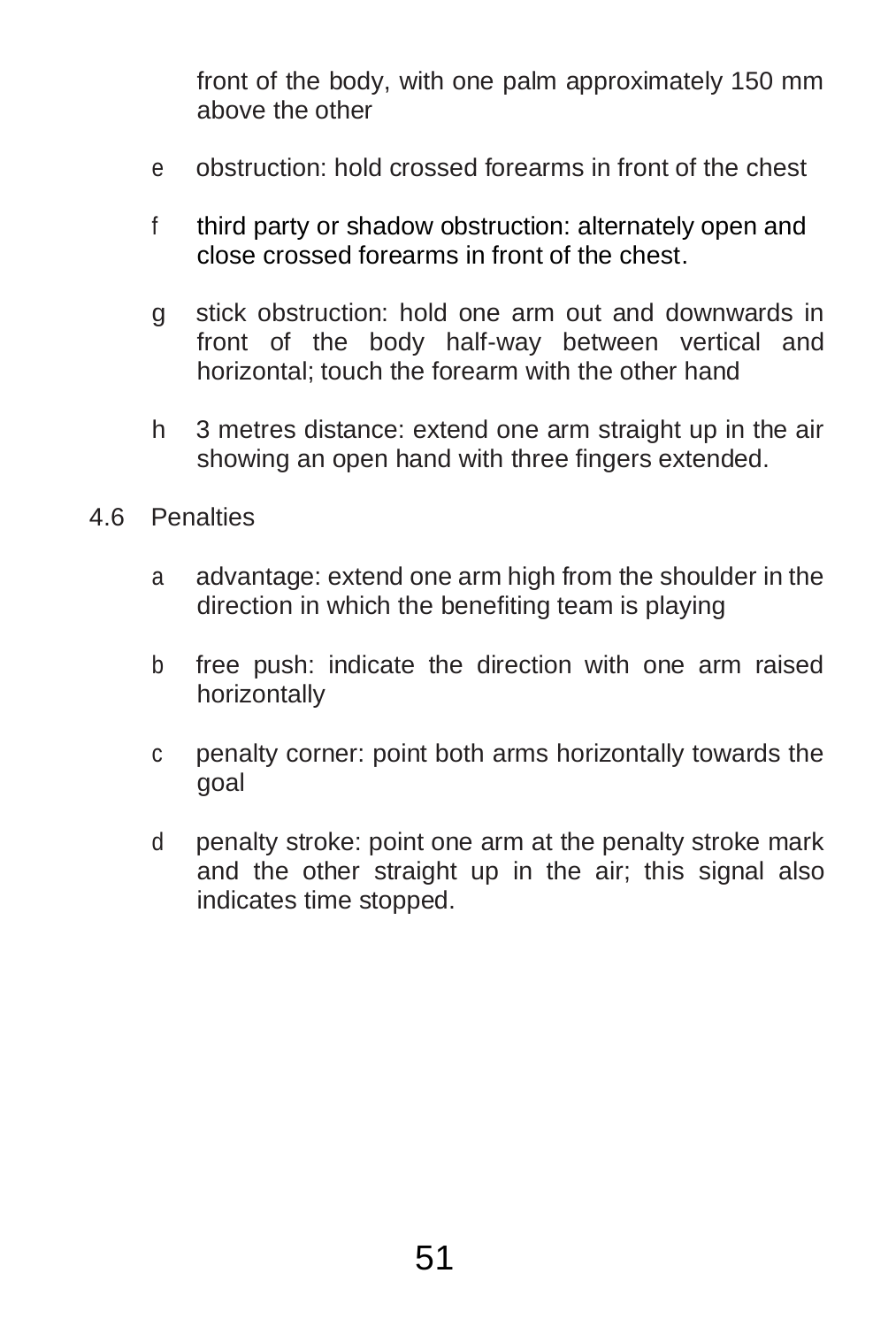## <span id="page-51-0"></span>PITCH AND EQUIPMENT SPECIFICATIONS

*Diagrams are provided to assist interpretation of these specifications but they are not necessarily drawn to scale. The text is the definitive specification.*

## **1 Pitch and pitch equipment**

1.1 The recommended size of the pitch is rectangular, 44.00 metres long bounded by side-boards and 22.00 metres wide bounded by back- lines.

> *Use of a full-size pitch is strongly recommended but a smaller size pitch may be specified in regulations. The minimum size of a pitch is 36 metres long and 18 metres wide.*

> *Minimum "run-off" areas are recommended outside the back-lines (3 metres) and side-lines (1 metre).*

- 1.2 Markings:
	- a no marks other than those described in this Rule are to be made on the playing surface

*If indoor hockey is played on a surface marked with lines for other sports which cannot easily be removed, they must be a distinctive colour.*

- b lines are 50 mm wide and must be clearly marked along their entire length
- c the back-lines and all markings enclosed between them and the side-boards are part of the pitch
- 1.3 All marks must be made in a colour which contrasts with the playing surface. Pitch side-boards: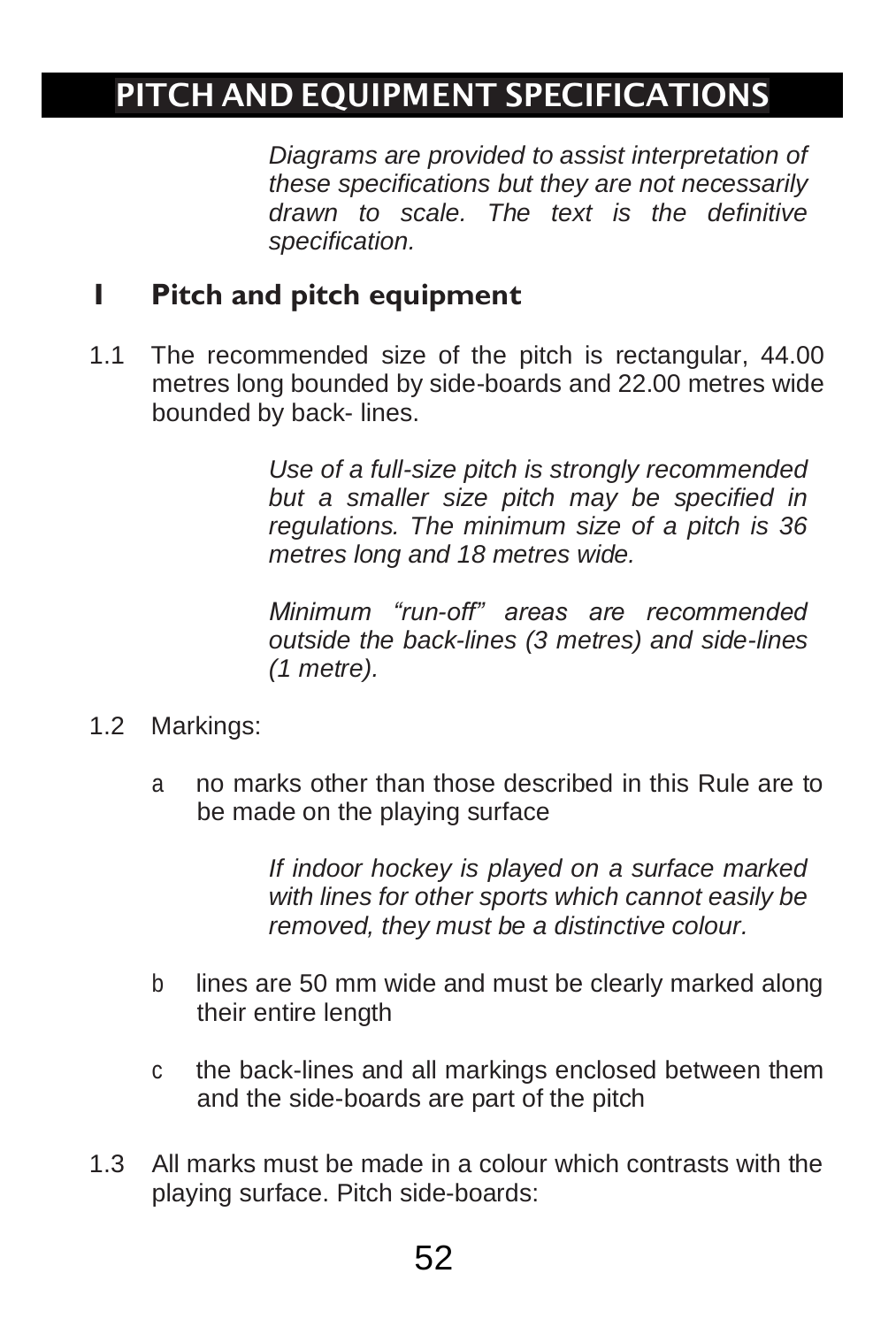- a mark the 36.00 to 44.00 metres long perimeter of the pitch
- b are based on a square 100 mm cross-section
- c the upright surface facing the pitch is inclined by 10 mm towards the pitch.

*Side-boards must be made of wood or materials with similar physical properties. They must not having fittings or supports which are dangerous to players or umpires.*

- 1.4 Lines and other marks:
	- a back-lines: 18.00 to 22.00 metres long perimeter lines
	- b goal-lines: the parts of the back-lines between the goalposts
	- c centre-line: across the middle of the pitch
	- d lines 300 mm long marked inside the pitch on each backline on both sides of the goal at 6 metres from the outer edge of the nearer goal-post, as measured between the furthest edges of each line
	- e lines 150 mm long marked outside the pitch on each back-line 1.50 metres from the centre of the back-line, as measured between the nearest edges of these lines
	- f penalty spots 100 mm in diameter marked in front of the centre of each goal with the centre of each spot 7 metres from the inner edge of the goal-line.
- 1.5 Circles:
	- a lines 3.00 metres long and parallel to the back-lines are marked inside the pitch with their centres in line with the centres of the back-lines; the distance from the outside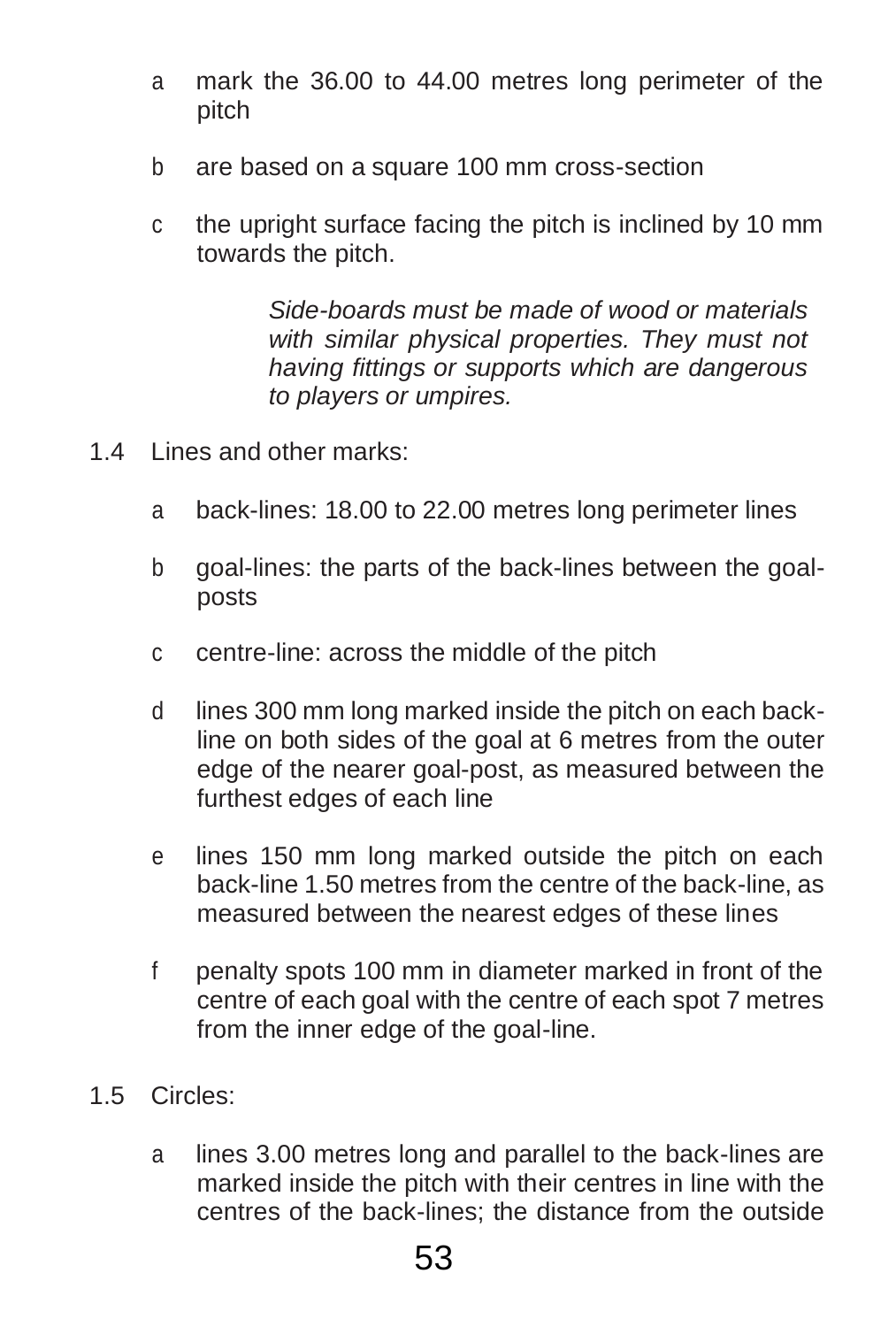edges of these 3.00 metres lines to the outside edges of the back-lines is 9.00 metres

- b these lines are continued in uninterrupted arcs in both directions to meet the back-lines in the form of quartercircles with centres at the inside front corner of the nearer goal-posts
- c the 3.00 metres line and the arcs are called the circlelines; the spaces enclosed by these lines, including the lines themselves, are called the circles
- d broken lines are marked with their outer edges 3 metres from the outer edge of each circle-line; each broken line starts with a solid section at the top centre of the circleline and each solid section is 300 mm long with gaps between the solid sections 2 metres long

*These broken lines are only recommended for international matches because it is recognised that many sports halls already have a profusion of markings. Their adoption for other matches is at the discretion of National Associations and Continental Federations.*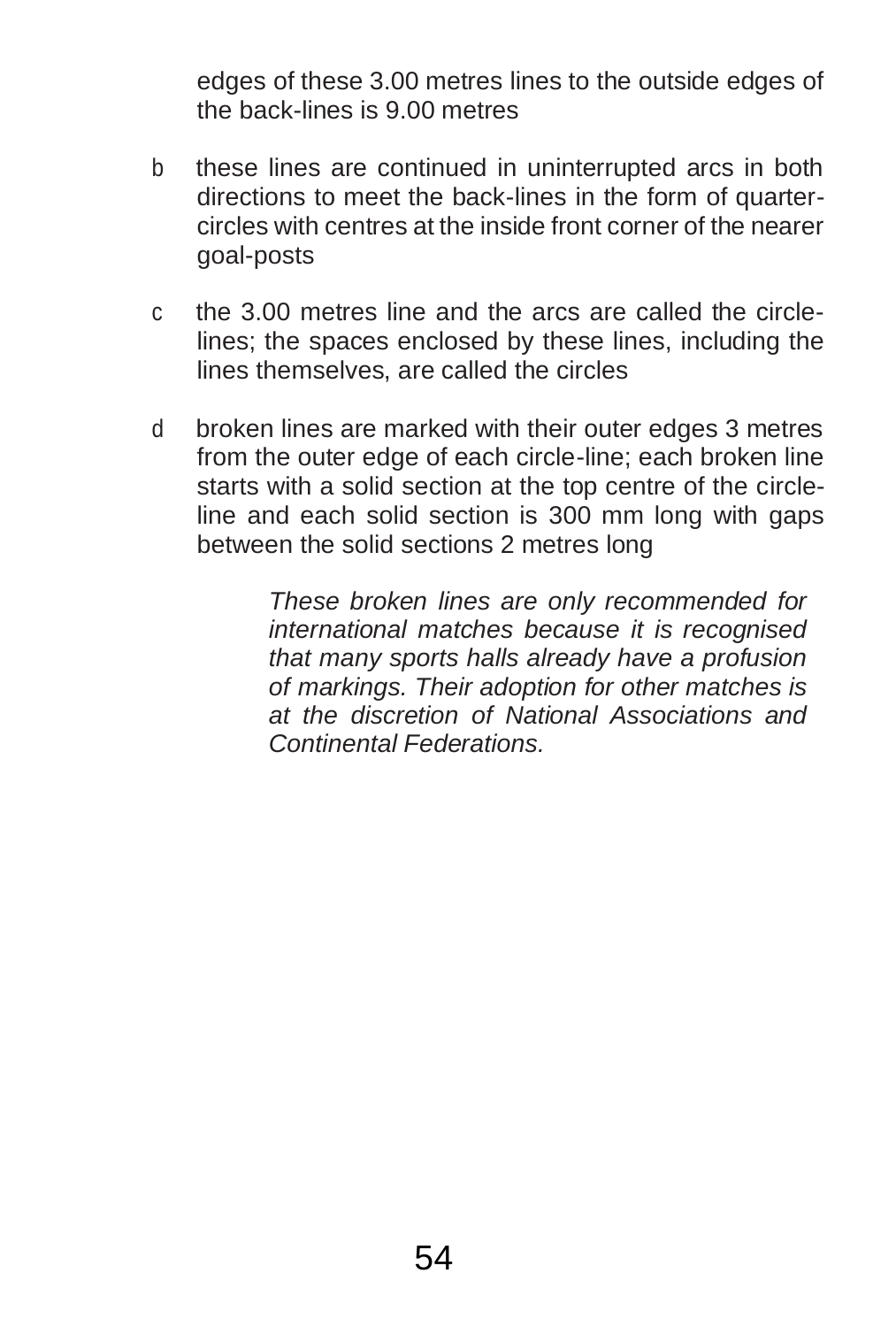

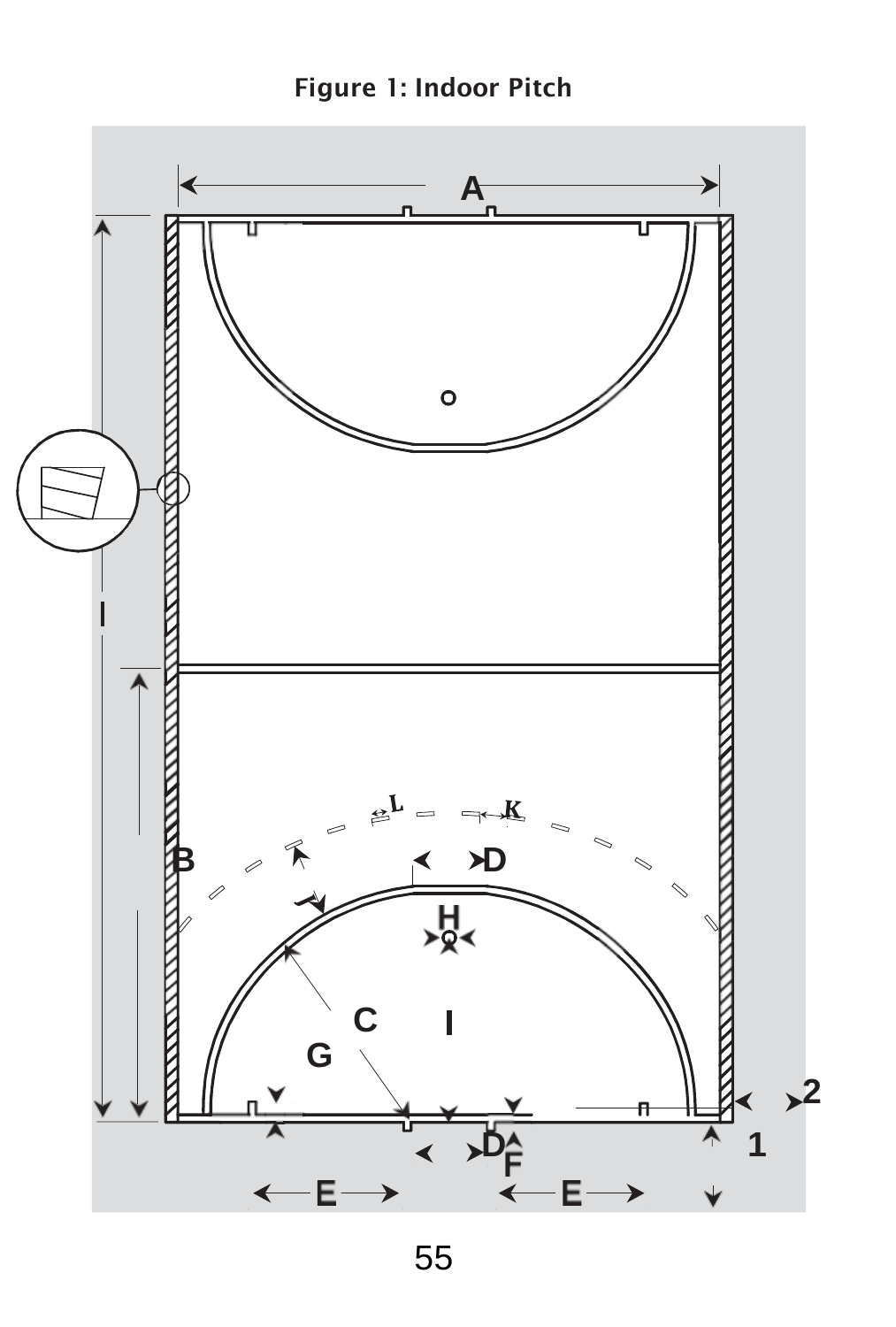## Indoor Pitch Dimensions

| Code | <b>Metres</b>            | Code | <b>Metres</b> |
|------|--------------------------|------|---------------|
| A    | 22.00<br>(minimum 18.00) | н    | 0.10          |
| B    | 22.00<br>(minimum 18.00) |      | 7.00          |
| C    | 9.00                     |      | 3.00          |
| D    | 3.00                     | K    | 2.00          |
| E*   | 6.03                     |      | 0.30          |
| F    | 0.15                     |      | minimum 3.00  |
| G    | 0.30                     | 2    | minimum 1.00  |

*\* Dimension E is measured from the goal-post line and not from the goal-post itself; the dimension from the goal-post is 6.00 metres.*

- 1.6 Goals:
	- a two vertical goal-posts joined by a horizontal cross- bar are placed at the centre of each back-line on the external marks
	- b the goal-posts and cross-bar are white, rectangular in cross section, 80 mm wide and 80 mm deep
	- c the goal-posts must not extend vertically beyond the cross-bar and the cross-bar must not extend horizontally beyond the goal-posts
	- d the distance between the inner edges of the goal-posts is 3.00 metres and the distance from the lower edge of the cross-bar to the ground is 2.00 metres
	- e the space outside the pitch, behind but including the goal-posts and cross-bar and enclosed by the net is a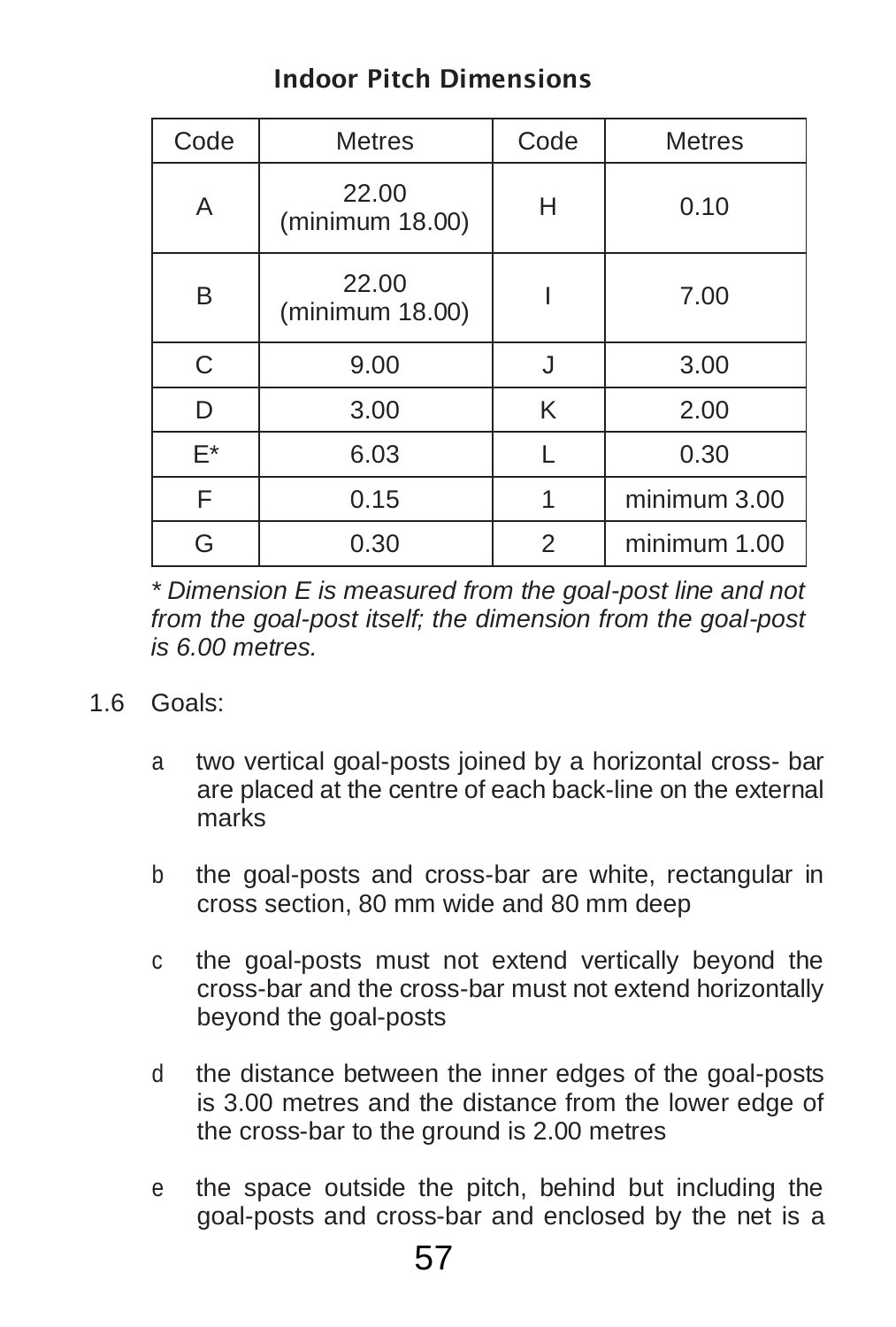minimum of 800 mm deep at the cross-bar and a minimum of 1.00 metres deep at ground-level.

> *Goal side-boards and back-boards are not mandatory but if fitted should conform to the following specification:*

- *a side-boards are minimum 0.92 metres long and 460 mm high*
- *b back-boards are 3.00 metres long and 460 mm high*
- *c side-boards are positioned on the ground at right angles to the back-line and are fixed to the back of the goal-posts without increasing their width*
- *d back-boards are positioned on the ground at right angles to the goal side-boards and parallel to the back-line, and are fixed to the end of the goal side-boards*
- *e side-boards and back-boards are of a dark colour on the inside.*

#### 1.7 Nets:

- a the maximum mesh size is 45 mm
- b attachment to the back of the goal-posts and cross-bar is at intervals of not more than 150 mm
- c the nets hang outside the goal side-boards and backboard if fitted
- d the nets are secured so as to prevent the ball passing between the net and the goal-posts and cross-bar and between the net and the side-boards and back-boards if fitted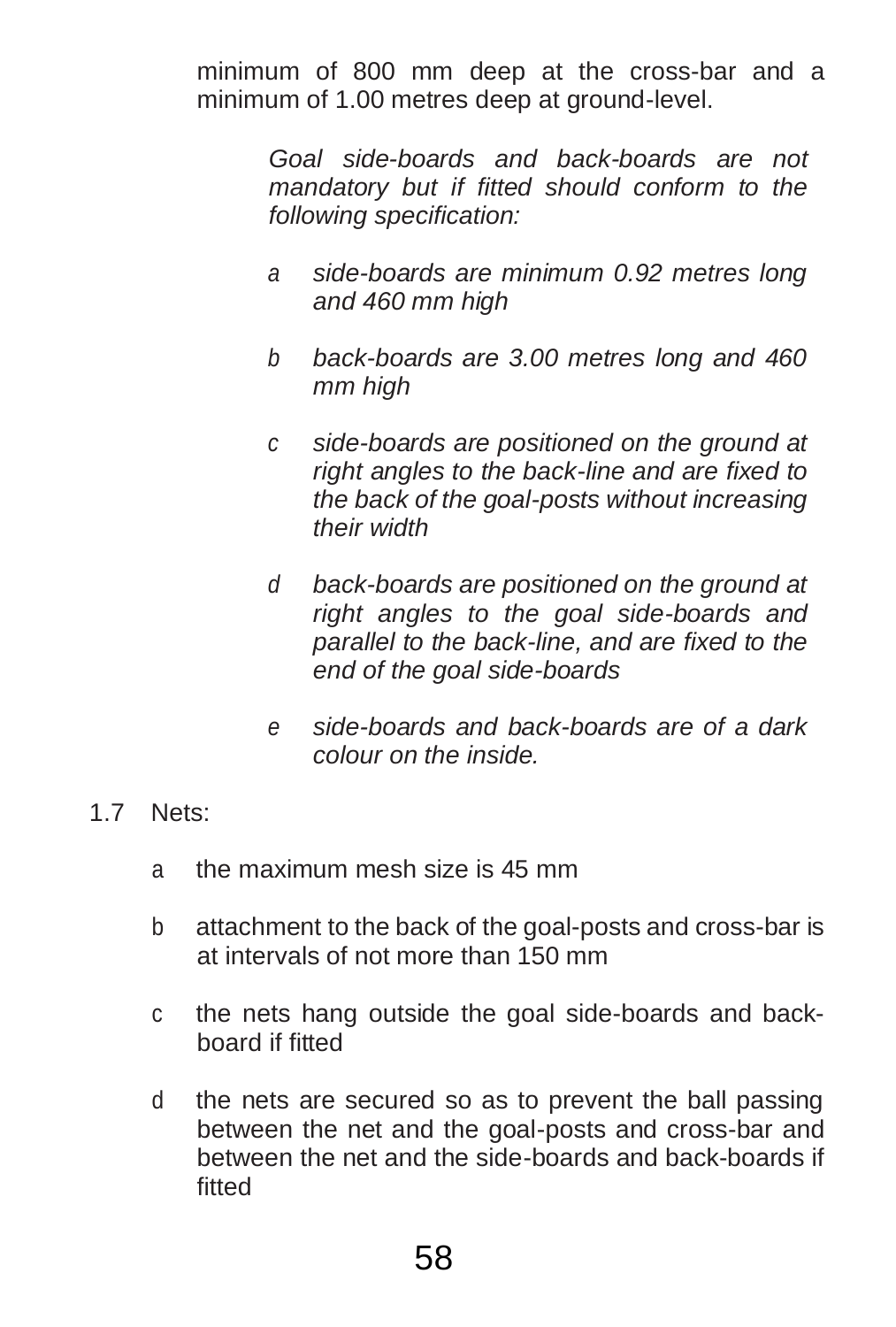e the nets are fitted loosely to prevent the ball rebounding.



Figure 2: Goal

Goal Dimensions

| Code | <b>Metres</b> | Code | <b>Metres</b> |
|------|---------------|------|---------------|
|      | 3.00          | F.   | minimum 0.80  |
| B    | 2.00          |      | 0.080         |
|      | 0.46          |      | 0.080         |
|      | minimum 1.00  |      |               |

- 1.8 Benches and table:
	- a a bench for each team is placed outside and along one side of the pitch
	- b a table for timekeeping is placed outside and at the centre of the pitch on the same side as and between the team benches.

*The position of the benches and table must not be dangerous to players or umpires.*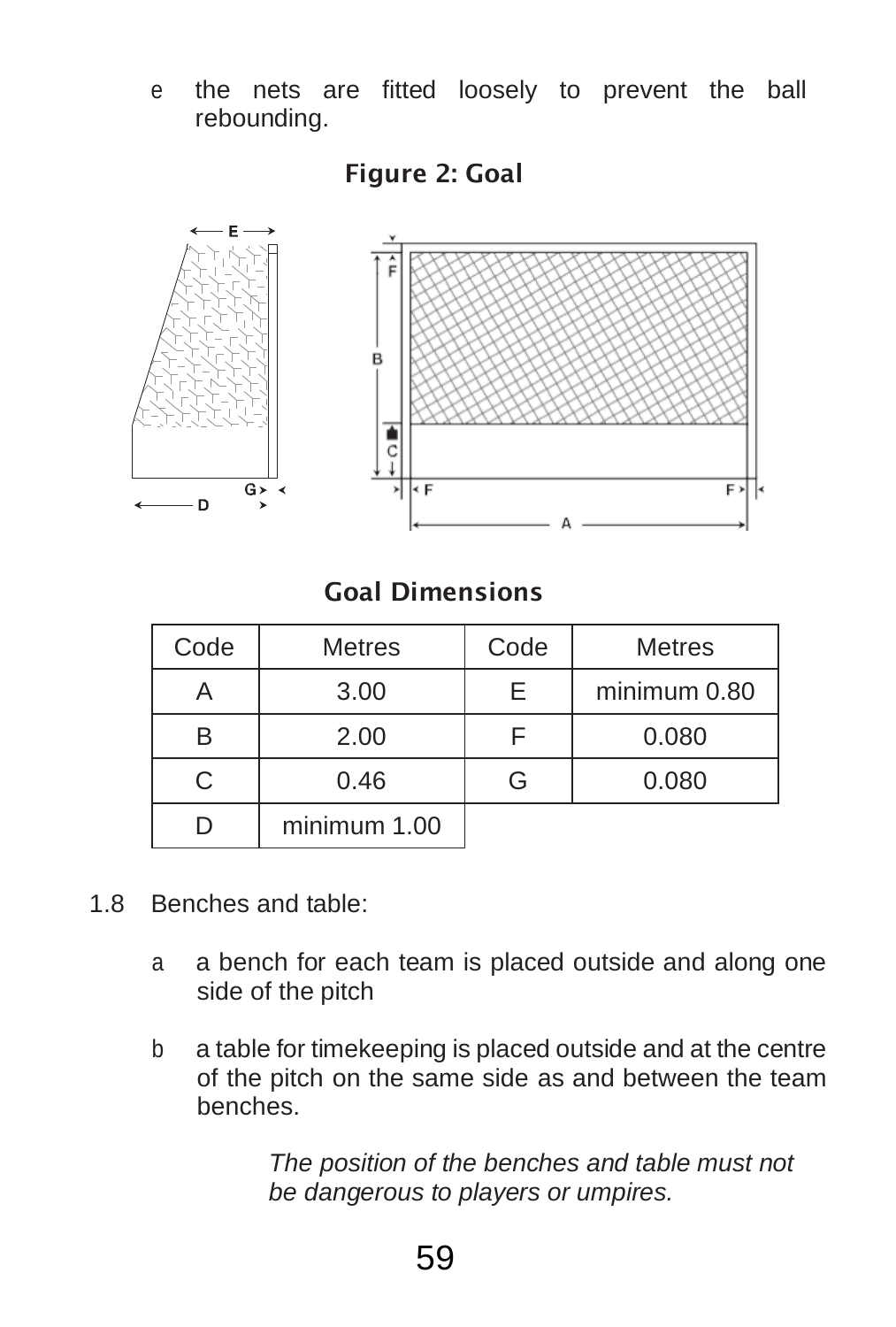<span id="page-58-0"></span>*The following specification has applied to all hockey with effect from 1 September 2013. However, National Associations are requested to use discretion when applying this specification at lower hockey playing levels where it is reasonable to permit continued use of sticks meeting the previous specification.*

*The change to the maximum length of a hockey stick applies with effect from 1 January 2015.*

*All measurements are made and other specifications assessed with any coverings or additional fixings attached to the stick (that is, with the stick in the form in which it is used on the field).*

2.1 This section specifies the properties of the stick. Properties outside the specifications are not permitted. Although the properties are described as explicitly as possible, the FIH reserves the right to prohibit any stick which, in the opinion of the FIH Rules Committee, is unsafe or likely to have a detrimental impact on playing the game.

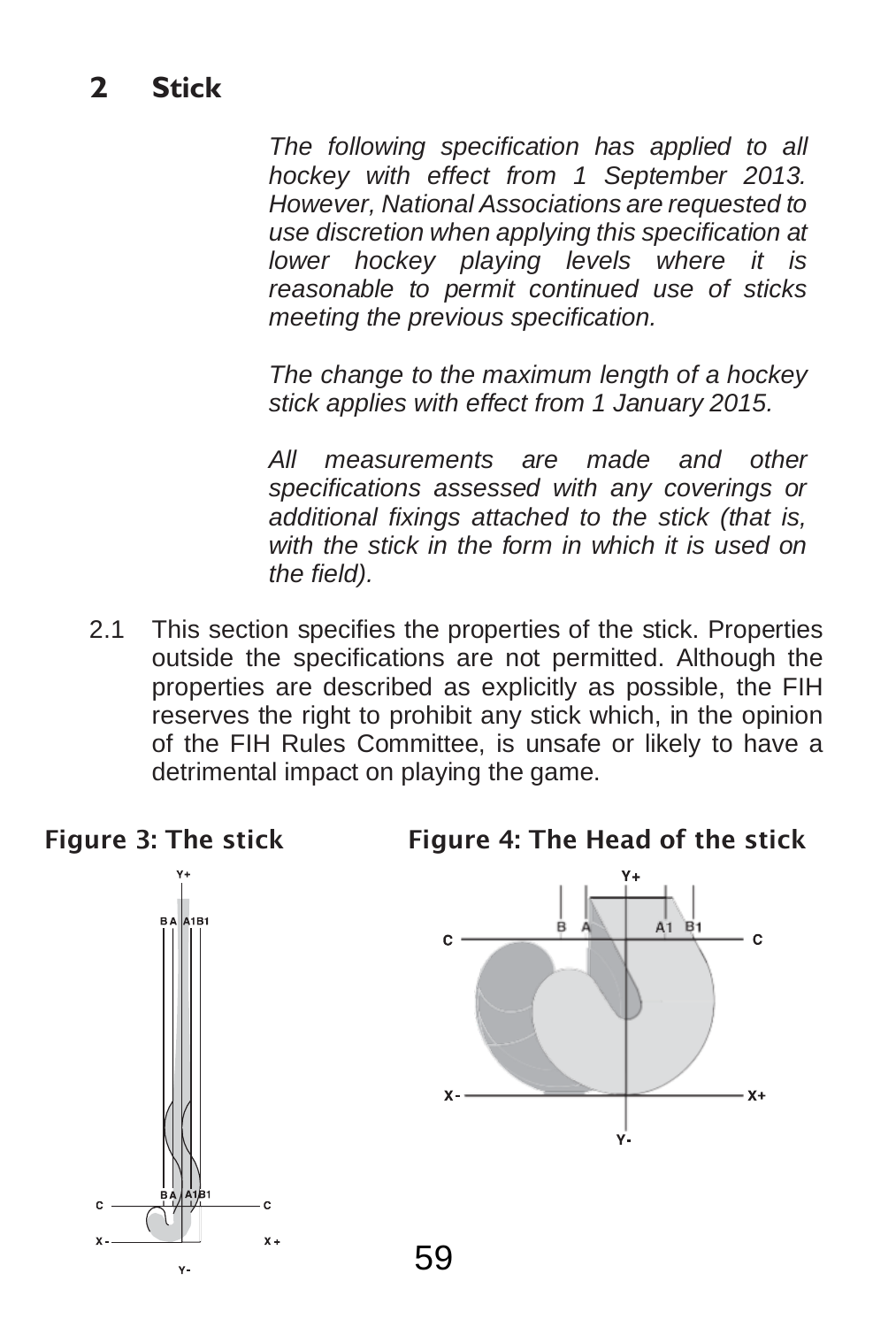2.2 The shape and dimensions of the stick are tested by placing the stick playing side downwards on a flat surface marked with the lines shown in figures 3 and 4. Lines A, A1, B, B1 and Y are parallel and are perpendicular to lines C and X. The dimensions in figures 3 and 4 are:

| line A to line A1    | $51 \text{ mm}$  |
|----------------------|------------------|
| line A to line B     | $20 \text{ mm}$  |
| line A1 to line B1   | $20 \text{ mm}$  |
| line A to line Y     | 25.5 mm          |
| line $C$ to line $X$ | $100 \text{ mm}$ |

- 2.3 The stick has a traditional shape, consisting of the handle and the head:
	- a the stick is positioned in figures 3 and 4 so that the line Y passes through the centre of the top of the handle; the handle of the stick starts at line C and continues in the direction Y+.
	- b the base of the head of the stick is positioned touching line X; the head of the stick starts at line X and terminates at line C.
- 2.4 The stick is assessed with any covering, coating or fixing belonging to the stick.
- 2.5 In any of the specifications below, the following definitions apply:
	- a "smooth" means without any rough or sharp parts. The surface must be even and regular, free from perceptible projections or indentations and not rough, wrinkled, pitted, grooved or scored. No edge shall have an angle with radius smaller than 3 mm.
	- b "flat" means without any curved, high or hollow parts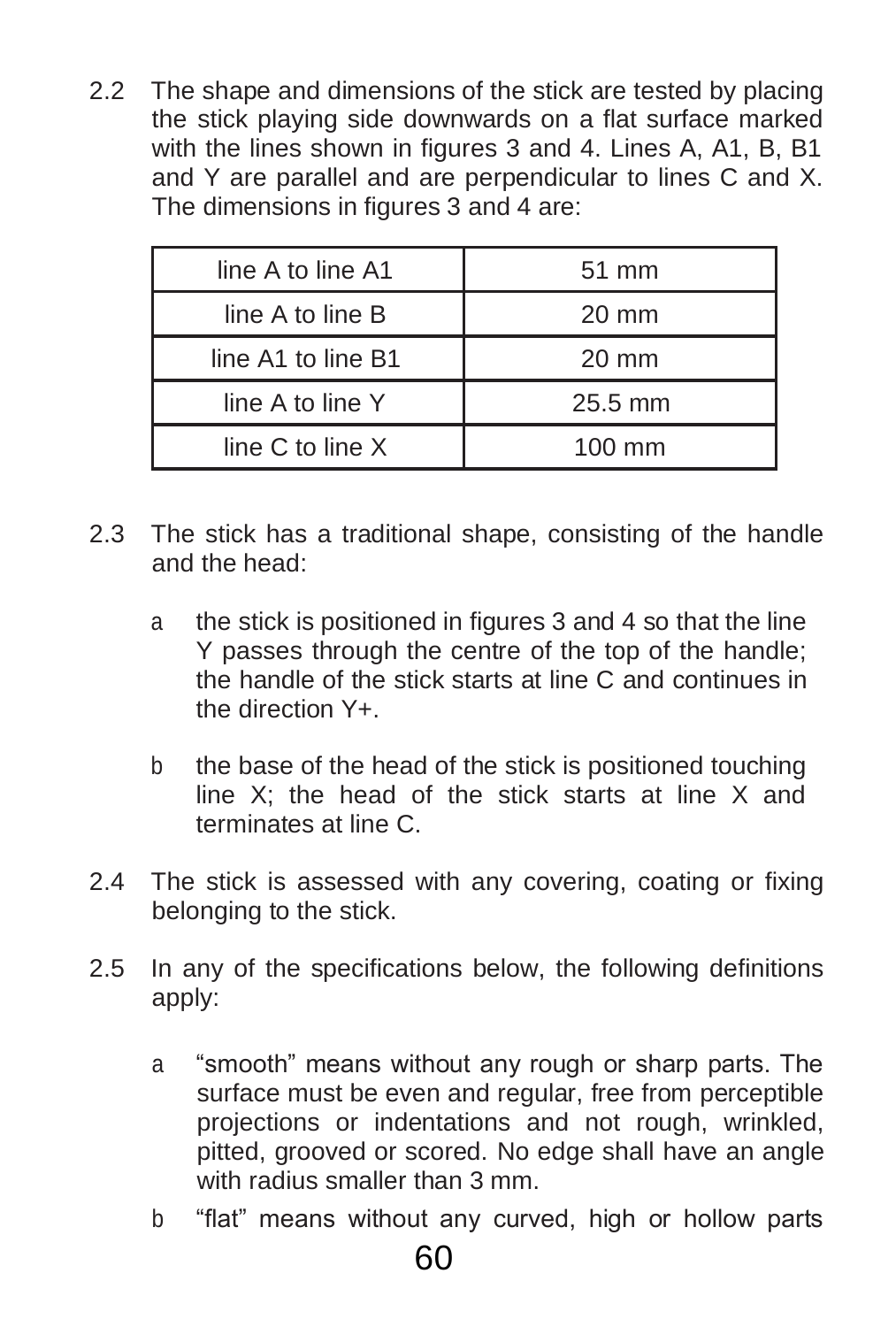having a radius smaller than 2 m, transforming smoothly to an edge with a radius not smaller than 3 mm.

- c "continuous" means all along the defined subject without interruption.
- 2.6 The playing side of the stick is the entire side shown in figures 3 and 4 and the edges of that side.
- 2.7 The transition from handle to head must be smooth and continuous without any unevenness or other discontinuity.
- 2.8 The head must be a 'J' or 'U' shape the upturned or open end of which is limited by the line C.
- 2.9 The head is not limited between lines C and X in the direction  $X-$  or  $X+$ .
- 2.10 The head must be flat on the left hand side only (the side which is to the player's left when the stick is held with the open end of the head pointing directly away from the player's front, ie the side shown in the diagrams).
- 2.11 A single convex or concave deviation with a smooth continuous profile and of maximum 4 mm at any point is permitted across the otherwise flat playing side of the head of the stick and any continuation of it along the handle.

*Deviation is tested by placing a straight edge of length 53mm across the stick at any point along the playing side and using a standard pointed depth gauge; the device used to measure bow or rake and shown in figure 6 can also be used for this purpose. The depth of concave curvature below the straight edge must not exceed 4 mm. Other indentations or grooves are not permitted on* 

*the playing side of the stick.*

2.12 The flat playing side of the head of the stick and any continuation of it along the handle must be smooth.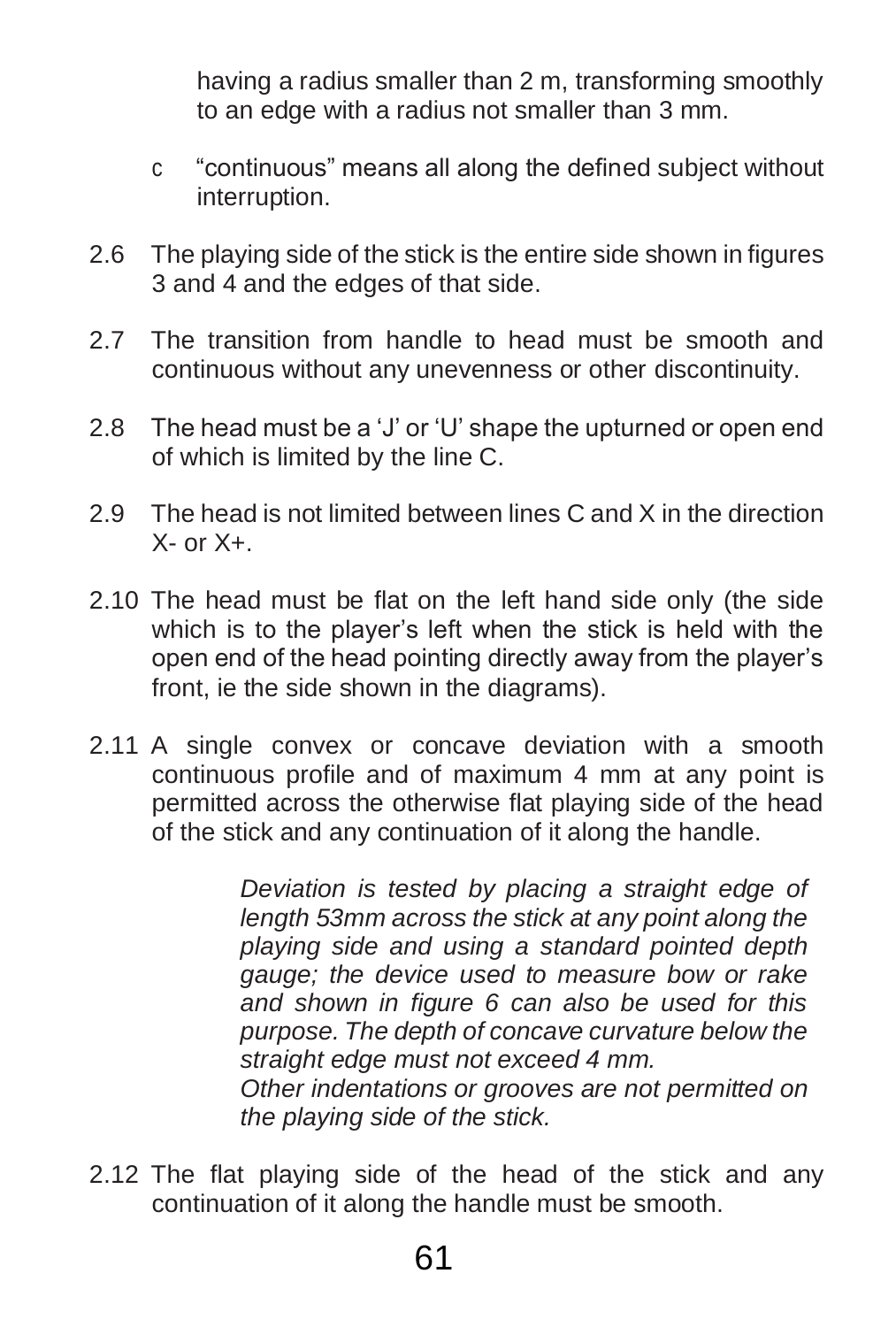- 2.13 A twist or twists along the flat playing side of the stick from the head and any continuation of it along the handle are not permitted; i.e. the intersection of the plane comprising the flat playing side of the stick with any plane comprising all or part of the flat side of the handle must remain parallel to line C-C.
- 2.14 It is permitted for the handle to be bent or curved to protrude beyond the line A once only to the limiting line B at maximum or but not also to be bent or curved to protrude beyond the line A1 once only to the limiting line B1 at maximum.
- 2.15 Any curvature along the length of the stick (the bow or rake) must have a continuous smooth profile along the whole length, must occur along the playing side or the back of the stick but not both and is limited to a depth of 25 mm. The point of maximum bow must not be closer to the base of the head (line X in figure 3) than 200mm. Multiple curves are not permitted.

*The stick is laid playing side downwards on a flat surface in its natural resting position as shown in figure 5. The device shown in figure 6 is used to measure the bow or rake and is placed with its base on the testing surface. The 25mm high end of the device must not pass freely more than 8mm under the stick at any point; i.e. this end of the device must not pass freely under the stick to the extent that the edge of the stick touches the remaining part of the device.*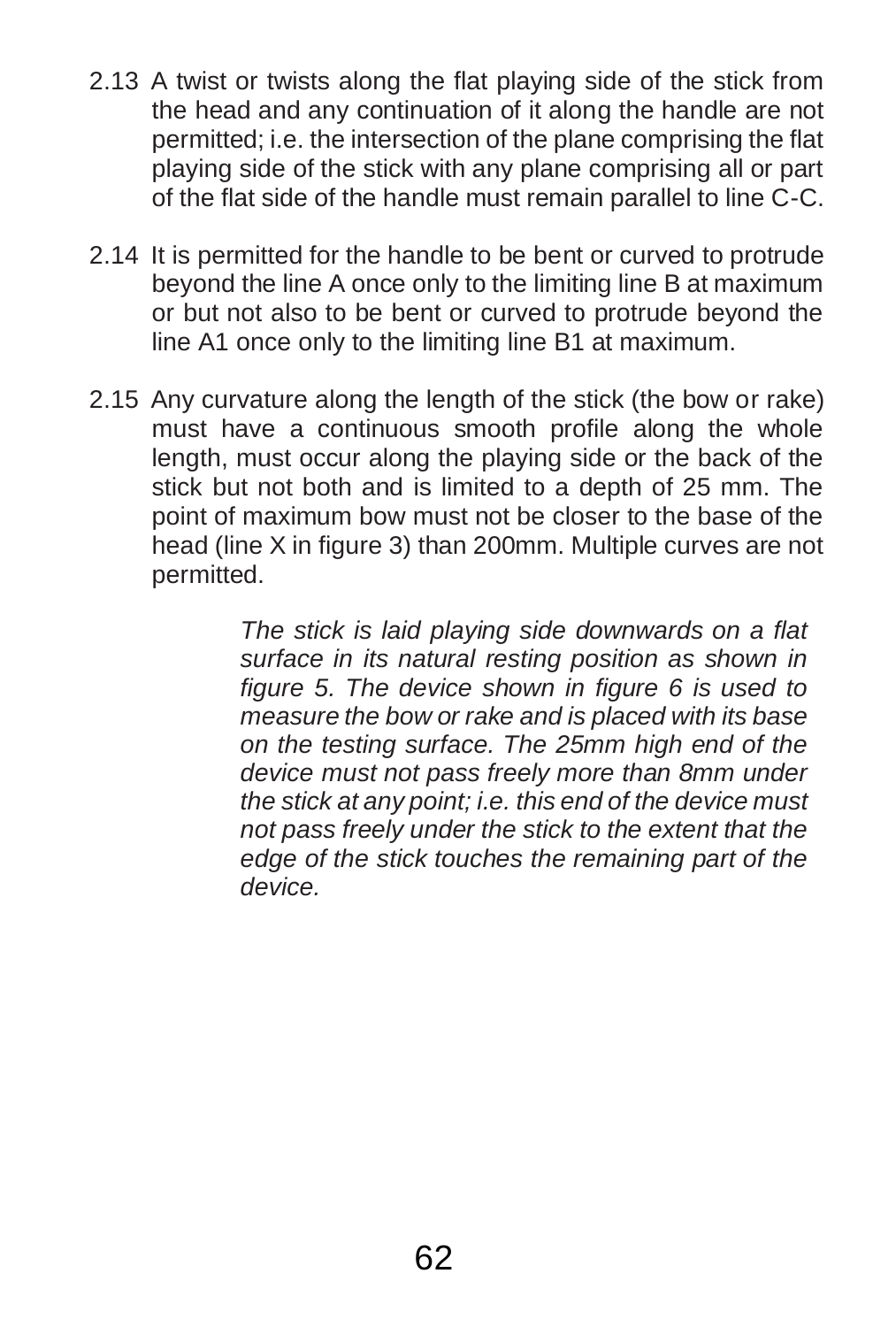#### Figure 5: Maximum bow measurement



Figure 6 : Device for measuring stick bow or rake



2.16 The edges and the non-playing side (back) of the stick must be rounded and must have a continuous smooth profile. Flat sections along the edges or back of the stick are not permitted.

> *Smooth and shallow undulations or indentations on the back of the handle are permitted to a maximum depth of 4 mm. No undulations or indentations are permitted on the back of the head of the stick.*

2.17 Inclusive of any additional coverings used, the stick must pass through a ring with an interior diameter of 51 mm.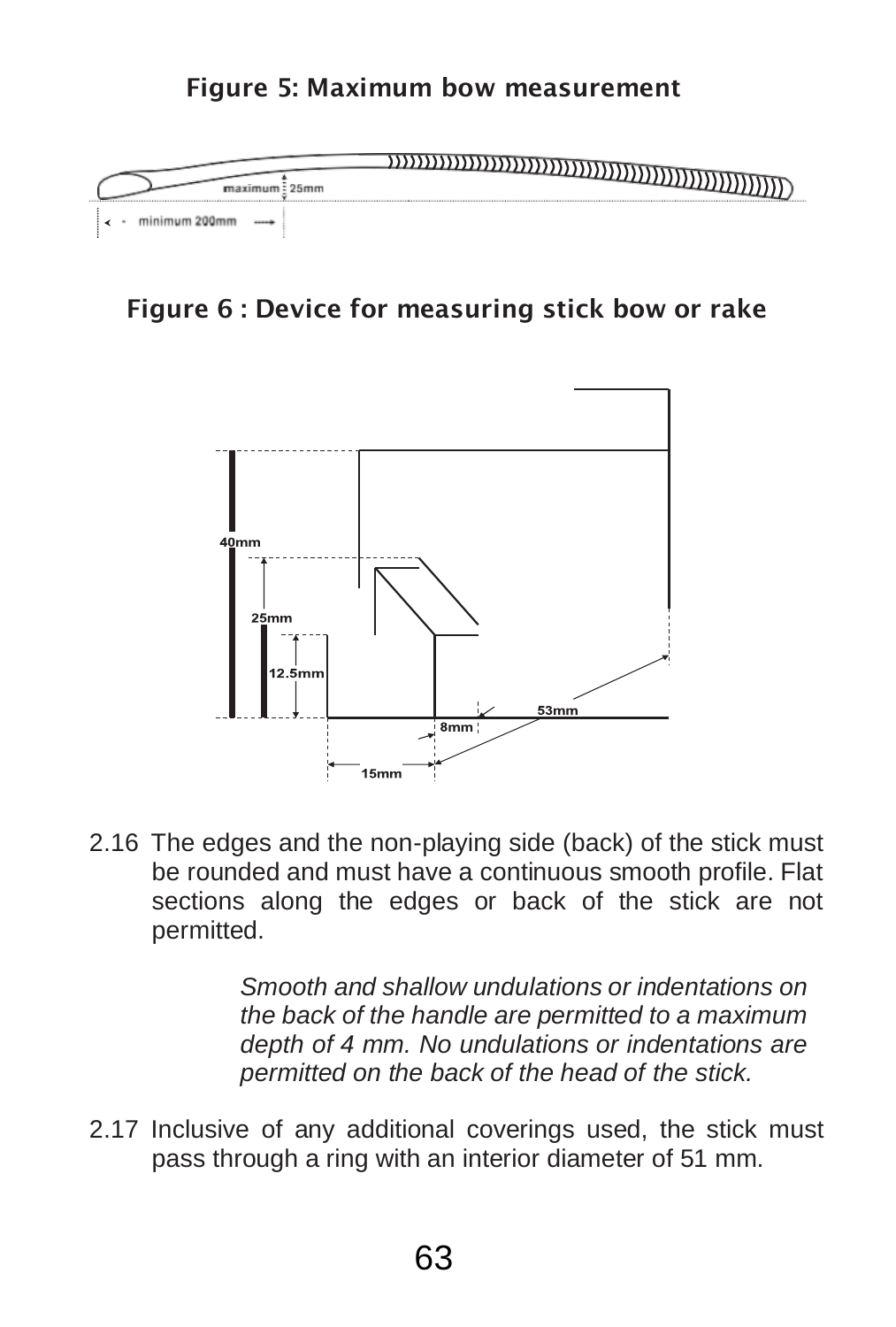- 2.18 The total weight of the stick must not exceed 737 grams. The length of the stick as measured from the top of the handle to the bottom of the head of the stick (line  $X$  in Figure 3) shall not be more than 105 cm.
- 2.19 Ball speed must not be greater than 98% of stick head speed under test conditions.

*Ball speed is determined over a series of 5 tests at a stick speed of 80 km/hour in the simulator of an FIH approved laboratory. Ball speed is calculated from the time the ball passes two measuring points and is expressed as a ratio to the specified stick speed. FIH approved hockey balls are used. The test is carried out at prevailing laboratory conditions with a temperature of approximately 20°C and relative humidity of approximately 50 %.*

2.20 The entire stick must be smooth.

*Any stick which poses a potential risk for players is prohibited.*

- 2.21 The stick and possible additions may be made of or contain any material other than metal or metallic components provided it is fit for the purpose of playing hockey and is not hazardous.
- 2.22 The application of tapes and resins is permitted provided that they are not hazardous and that the stick conforms to the specifications.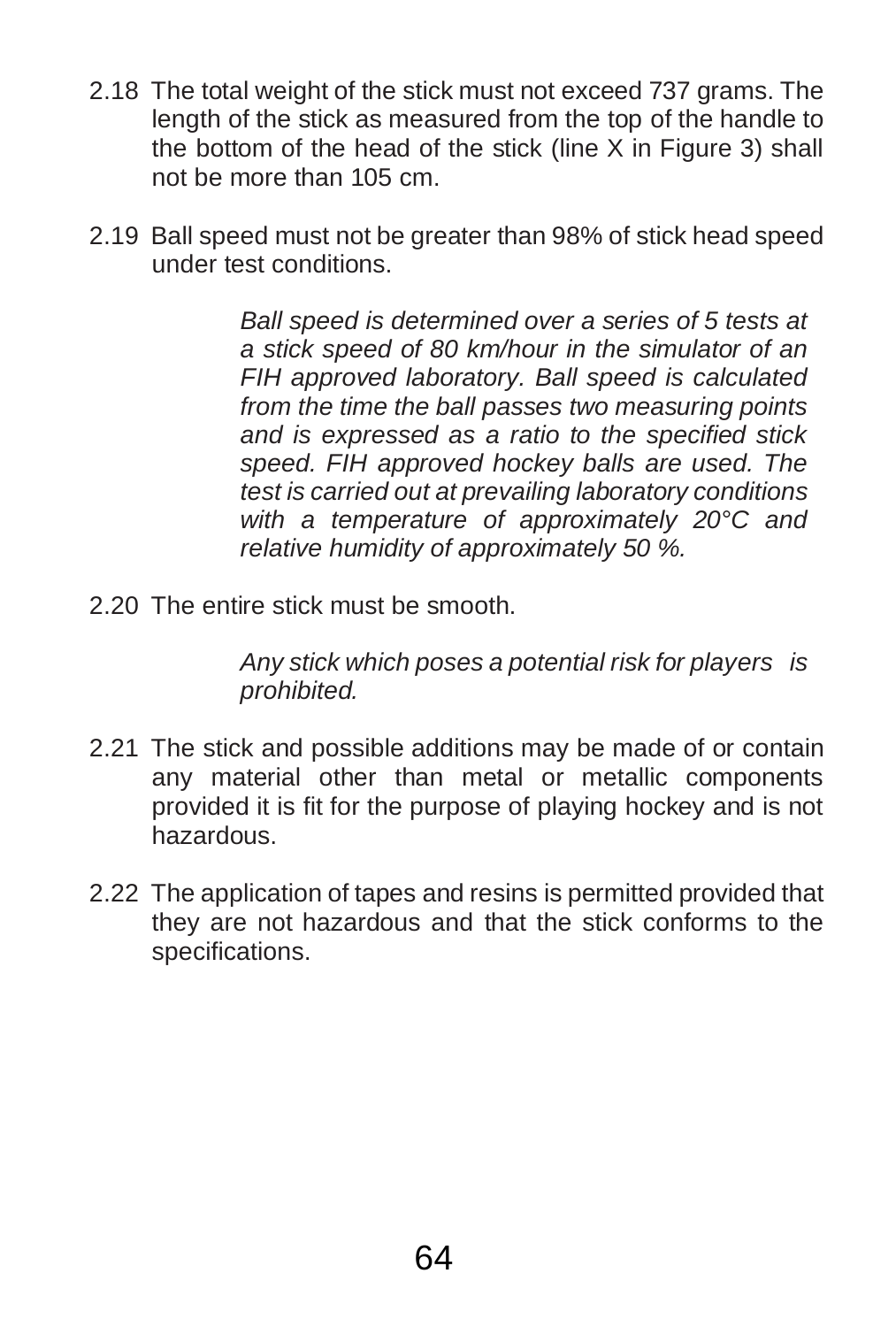## <span id="page-64-0"></span>**3 Ball**

- 3.1 The ball:
	- a is spherical
	- b has a circumference of between 224 mm and 235 mm
	- c weighs between 156 grams and 163 grams
	- d is made of any material and coloured white (or an agreed colour which contrasts with the playing surface)
	- e is hard with a smooth surface but indentations are permitted.

## **4 Goalkeeper's equipment**

- 4.1 Hand protectors:
	- a each have a maximum width of 228 mm and length of 355 mm when laid flat, palm upwards
	- b must not have any additions to retain the stick when the stick is not held in the hand.
- 4.2 Leg guards: each have a maximum width of 300mm when on the leg of the goalkeeper.

*The dimensions of goalkeeper's hand protectors and leg guards are measured using gauges with the relevant internal dimensions*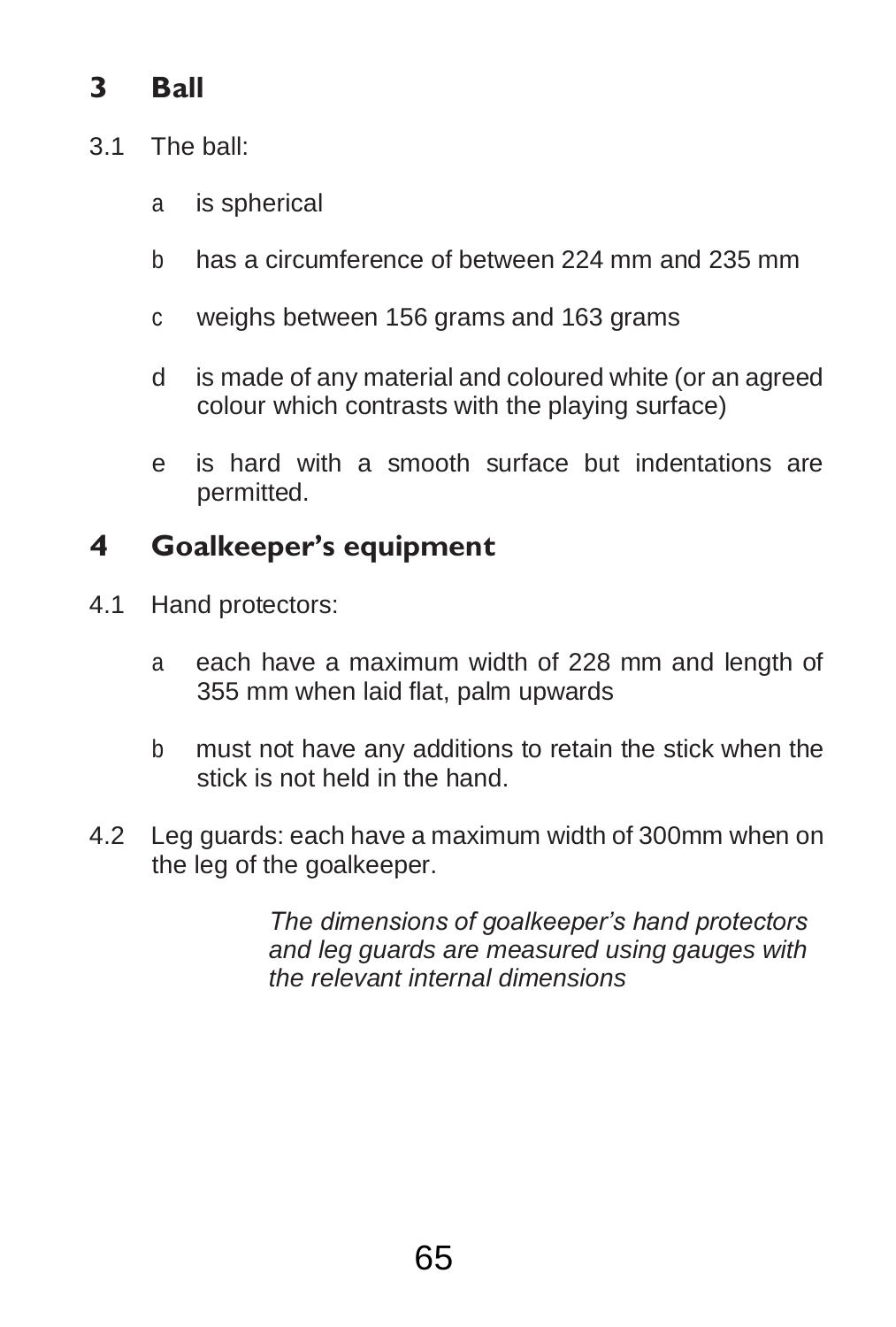## <span id="page-65-0"></span>ADDITIONAL INFORMATION AVAILABLE

The International Hockey Federation can provide information on various topics to assist participation in the sport.

#### Indoor Hockey

A separate publication provides:

– the Rules of Hockey (i.e. outdoor/field hockey).

#### Indoor Facilities

Information is available about:

– providing facilities including pitches for indoor hockey.

#### Synthetic Fields and Lighting (Outdoor)

Information is available about:

- performance requirements
- irrigation recommendations
- guidelines for care and maintenance
- approved synthetic turf manufacturers
- installing fields and facilities
- artificial lighting.

#### Competition Regulations and Management

Information includes:

- roles and responsibilities of competition officials
- specification of team clothing, equipment and colours
- advertising on clothing and/on around the pitch
- interruptions of a match
- procedures for handling protests
- competition plan and ranking procedure.

## 66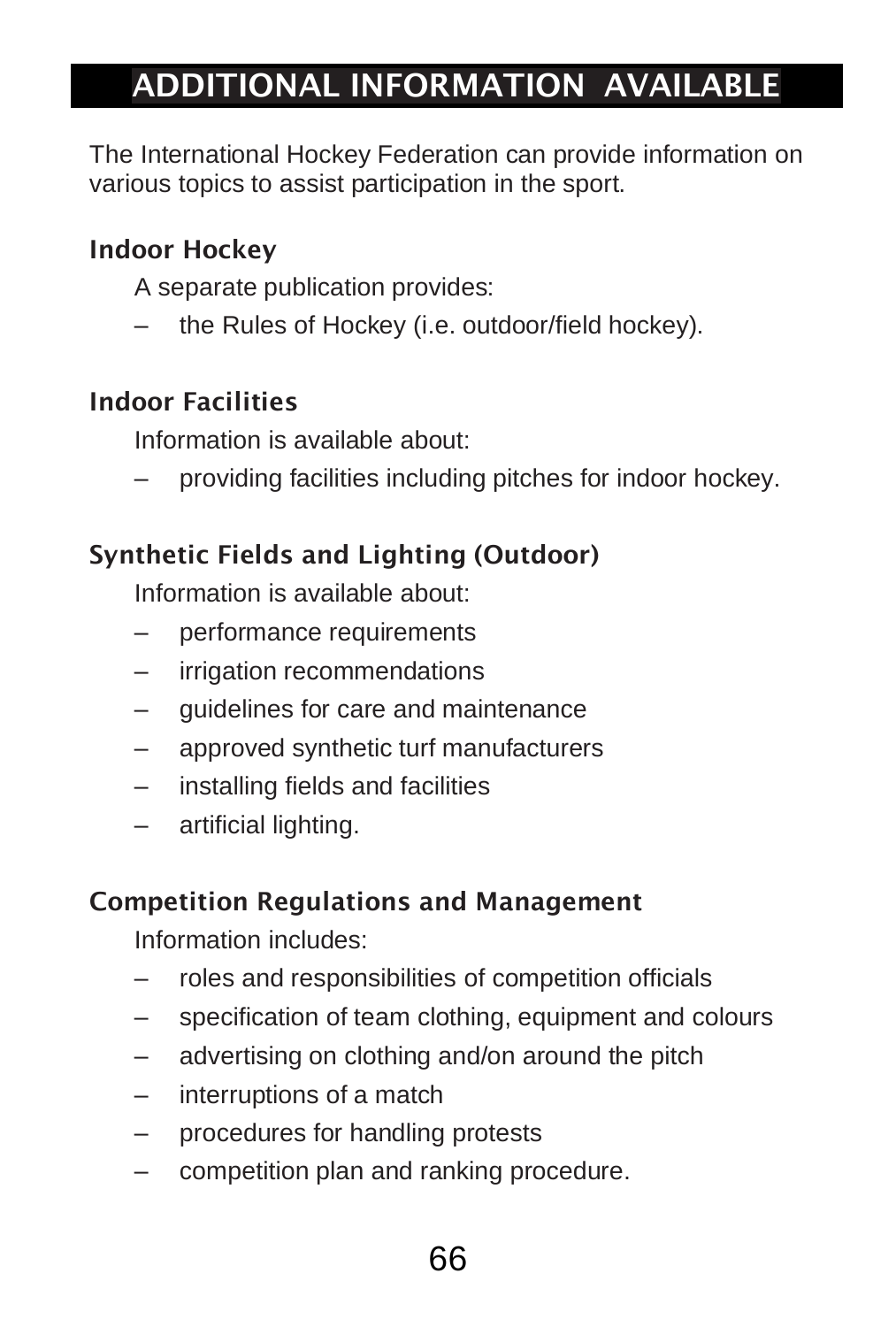## Umpiring

Information of interest to umpires includes:

- grading criteria for FIH umpires
- handbook for international umpires including information about umpiring skills, competition and mental preparation and a fitness programme
- umpire managers' competition checklist including information about duties, umpire coaching, fitness testing, performance feedback and assessor forms.

#### Hockey Development Resources

Via the FIH Academy, various materials are available in print, on video and digital format. They include:

- beginner, development and elite coaching, umpiring, technical officiating and management
- school and youth programmes
- mini-hockey
- course manuals.

## The information above is available on the FIH website:

[www.fih.ch](http://www.fih.ch/)

or from the FIH Office:

The International Hockey Federation Rue du Valentin 61 1004 Lausanne, Switzerland Tel: +41 21 641 0606 Fax: +41 21 641 0607 E-mail: [info@fih.ch](mailto:info@fih.ch)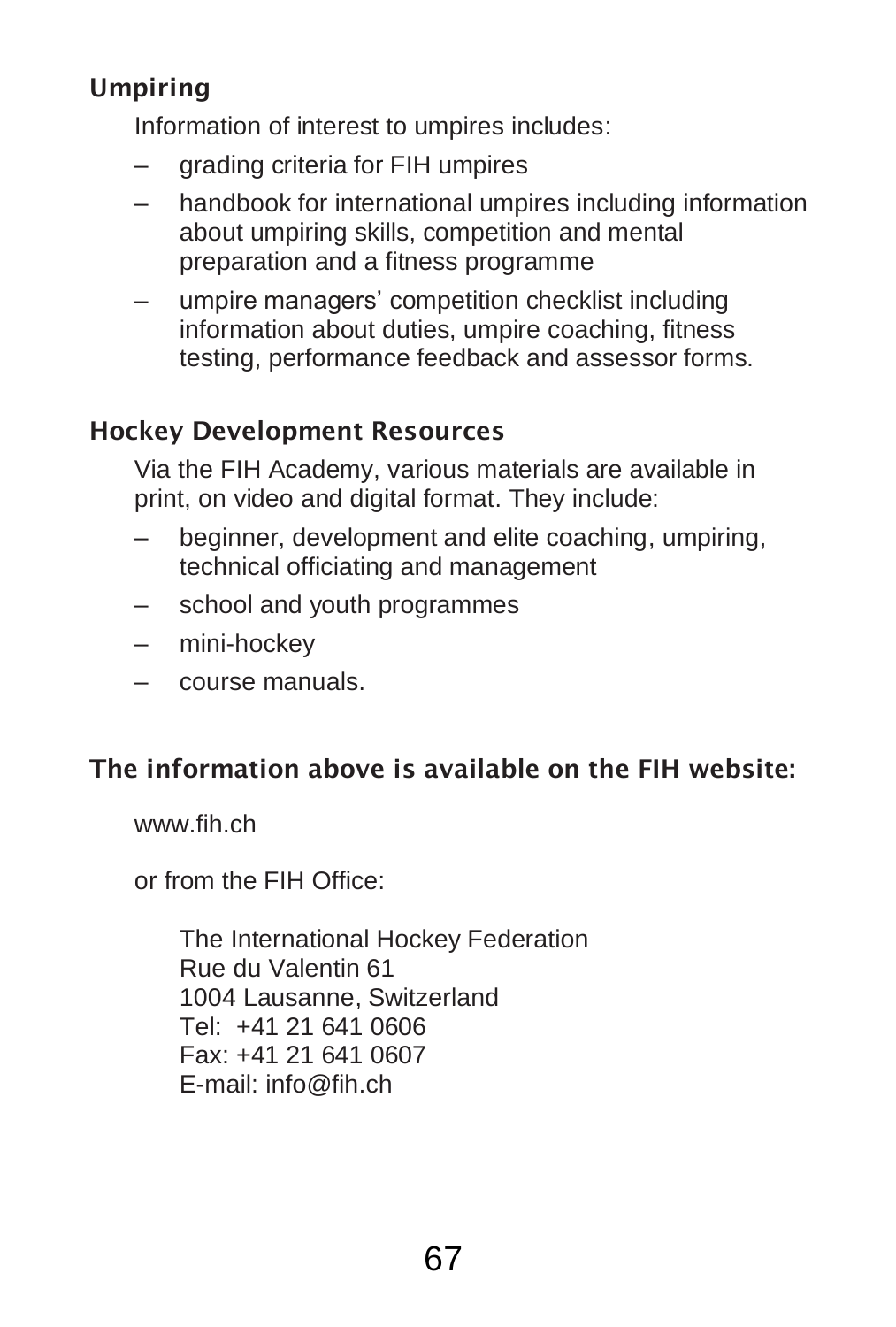#### Copyright © FIH 2020

The Copyright of these Rules is held by the International Hockey Federation. The contents may be reproduced or translated for distribution or resale by affiliated National Associations. Reprints must replicate the appearance of these Rules and incorporate the following text: "Reprinted with permission of the International Hockey Federation". National Associations seeking guidance on the reprinting of this Book must contact the FIH Office.